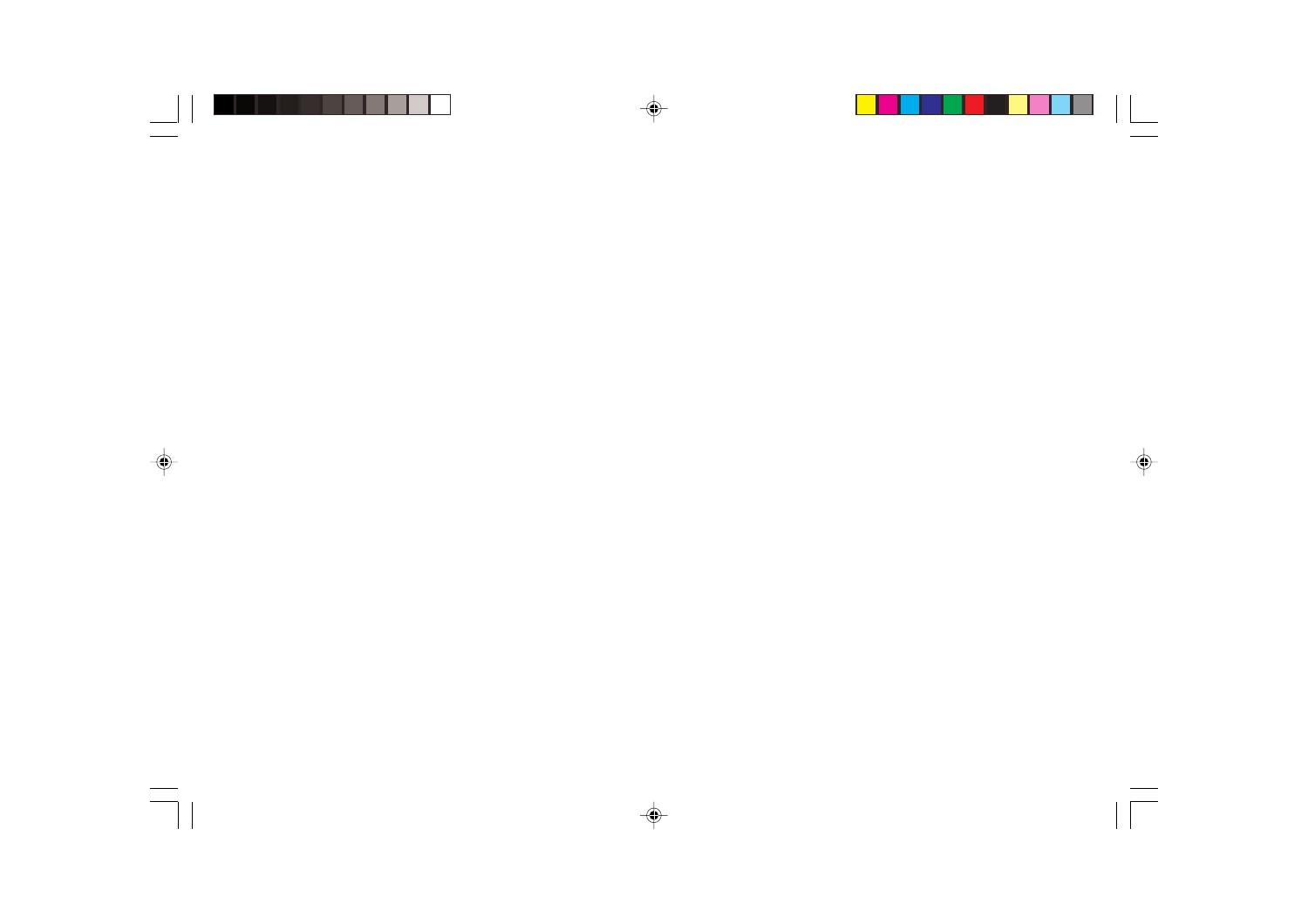# **The right to respect for private and family life**

*A guide to the implementation of Article 8 of the European Convention on Human Rights*

Ursula Kilkelly

**Human rights handbooks, No. 1**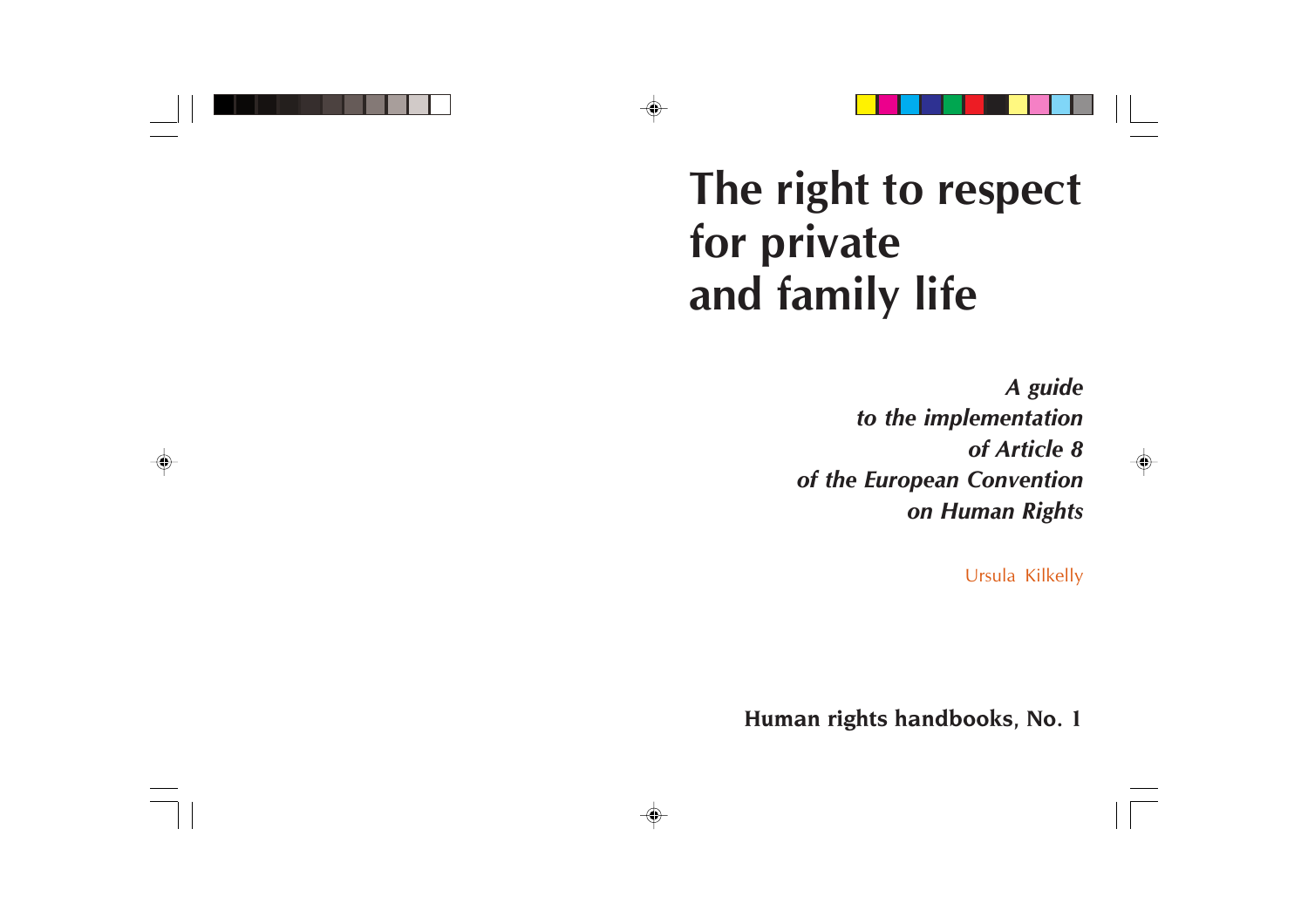### **Human rights handbooks series**

*Handbook No. 1*: **The right to respect for private and family life**. A guide to the implementation of Article 8 of the European Convention on Human Rights (2001)

*Handbook No. 2*: **Freedom of expression**. A guide to the implementation of Article 10 of the European Convention on Human Rights (2001)

*Handbook No. 3*: **The right to a fair trial**. A guide to the implementation of Article 6 of the European Convention on Human Rights (2001)

*Handbook No. 4*: **The right to property**. A guide to the implementation of Article 1 of Protocol No. 1 to the European Convention on Human Rights (2001)

*Handbook No. 5*: **The right to liberty and security of the person**. A guide to the implementation of Article 5 of the European Convention on Human Rights (2002)

*Handbook No. 6*: **The prohibition of torture**. A guide to the implementation of Article 3 of the European Convention on Human Rights (2003)

*Précis no 1*: **Le droit au respect de la vie privée et familiale**. Un guide sur la mise en œuvre de l'article 8 de la Convention européenne des Droits de l'Homme (2003)

*Précis no 2*: **La liberté d'expression**. Un guide sur la mise en œuvre de l'article 10 de la Convention européenne des Droits de l'Homme (2003)

*Précis no 3*: **Le droit à un procès équitable**. Un guide sur la mise en œuvre de l'article 6 de la Convention européenne des Droits de l'Homme (2002)

*Précis no 4*: **Le droit à la propriété**. Un guide sur la mise en œuvre de l'article 1 du Protocole n° 1 à la Convention européenne des Droits de l'Homme (2003)

*Précis no 5*: **Le droit à la liberté et la sûreté de la personne**. Un guide sur la mise en œuvre de l'article 5 de la Convention européenne des Droits de l'Homme (2003)

### *Précis no 6*: **L'interdiction de la torture**.

Un guide sur la mise en œuvre de l'article 3 de la Convention européenne des Droits de l'Homme (2003)

*The opinions expressed in this publication are those of the author and do not engage the responsibility of the Council of Europe. They should not be regarded as placing upon the legal instruments mentioned in it any official interpretation capable of binding the governments of member states, the Council of Europe's statutory organs or any organ set up by virtue of the European Convention on Human Rights.*

Cover photo: www.gdis.org/Fondacci

Directorate General of Human Rights Council of Europe F-67075 Strasbourg Cedex

© Council of Europe, 2001 First impression, November 2001 Reprinted with corrections, August 2003 Printed in Germany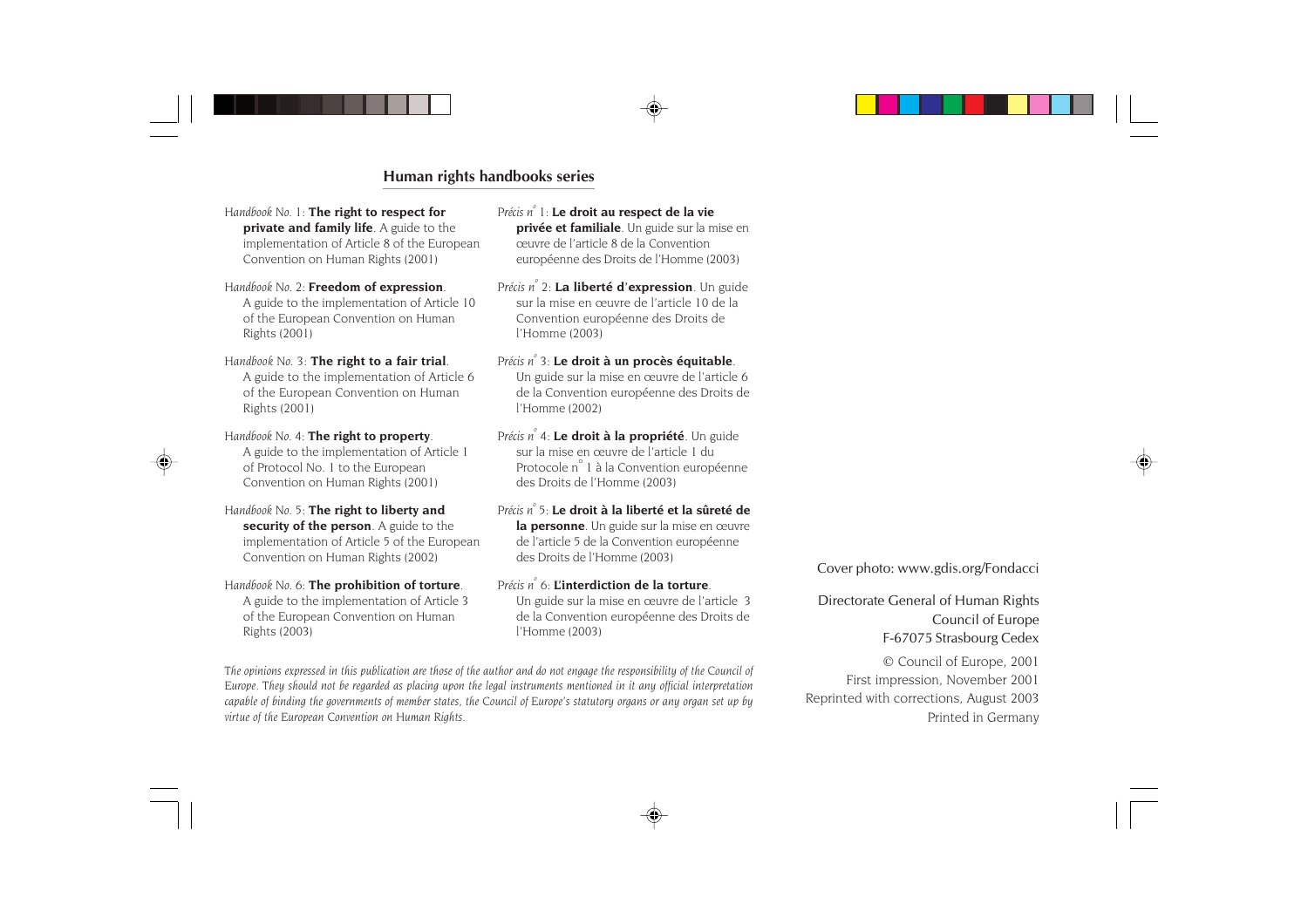# **Contents**

| Part I: an introduction to Article 8 and the<br>test used in its application $\ldots \ldots \ldots \ldots$ 6                                                                                                                                                                                           |
|--------------------------------------------------------------------------------------------------------------------------------------------------------------------------------------------------------------------------------------------------------------------------------------------------------|
| Introduction $\ldots \ldots \ldots \ldots \ldots \ldots \ldots$<br>The margin of appreciation $\dots\dots\dots\dots$ 6<br>Article $8$ – the tests applied $\ldots \ldots \ldots \ldots 8$                                                                                                              |
| Stage I of the Article 8 test $\dots\dots\dots$ 10                                                                                                                                                                                                                                                     |
| 1.1 Does the complaint fall within the scope<br>of one of the rights protected by Article 8<br>Whose task is it to identify the relevant interest<br>The Court's approach to the applicability of Article 8<br>1.1.1 Private life  11<br>1.1.4 Correspondence $\dots\dots\dots\dots\dots\dots\dots$ 19 |
| 1.2 Is there a positive obligation on the State<br>to respect the Article 8 right and has it been                                                                                                                                                                                                      |

| Stage 2 of the Article 8 test  23                                                                                                                                                                                                       |
|-----------------------------------------------------------------------------------------------------------------------------------------------------------------------------------------------------------------------------------------|
| 2.1 Has there been an interference with the                                                                                                                                                                                             |
| 2.2 If there has been an interference with an<br>Article 8 right:  25<br>2.2.1 Is the interference in accordance with law? 25<br>2.2.2 Does the interference pursue                                                                     |
| a legitimate aim? $\ldots \ldots \ldots \ldots \ldots \ldots \ldots$<br>2.2.3 Is the interference necessary                                                                                                                             |
| Part II: The substantive law $\ldots \ldots \ldots$ 34                                                                                                                                                                                  |
| What information can be collected and stored<br>Records relating to past criminal cases $\dots \dots 35$                                                                                                                                |
| Information relating to terrorist activity 35<br>Collecting personal information in order to protect<br>national security 36<br>What procedural safeguards are required? $\ldots$ . 36<br>Accessing personal data held by the State  38 |
| Disclosure in the course of the investigation and<br>prosecution of crime $\dots\dots\dots\dots\dots\dots39$<br>Disclosure by police to the press $\dots \dots \dots \dots$ 39<br>Disclosure of medical data and confidentiality 39     |
| Names  41<br>Changing surnames $\dots\dots\dots\dots\dots\dots\dots$                                                                                                                                                                    |
|                                                                                                                                                                                                                                         |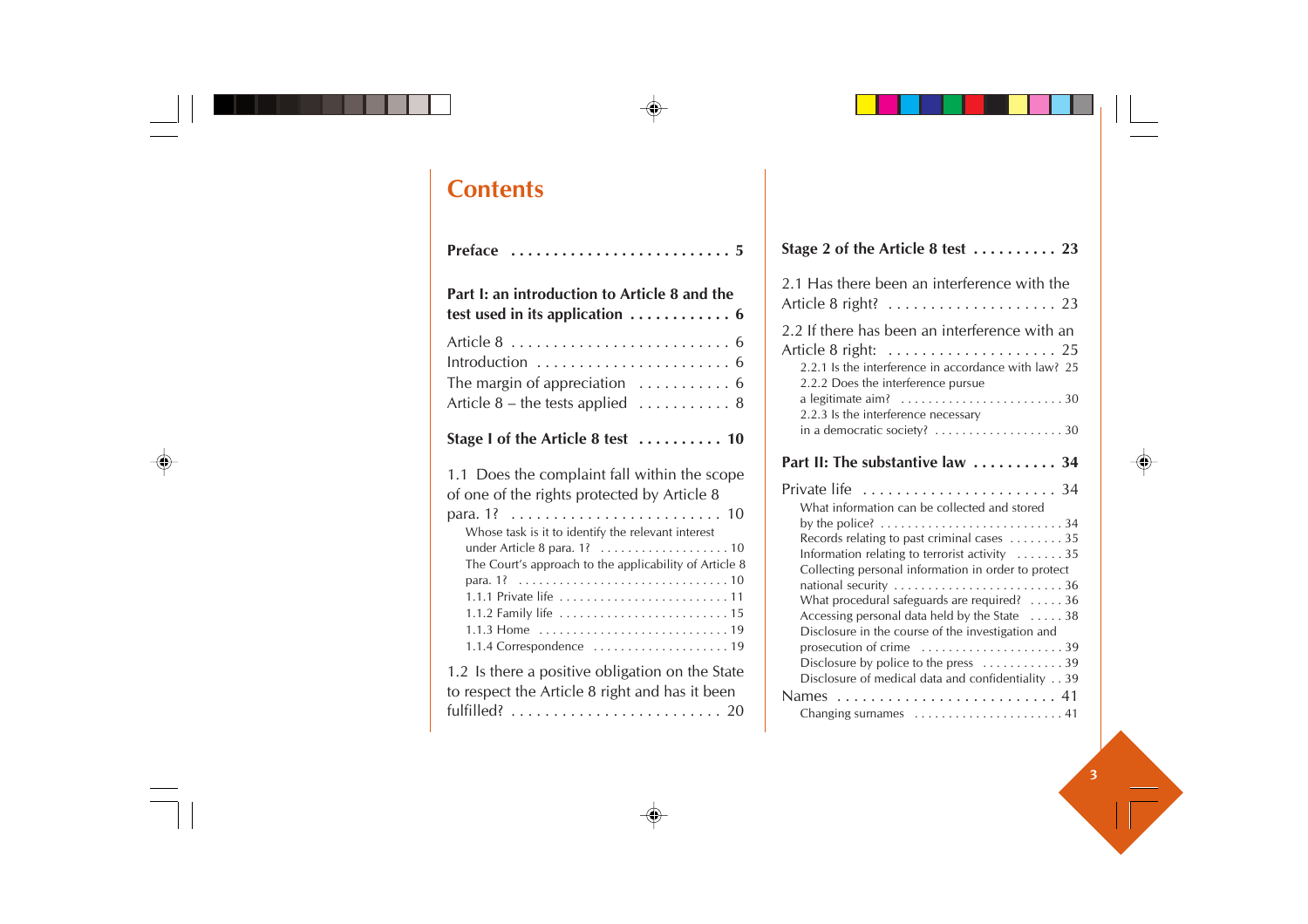| Registration of first names $\dots\dots\dots\dots\dots\dots$ |  |
|--------------------------------------------------------------|--|
| Physical and moral integrity  42                             |  |
| Private life and correspondence  44                          |  |
| What safeguards are required? 47                             |  |
|                                                              |  |
| Is the length of family proceedings relevant                 |  |
|                                                              |  |
| Will the adoption of a child without parental                |  |
| consent violate Article 8? 55                                |  |
| Will the adoption of a child without a parent's              |  |
| knowledge violate Article 8? 56                              |  |
| Protection from wilful damage 59                             |  |
| Protection from nuisance 59                                  |  |
| Protection from environmental nuisance  60                   |  |
| Regulation of ownership $\dots\dots\dots\dots\dots\dots$ 61  |  |
| Does Article 8 include a right to live                       |  |
|                                                              |  |
| Searches and seizures of property  62                        |  |
| Is prior judicial authorisation essential to satisfy         |  |
|                                                              |  |
| Is a judicial warrant sufficient to comply                   |  |
|                                                              |  |
| Searches and seizures in the investigation of                |  |
|                                                              |  |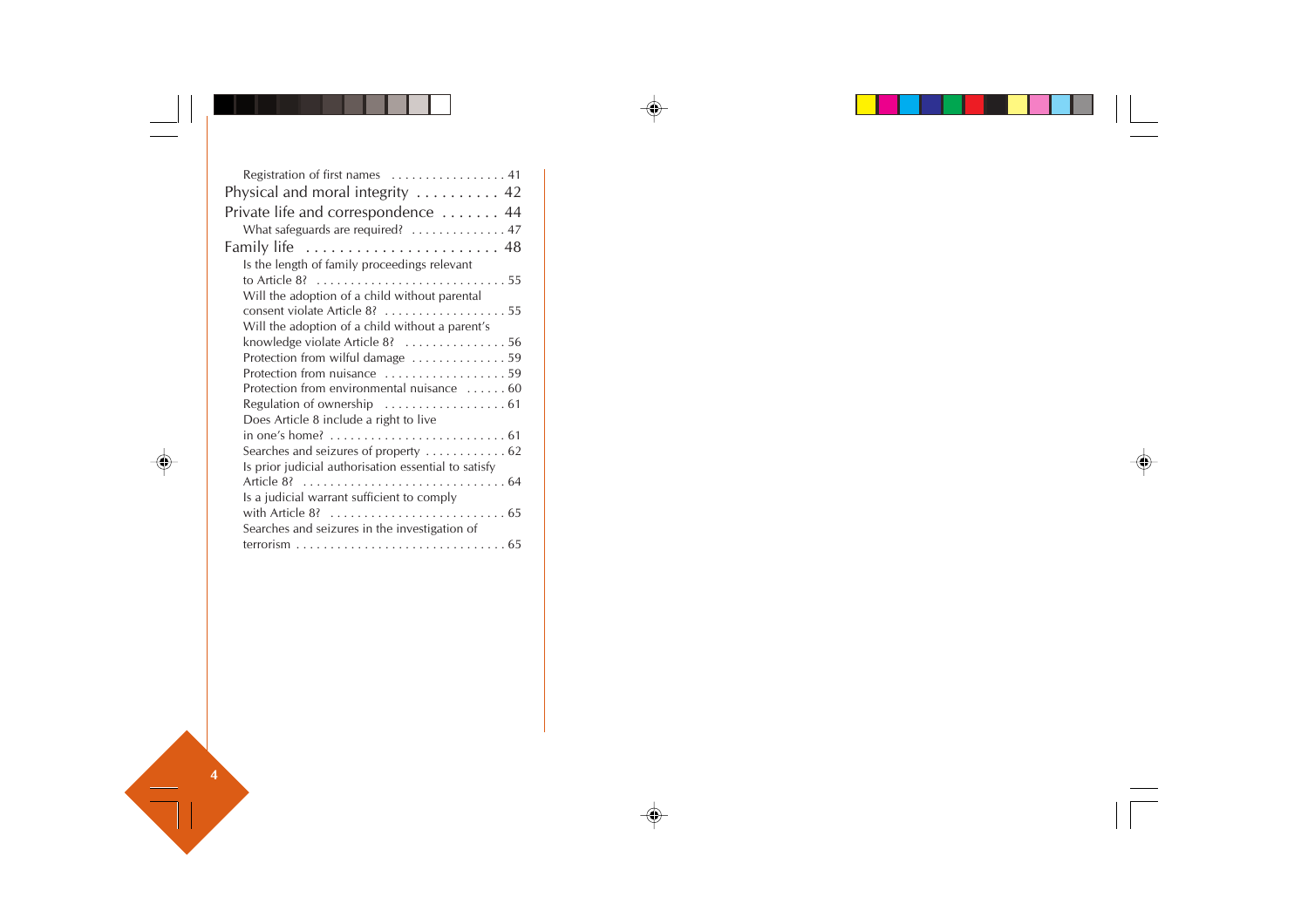# **Preface**

Judges of Council of Europe member states will know that the incorporation of the Convention into domestic law means that they, as judges, will be faced regularly with individuals who invoke before them rights guaranteed by the articles of the Convention. Now, there are two obvious questions judges will put to themselves in that situation.

The first question: which law must I apply as the superior law when the right in question is governed by conflicting domestic and Convention provisions? The answer to that is clear and it is that, in general, the rights guaranteed by the Convention are superior to domestic law. Accordingly, if the domestic and Convention provisions conflict, the Convention provisions must be applied. In certain states the position in the domestic law of Convention rights is below that of the Constitution. Any conflict between the Constitution and the European Convention must therefore be resolved in favour of the Constitution.

The second question: how do I apply the articles of the Convention invoked before me (and the rights guaranteed by those articles) given the very brief and summary nature of those provisions? The answer is that judges must assess the Convention complaint before them by applying the principles which are found in the jurisprudence of the European Court of Human Rights and, in the absence of any relevant principles there, of the former European Commission and Court of Human Rights. (These two were dissolved with the coming into force in November 1998 of Protocol No. 11 to the Convention).

How is that jurisprudence useful? It has established precise tests to be applied by a judge in determining whether a complaint before him or her under an article of the Convention is a valid one. Those tests vary, depending on the article of the Convention in question. For present purposes, this paper outlines the tests which are applied by the European Court of Human Rights to an individual's complaint under Article 8, tests which must therefore be applied by a judge when faced with a complaint under Article 8 of the Convention.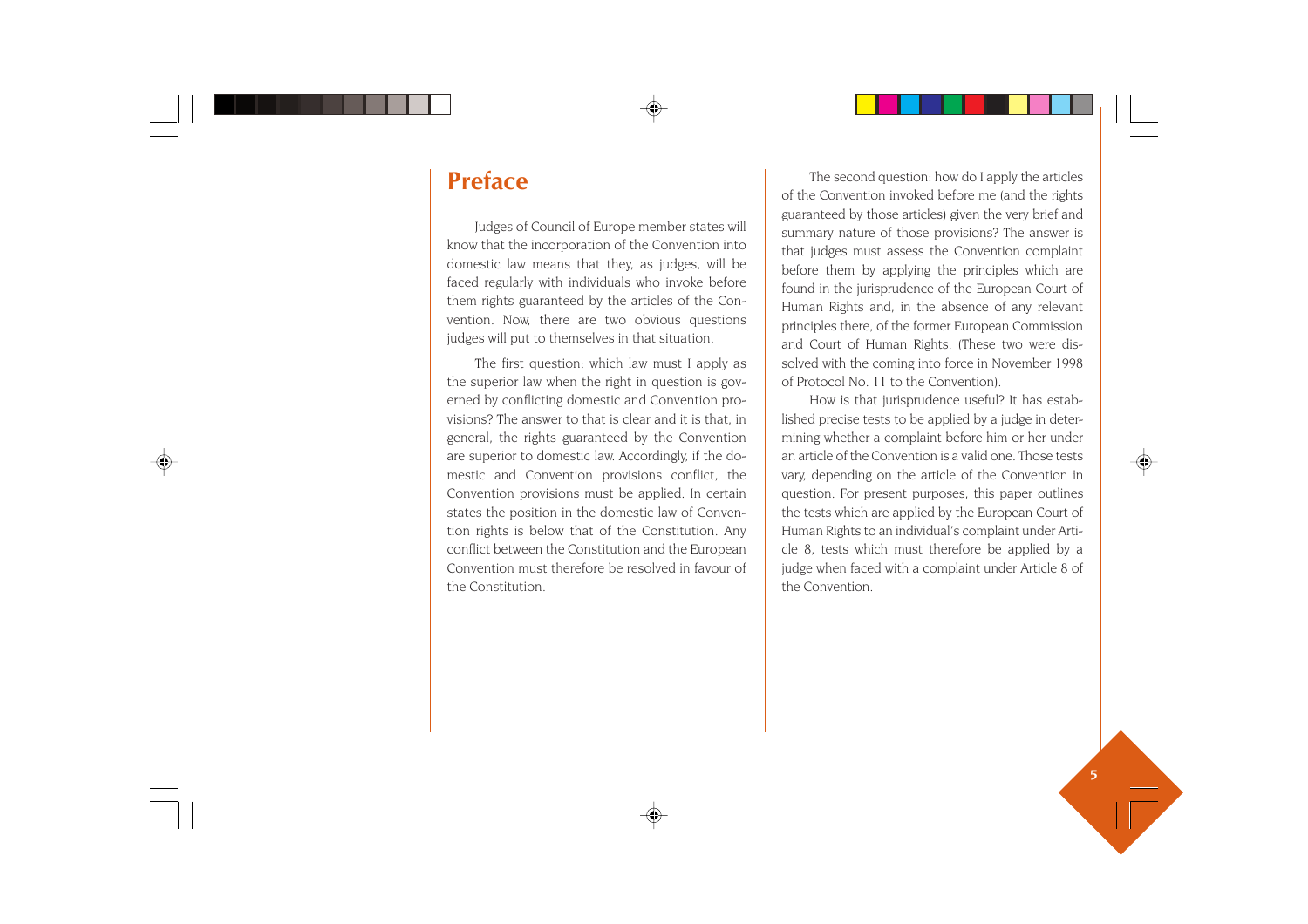# **Part I: an introduction to Article 8 and the test used in its application**

# **Article 8**

- *1. Everyone has the right to respect for his private and family life, his home and his correspondence.*
- *2. There shall be no interference by a public authority with the exercise of this right except such as is in accordance with the law and is necessary in a democratic society in the interests of national security, public safety or the economic well-being of the country, for the prevention of disorder or crime, for the protection of health or morals, or for the protection of the rights and freedoms of others.*

# **Introduction**

It is immediately obvious that Article 8 is divided into two parts. The first part, Article 8 para. 1, sets out the precise rights which are to be guaranteed to an individual by the State – the right to respect for private life, family life, home and correspondence. The second part, Article 8 para. 2, makes it clear that those rights are not absolute in that it may be acceptable for public authorities to interfere with the Article 8 rights in certain circumstances. Article 8 para. 2 also indicates the circumstances in which public authorities can validly interfere with the rights set out in Article 8 para. 1; only interferences which are in accordance with law and necessary in a democratic society in pursuit of one or more of the legitimate aims listed in Article 8 para. 2 will be considered to be an acceptable limitation by the State of an individual's Article 8 rights.

# **The margin of appreciation**

In determining whether measures taken by the State are compatible with Article 8 the State is afforded a certain degree of discretion, known as a margin of appreciation. This principle was first established in the *Handyside* case<sup>1</sup> which concerned an

1 *Handyside v. the United Kingdom*, judgment of 7 Dec. 1976, paras. 48- 49.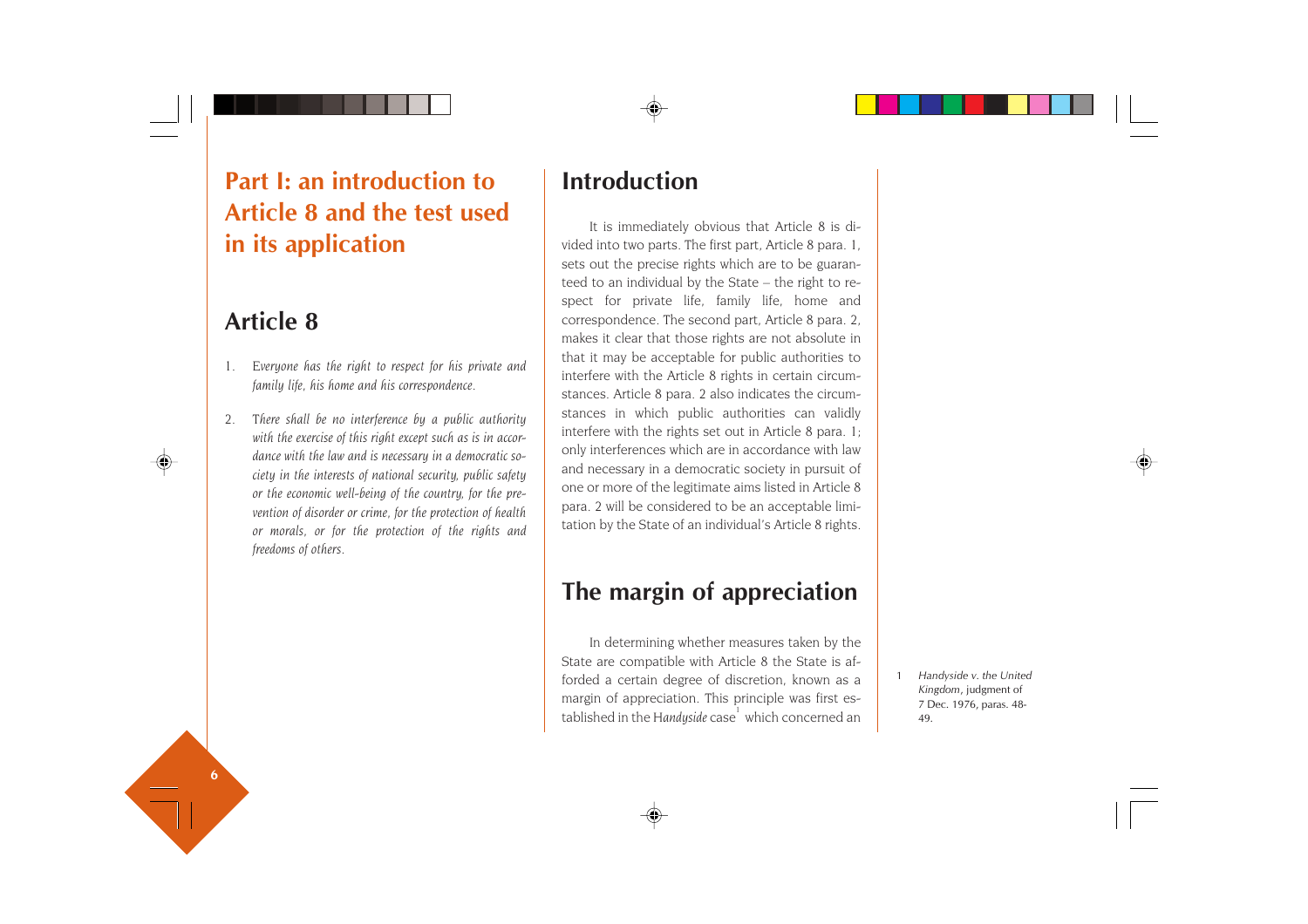Article 10 dispute, but its ruling applies equally to Article 8 cases. It held that:

*[b]y reason of their direct and continuous contact with the vital forces of their countries, state authorities are in principle in a better position than the international judge to give an opinion on the … "necessity" of a "restriction" or "penalty" … it is for the national authorities to make the initial assessment of the reality of the pressing social need implied by the notion of "necessity" in this context.*

*Consequently, Article 10 (2) leaves to the contracting states a margin of appreciation. This margin is given both to the domestic legislator … and to the bodies, judicial amongst others, that are called upon to interpret and apply the laws in force.*

However, the Court went on to state that **the doctrine does not give the contracting states an unlimited power of appreciation** and to reiterate that it, the Court, is responsible for ensuring the state's observance of Convention obligations. For the purposes of Article 8, therefore, it is the role of the Court to give the **final ruling** on whether an interference with a Convention right can be justified under Article 8 para. 2 and the **domestic margin of appreciation thus goes "hand in hand" with a European supervision**. The margin of appreciation has thus been relied upon by the Court in two main sets of circumstances:

1. when determining **whether an interference with an Article 8 right is justifiable** on the

public interest grounds permitted by paragraph 2.

2. when assessing whether a state has done enough to comply with any **positive obligations** that it has under this provision.

The margin of appreciation afforded to competent national authorities will vary **according to the circumstances, the subject matter and its background**. Factors to be taken into account in determining the scope of the margin of appreciation under Article 8 include the following:

- ➤ Whether there exists **common ground be**tween the laws of the Convention States<sup>.</sup> Where common practice is apparent, then the margin of appreciation will be narrow and deviation from it will be difficult to justify. On the other hand, where a common approach is not widespread, then the discretion which the Court offers respondent States will be gener- $\bigcap_{1}$   $\bigcap_{3}$
- $\blacktriangleright$  The scope of the margin of appreciation will differ according to the context and it has been held, for example, to be **particularly wide in areas such as child protection.** Here, the Court has recognised that there is diversity in approaches to child care and state intervention into the family among contracting states, and it takes this into account when examining such cases under the Convention by allowing States a measure of discretion when acting in this
- 2 *Rasmussen v. Denmark*, judgment of 28 Nov. 1984, para. 40.
- 3 See section 1.2 on *Positive obligations*.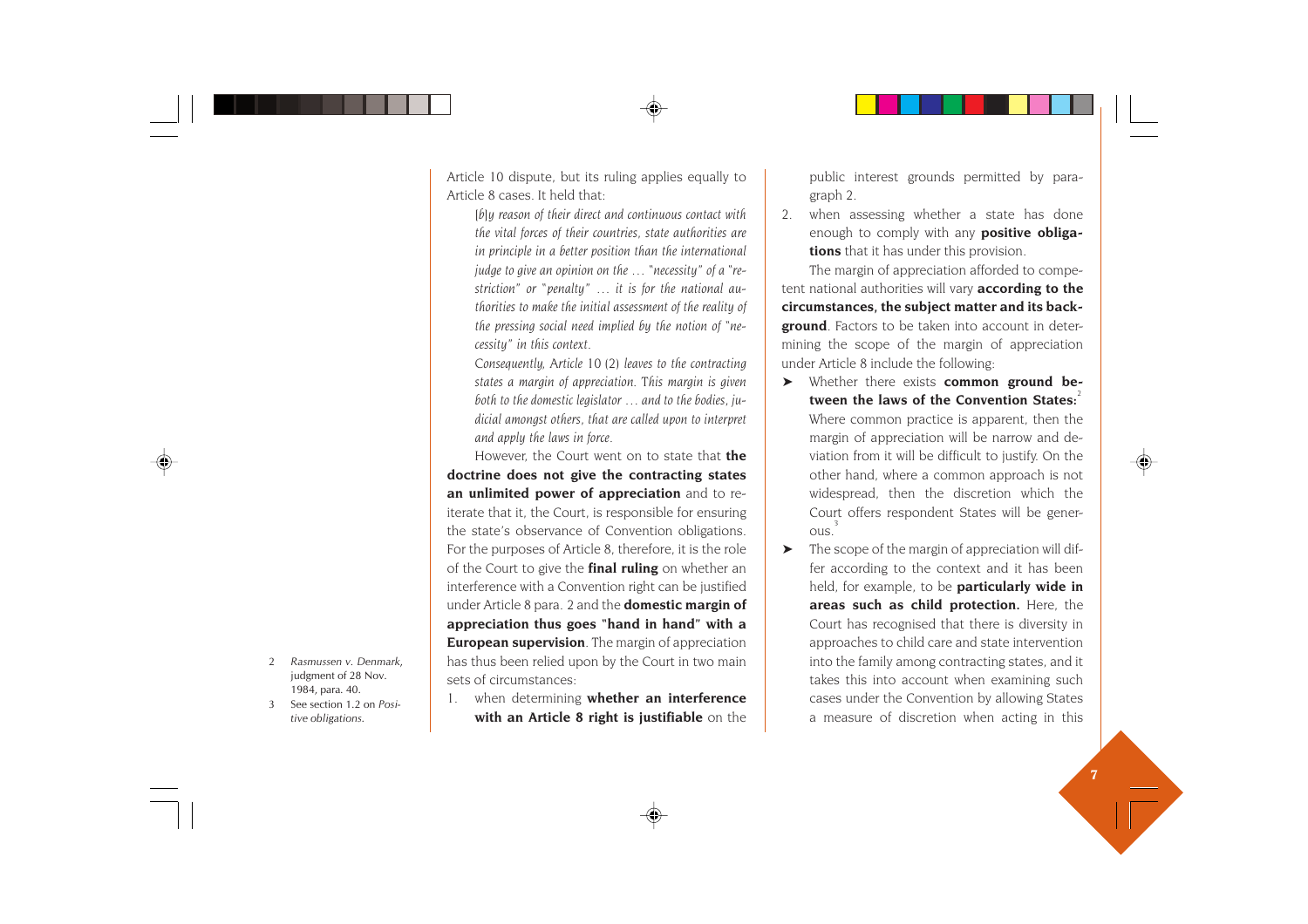area. Moreover, the Court has also recognised that **due to their proximity to the sensitive and complex issues being determined at national level, the domestic authorities are better placed to make an assessment of the circumstances of each case and to determine the most appropriate course of action**. In care cases, for example, the national authorities benefit from direct contact with the persons concerned, at the very stage when care measures are being envisaged or immediately after their implementation.<sup>4</sup> As a result, the State enjoys a degree of discretion with regard to the manner in which private and family life is respected under Article 8 and this is reflected in the way in which the balance between the interference and its aim is assessed.

- ➤ The fact that customs, policies and practices vary considerably between contracting states will sometimes be used to support the existence of a margin of appreciation.
- ➤ The Court held in the *Handyside* case that it was not possible to find a uniform **European conception of morals** among the domestic laws of the various Contracting States. It continued to say that:

*[t]he view taken by their respective laws of the requirements of morals varies from time to time and from place to place, especially in our era which is characterised by a rapid and far-reaching evolution of opinions on the subject.*

However, in the *Dudgeon*<sup>5</sup> and the *Norris*<sup>6</sup> cases the Court rejected that the margin of appreciation was wide enough to allow the United Kingdom and Ireland, respectively, to retain the criminalisation of homosexuality. As regards the area of the protection of morals, therefore, the Court has not accepted that the margin is wide as a general proposition.

# **Article 8 – the tests applied**

The determination of a complaint by an individual under Article 8 of the Convention necessarily involves a two-stage test. The first stage concerns the applicability of Article 8; in other words, is the right which an individual complains has been interfered with, a right actually guaranteed by Article 8 para. 1 of the Convention. This will often involve discussion of, for example, what constitutes private life or home within the meaning of Article 8 para. 1. If the judge considers, based on the jurisprudence of the European Court, that the right invoked by an individual (for example, the right to be provided with free housing) is not in fact a right covered by the guarantees in Article 8 para. 1, then Article 8 is inapplicable and the complaint will end there.

If, however, Article 8 is found to be applicable, the Court will go on to the second stage of the assessment. The most common situation is where the appli-

- 4 *Olsson (No. 2)* v. *Swe den*, judgment of 30 Oct. 1992.
- 5 *Dudgeon v. the United Kingdom*, judgment of 22 October 1981.
- 6 *Norris v. Ireland*, judg ment of 26 Oct 1988.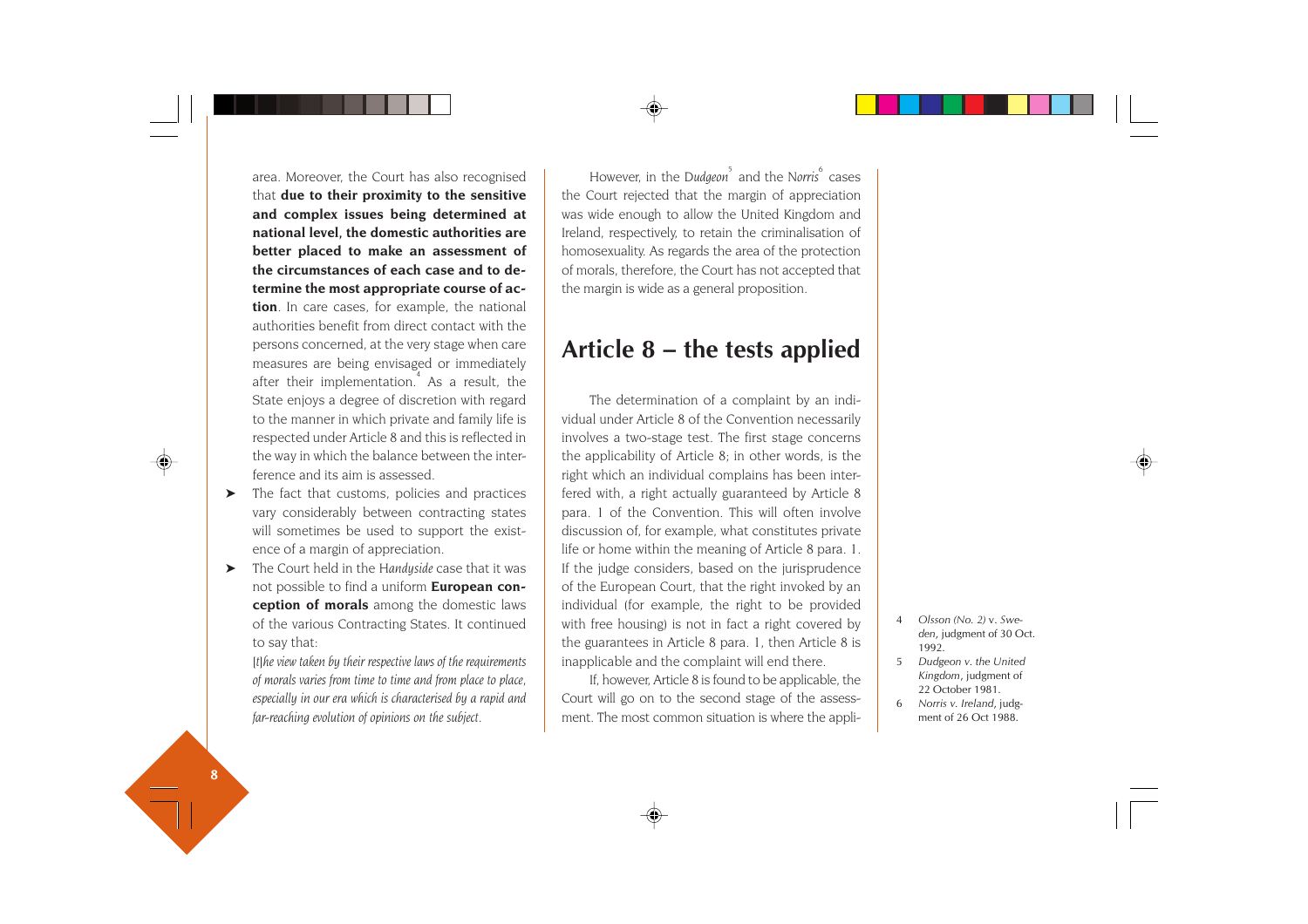cant has claimed that the State took action which he or she considers was in violation of his or her Article 8 rights; in that situation, the Court will consider whether the interference with the Article 8 right can be justified with reference to the requirements of Article 8 para. 2. It is also true that applicants also complain, although much less often, that the State or public authorities *should have but failed* to take action which action the applicant argues would have been necessary in order to provide the necessary "respect" for his or her Article 8 rights. In that case, the Court should consider whether the State had, in the circumstances, a positive obligation to so act in order to in compliance with the "respect" element of Article 8. Both of these approaches to the second stage of the Article 8 analysis are set out in detail below.

# **Stage 1: Article 8 para. 1**

1.1 Does the complaint fall **within the scope** of one of the rights protected by Article 8 para. 1? 1.2 If so, is there a **positive obligation** on the State to respect an individual's right and has it been fulfilled?

# **Stage 2: Article 8 para. 2**

- 2.1 Has there been an **interference** with the Article 8 right?
- 2.2 If so,
	- 2.2.1 is it **in accordance with law**?
	- 2.2.2 does it pursue a **legitimate aim**?
	- 2.2.3 is it **necessary in a democratic society**?

This test is followed by the Court each time it applies Article 8. In many cases, of course, it will not be necessary for it to discuss each point in detail but it will nevertheless apply each stage of the test before reaching its conclusion. The next two sections of the handbook will cover the issues relevant to the two stages of this test. The final section will deal with substantive issues of compliance with Article 8.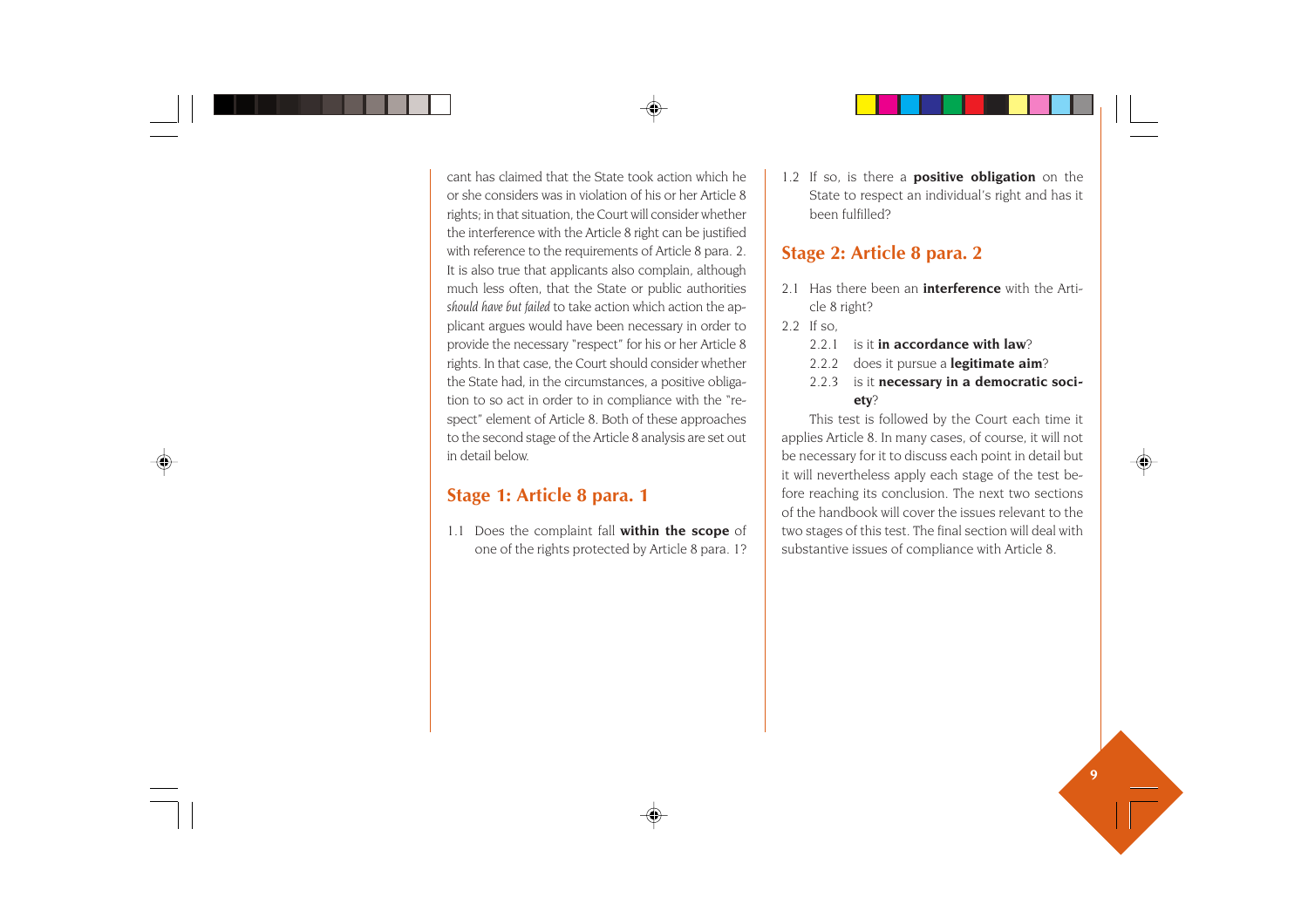# **Stage I of the Article 8 test**

# **1.1 Does the complaint fall within the scope of one of the rights protected by Article 8 para. 1?**

In order to attract the protection of Article 8 the complaint raised must fall within the scope of the provision, meaning that it must be found to concern one or more of the personal interests protected by that provision, namely private life, family life, home or correspondence.

# **Whose task is it to identify the relevant interest under Article 8 para. 1?**

**It is up to the applicant to characterise the interest which s/he seeks to protect and to advance it before the Court in the terms of its understanding of Article 8 para. 1.** For example in *Gaskin v. the United Kingdom*, the applicant successfully convinced a majority in the Court that his interest in obtaining access to information in the hands of a local authority about his upbringing in public foster-care concerned his private and family life, and not some general interest in access to information, which is outside the scope of Article  $8<sup>7</sup>$  Moreover, when an individual invokes more than one Article 8 right in his/her application and both are feasible, the Court may avoid spelling out precisely which individual right is implicated. For example, in *Klass v. Germany*8 it held that a complaint regarding the interception of communications (mail and telephone) constituted an interference with private life, family life and correspondence.

# **The Court's approach to the applicability of Article 8 para. 1?**

The meaning of the four concepts protected by Article 8 para. 1 is not self-explanatory and the Court has avoided laying down specific rules as to their interpretation. In particular, its approach is to determine the applicability of Article 8 – and thus whether an individual complaint falls within the scope of one of the rights it protects – on a case-bycase basis while giving the concepts an autonomous Convention meaning. While the flexibility of the Court's approach allows it to take into account social, legal and technological developments across the Council of Europe, this approach makes it difficult to define categorically what constitutes private life, family life, home or correspondence. General guidance as to the content of these four interests is set out below. It is important to bear in mind, however, that the concepts are dynamic insofar as their meaning is capable of evolving and also, that they have the potential to embrace a wide variety of mat-

- 7 *Gaskin v. the United Kingdom*, judgment of 7 July 1989, Series A no. 160.
- 8 *Klass v. Germany*, judgment of 22 September 1993, Series A no. 269, para. 41.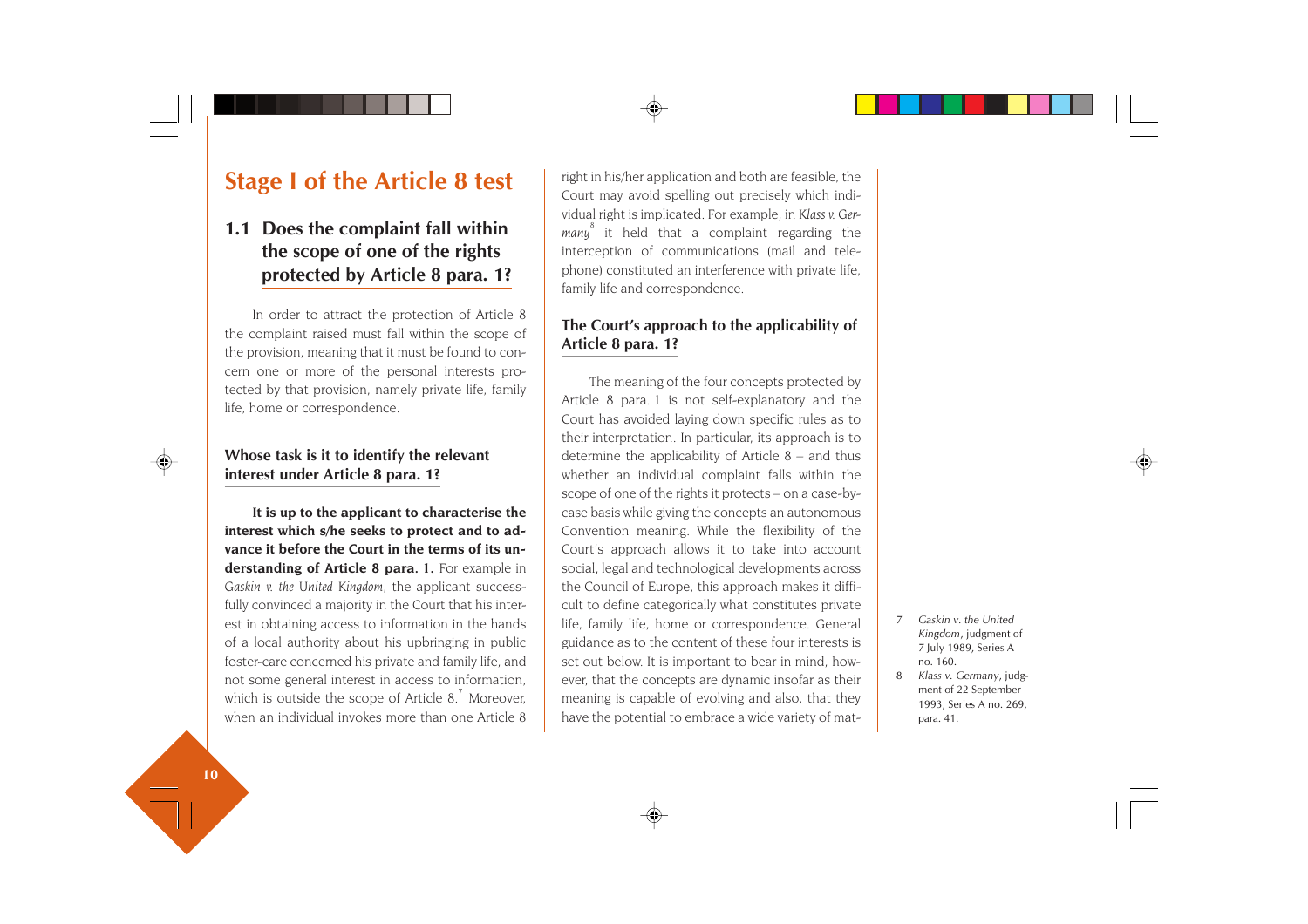ters, some of which are connected with one another and some of which overlap.

# **1.1.1 Private life**

# **The meaning of private life**

According to the Court, private life is a broad concept which is **incapable of exhaustive definition**. The concept is clearly wider than the right to privacy, however, and it concerns a sphere within which everyone can freely pursue the development and fulfilment of his personality. In 1992, the Court said that

*…. it would be too restrictive to limit the notion [of private life] to an "inner circle" in which the individual may live his own personal life as he chooses and to exclude therefrom entirely the outside world not encompassed within that circle. Respect for private life must also comprise to a certain degree the right to establish and develop relationships with other human beings.<sup>10</sup>*

Thus, private life necessarily includes the right **to develop relationships with other persons and the outside world**.

# **What relationships constitute private life?**

*Relationships which fall outside the scope of family life*

Relationships which fall outside the scope of family life under Article 8 may nonetheless deserve the provision's protection where they constitute private life. This category includes:

- ➤ Relationships **between foster parents and children** they have looked after;
- ➤ Relationships between parties who are not yet married.<sup>12</sup>
- ➤ Relationships **between homosexuals and their partners** with or without children:

Private life does not extend to the relationship between an owner and his pet.<sup>14</sup>

*To what extent do sexual activities fall within the scope of private life?*

A person's sexual life is part of his private life, of which it constitutes an important aspect. Private life thus guarantees **a sphere within which a person can establish relations of different kinds, including sexual ones** and thus the choice of affirming and assuming one's sexual identity comes within the protection of Article 8. In Dudgeon v. the United Kingdom,<sup>1</sup> the Court held that given the personal circumstances

- 9 *Costello-Roberts v. the United Kingdom,* judgment of 25 March 1993, para. 36.
- 10 *Niemietz v. Germany*, judgment of 16 December 1992.
- 11 Appl. No. 8257/78, 10 July 1978, 13 DR 248.
- 12 Appl. No. 15817/89, 1 October 1990, 66 DR 251.
- 13 Appl. No. 15666/89 *Kerkhoven v. the Netherlands*, 19 May 1992, unpublished.
- 14 Appl. No. 6825/75, 4 March 1976, 5 DR 86.
- 15 *Dudgeon v. the United Kingdom*, judgment of 22 October 1981.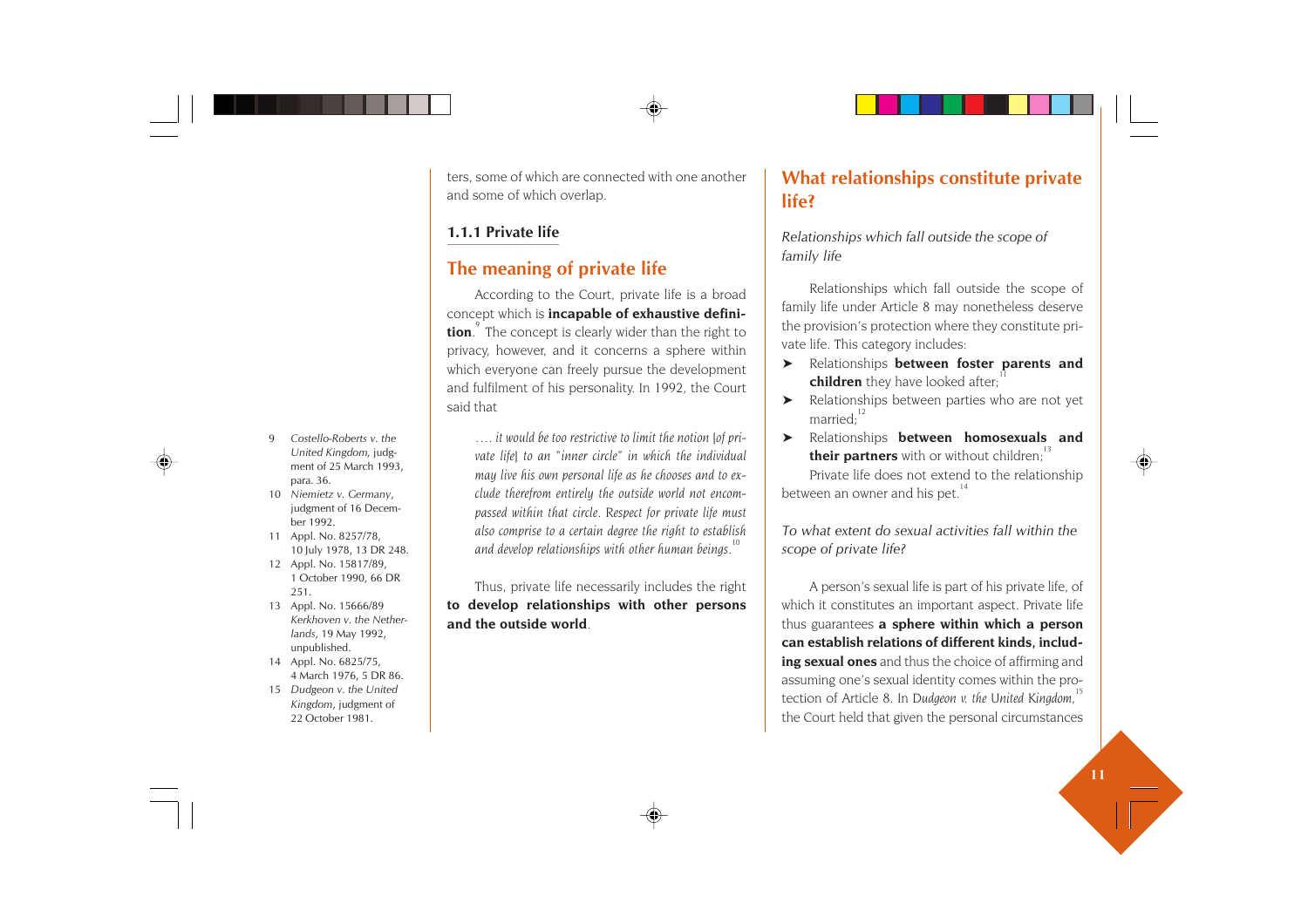of the applicant, the very existence of legislation which outlawed homosexual conduct continuously and directly affected his private life. It has confirmed several times since that sexual orientation and activity concern an intimate aspect of private life. However**, not every sexual activity carried out behind closed doors necessarily falls within the scope of Article 8**. In *Laskey, Jaggard & Brown v. the United King*dom,<sup>16</sup> the applicants were involved in consensual sado-masochistic activities for the purposes of sexual gratification. While the Court did not formally have to determine the issue of whether the applicants' behaviour fell within the scope of private life, it expressed some reservations about allowing the protection of Article 8 to extend to activities which involved a considerable number of people; the provision of specially equipped chambers; the recruitment of new members and the shooting of videotapes which were distributed among the members.

### *To what extent do social activities fall within the scope of private life?*

There is some evidence in the case-law that there is a sphere of personal relationships beyond the "inner circle" that is protected by the concept of private life.

➤ In *McFeeley v. the United Kingdom,<sup>17</sup>* the Commission suggested that the importance of relationships with others also applied to prisoners and respect for private life thus required a degree of **association for persons imprisoned**. Freedom to associate with others is thus a further, social feature of private life.

➤ Some judges of the Court have expressed a view of private life which encompasses the possibility of the **effective enjoyment of a social life** being an aspect of private life. This involves the capacity by reason of cultural and linguistic familiarity to enter into social relationships with others and is particularly relevant in immigration cases.<sup>1</sup>

#### *Do business relationships concern private life?*

In *Niemietz v. Germanu*<sup>19</sup> the Court was prepared to consider that some personal relationships **in business contexts** might fall within the scope of private life.

# **What activities or measures concern private life?**

*Does telephone tapping always concern private life?*

The **use of covert technological devices to intercept private communications has been found to fall within the scope of private life**. Moreover, the provision applies regardless of the content of the telephone conversation.

- 16 *Laskey, Jaggard & Brown v. the United Kingdom*, judgment of 19 February 1997.
- 17 Appl. No. 8317/78, *McFeeley & Ors v. the United Kingdom*, 15 May 1980, 20 DR 44.
- 18 See further the section below on immigration.
- 19 *Niemietz v. Germany*, judgment of 16 December 1992.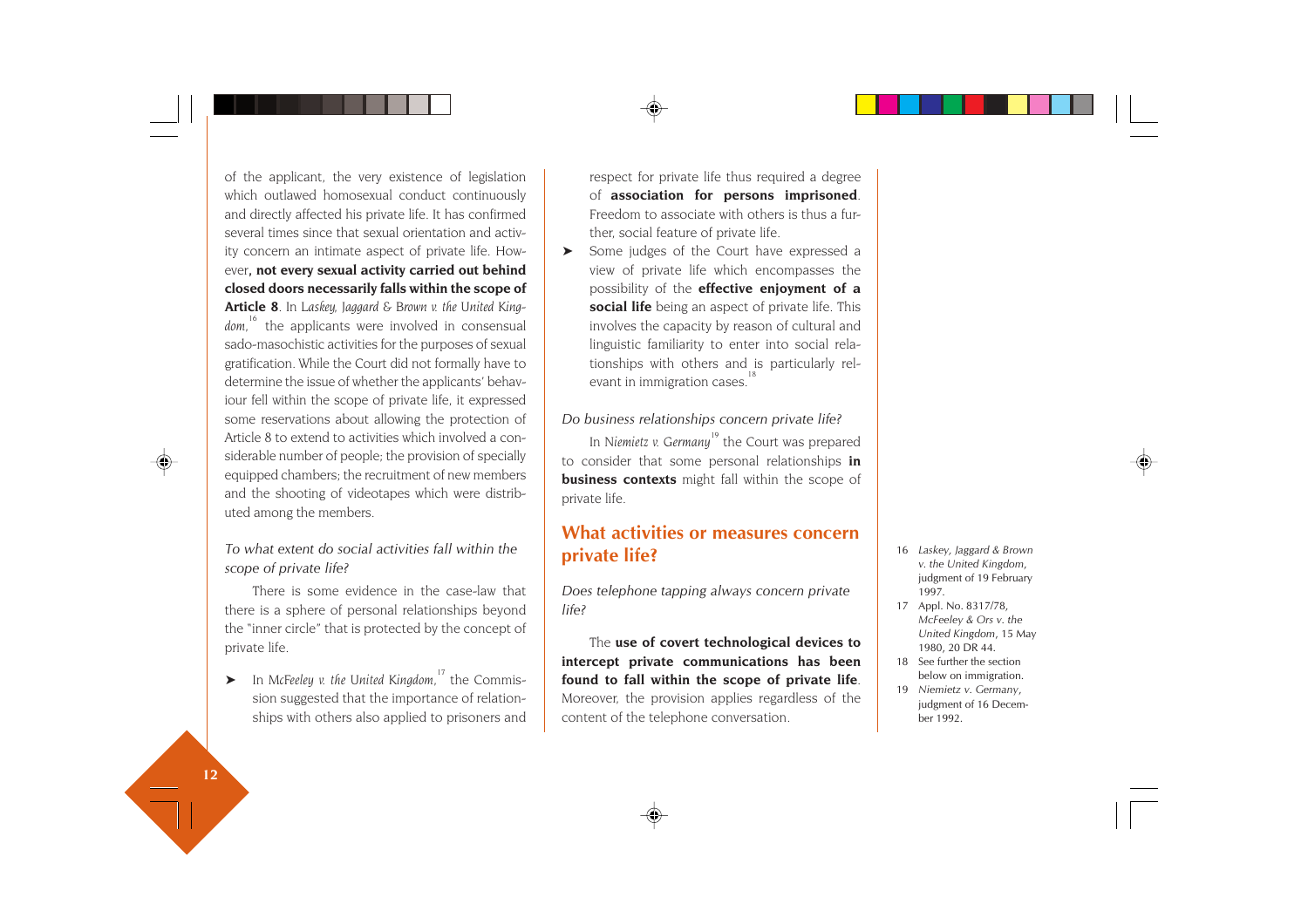- 
- 
- 
- 
- 
- 
- 
- 
- 
- ➤ In *A v. France<sup>20</sup>* the Government argued that conversations taped relating to the commission of murder did not relate to private life. The Commission held that the mere fact that a **conversation concerned the public interest did not deprive it of its private character**. The Court also accepted this argument.
- ► In *Halford v. the United Kingdom*,<sup>21</sup> conversations by telephone were covered **whether business or private**, as was the use of an office telephone.
- ➤ In contrast, where an applicant used a **radio channel** for civil aircraft, the interception did not constitute interference with private life since the conversation was on a wavelength accessible to other users and **could not be clas**sified as private communication.<sup>2</sup>

*Will the collection of personal data by the State concern private life?*

The collection **of information by officials of the State about an individual without his consent will always** concern his/her private life and will thus fall within the scope of Article 8 para. 1. Examples include:

- $\triangleright$  An official **census**,<sup>23</sup> which includes compulsory questions relating to the sex, marital status, place of birth and other personal details;
- ➤ The recording of **fingerprinting, photogra-**

**phy** and other personal information by the police<sup>24</sup> even if the police register is secret;<sup>25</sup>

- ➤ The collection of **medical data** and the main tenance of medical records;<sup>26</sup>
- ➤ The compulsion by tax authorities to reveal **de tails of personal ex**penditure (and thus inti mate details of private life): $27$
- ➤ <sup>A</sup>**system of personal identification**, such as those covering administrative and civil matters including health, social services and tax.

#### *Accessing personal data*

The **inability to access the State's records** may concern private life depending on the type of information held. In *Gaskin v. the United Kingdom*,<sup>28</sup> the Court held that because the files held on the appli cant concerned highly personal aspects of his child hood, development and history and thus constituted his "principal source of information about his past and formative years", lack of access thereto raised issues under Article 8. 20 Av. France, judgment of constitute interference with private life the constrained in the constrained in the constrained in the constrained and condensity of the United Kingdom, interference interference with private li

### *Does the regulation of names concern private life?*

Even though Article 8 does not contain any explicit reference to names, an individual's name does concern his/her private and family life be-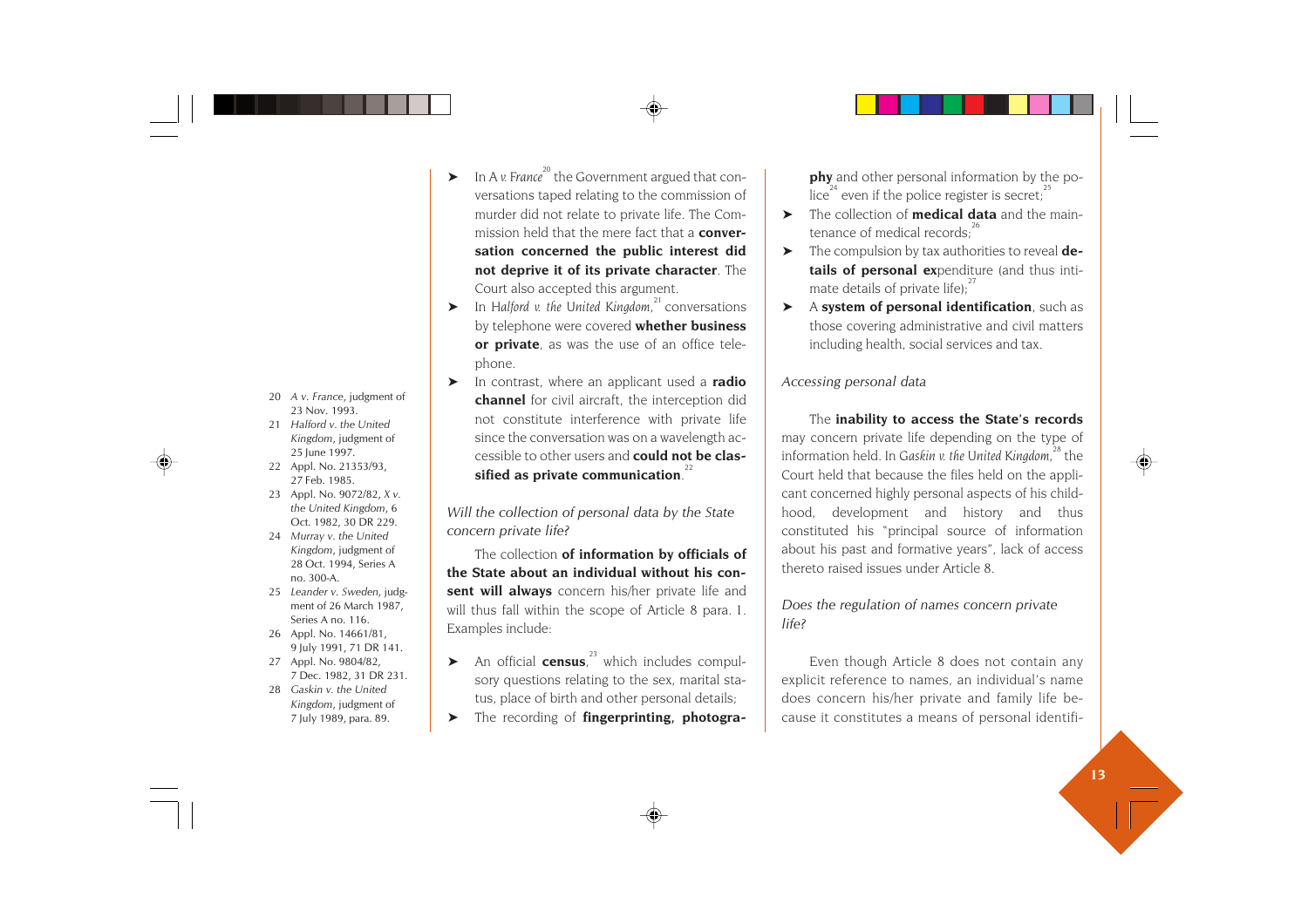cation. The fact that there may exist a public interest in regulating the use of names is not sufficient to remove the question of a person's name from the scope of private and family life. $2^{9}$  The same principles applies to forenames, which also concern private and family life since they constitute a means of identifying persons within their families and the community.<sup>3</sup>

### *Does invasion of the press concern private life?*

The absence of protection against press intrusions or the disclosure in the media of highly intimate, non-defamatory details of private life has not yet been subject to significant challenge in Strasbourg. Some complaints, such as the Irish case where the applicant complained that an insurance company taking photographs of her outside her house infringed her private life<sup>31</sup> and the case introduced by Earl and Countess Spencer concerning press coverage of their private lives.<sup>32</sup> have been declared inadmissible for failing to exhaust domestic remedies. Determination of whether issues might arise under private life in relation to press intrusion might be influenced by the extent to which the person concerned courted attention, the nature and degree of the intrusion into the private sphere and the ability of diverse domestic remedies to provide effective and adequate redress.

# **The determination of legal ties**

#### *Paternity proceedings*

The determination of a father's legal ties with his daughter was found to concern his private life, notwithstanding that the paternity proceedings which he wished to institute were aimed at the dissolution in law of existing family ties. $33$  In most cases, however, such legal ties will constitute family life.

#### *Transsexuals*

Matters relating to the refusal to allow a transsexual to obtain a change of name and official papers to reflect gender re-assignment have been found to concern the right to respect for private life under Article 8 para. 1.<sup>3</sup>

# **Physical and moral integrity**

In *X & Y v. the Netherlands*<sup>35</sup> the Court held that private life is a concept which covers the physical and moral integrity of the person, including his or her sexual life. In that case, the inability of a 16 year-old girl with a mental disability to institute criminal proceedings against the perpetrator of a sexual assault against her was found to raise an issue under Article 8 para. 1. An unwelcome attack by one individual on another is thus capable of infringing the private life of the latter.

- 29 *Stjerna v. Finland*, judgment of 25 Nov. 1994, Series A no. 299-B.
- 30 *Guillot v. France*, judgment of 24 Oct. 1996, RJD 1996-V., No. 19.
- 31 Appl. No. 18760/91 *v. Ireland*, 1 Dec. 1993.
- 32 Appl. Nos. 28851/95 and 28852/95, *Spencer v. the United Kingdom*, 16 Jan. 1998.
- 33 *Rasmussen v. Denmark*, judgment of 25 Nov. 1984, Series A no. 87.
- 34 *B v. France*, judgment of 25 March 1992, Series A no. 232-C.
- 35 *X & Y v. the Netherlands,* judgment of 26 March 1985, para. 22.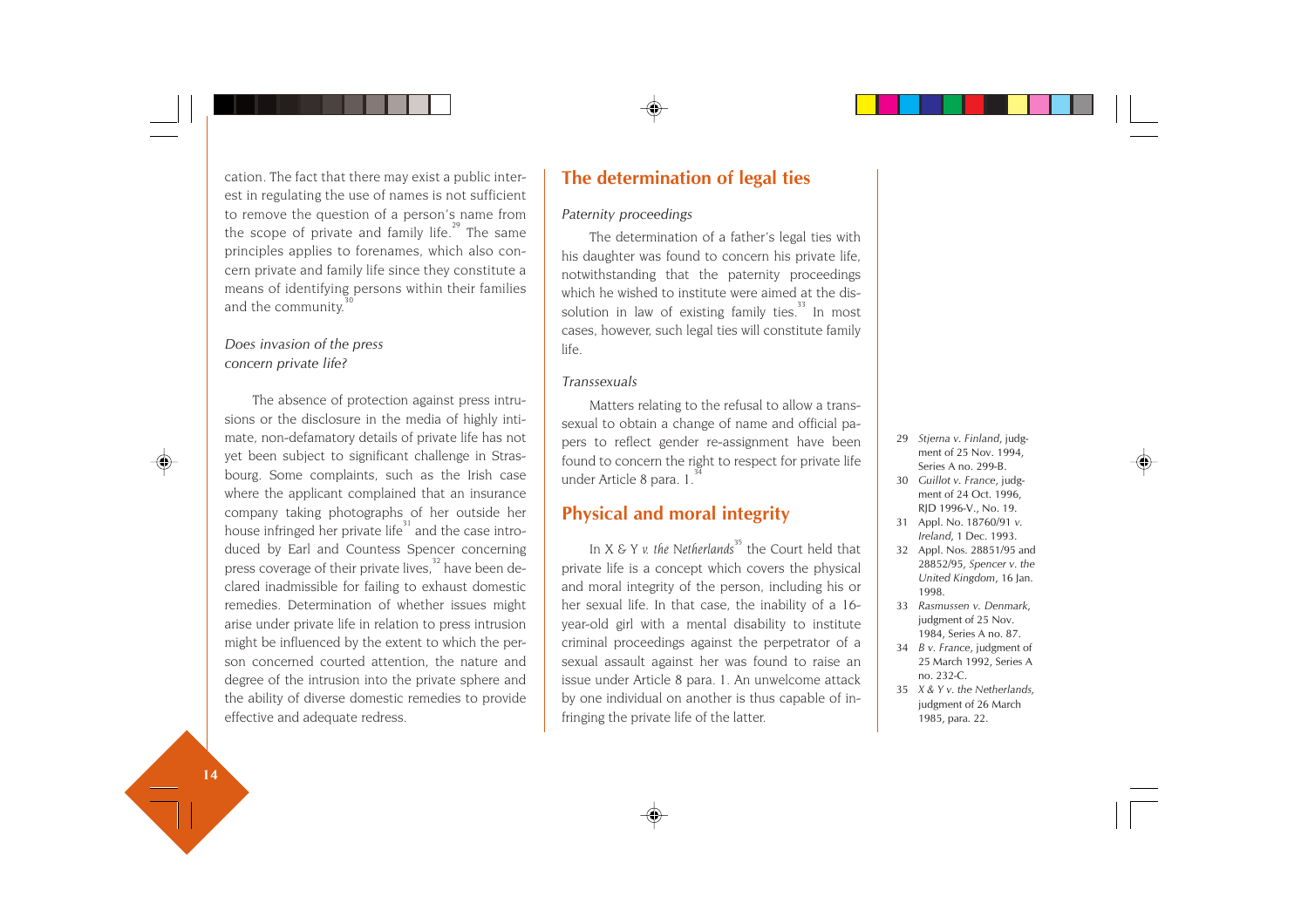*Will all interferences with physical integrity concern private life?*

While some interferences with the physical integrity of an individual may impinge on the private life of that person, not all such actions will do so. *Costello-Roberts v. the United Kingdom<sup>36</sup>* concerned the compatibility with Article 8 of the **corporal punishment** of a little boy. Here, the Court noted that

*measures taken in the field of education may, in certain circumstances, affect the right to respect for private life but not every act or measure which may be said to affect adversely the physical or moral integrity of a person necessarily gives rise to such an interference.<sup>37</sup>*

However, in this case, it went on to conclude that

*having regard … to the purpose and aim of the Convention taken as a whole, and bearing in mind that the sending of a child to school necessarily involves some degree of interference with his or her private life, the Court considers that the treatment complained of by the applicant did not entail adverse effects for his physical or moral integrity sufficient to bring it within the scope of the prohibition contained in Article 8.<sup>38</sup>*

Both the slight nature of the punishment and the fact that it had been imposed in the formal school environment were central to the Court's decision in this case.

*Does compulsory medical treatment concern private life?*

Compulsory medical treatment, regardless how minor, will fall within the scope of private life under Article 8 para. 1. Examples include:

- ➤ Blood and urine tests imposed on prisoners to check for drugs, drivers to check for alcohol in the system or those involved in paternity proceedings:
- ➤ Compulsory vaccination, dental treatment, TB tests or X-rays for children:<sup>40</sup>
- $\blacktriangleright$  Compulsory administering of food.<sup>4</sup>

*Do safety measures imposed by the State concern private life?*

The numerous measures which the State takes to protect the public against various dangers, such as making the **wearing of seatbelts or use of safety appliances in industry** compulsory, will also fall to be examined under Article 8 para. 1 although they will almost certainly be justifiable under the second paragraph.

# **1.1.2 Family life**

The concept of family life has evolved steadily in the lifetime of the Convention and it continues to develop so as to take account of social and legal

- 36 *Costello-Roberts v. the United Kingdom*, judgment of 25 March 1993.
- 37 *Costello-Roberts v. the United Kingdom*, judgment of 25 March 1993, at para. 36.
- 38 *Costello-Roberts v. the United Kingdom*, judgment of 25 March 1993, at para. 36.
- 39 Appl. No. 8278/78, 13 Dec. 1979 18 DR 154 (bloodtest); Appl. No. 21132/93, *Peters v. the Netherlands*, 6 April 1994, 77-A DR 75 (urine test).
- 40 Appl. No. 10435/83, 12 July 1978, 14 DR 31.
- 41 *Herczegfalvy v. Austria*, judgment of 24 Sept 1992.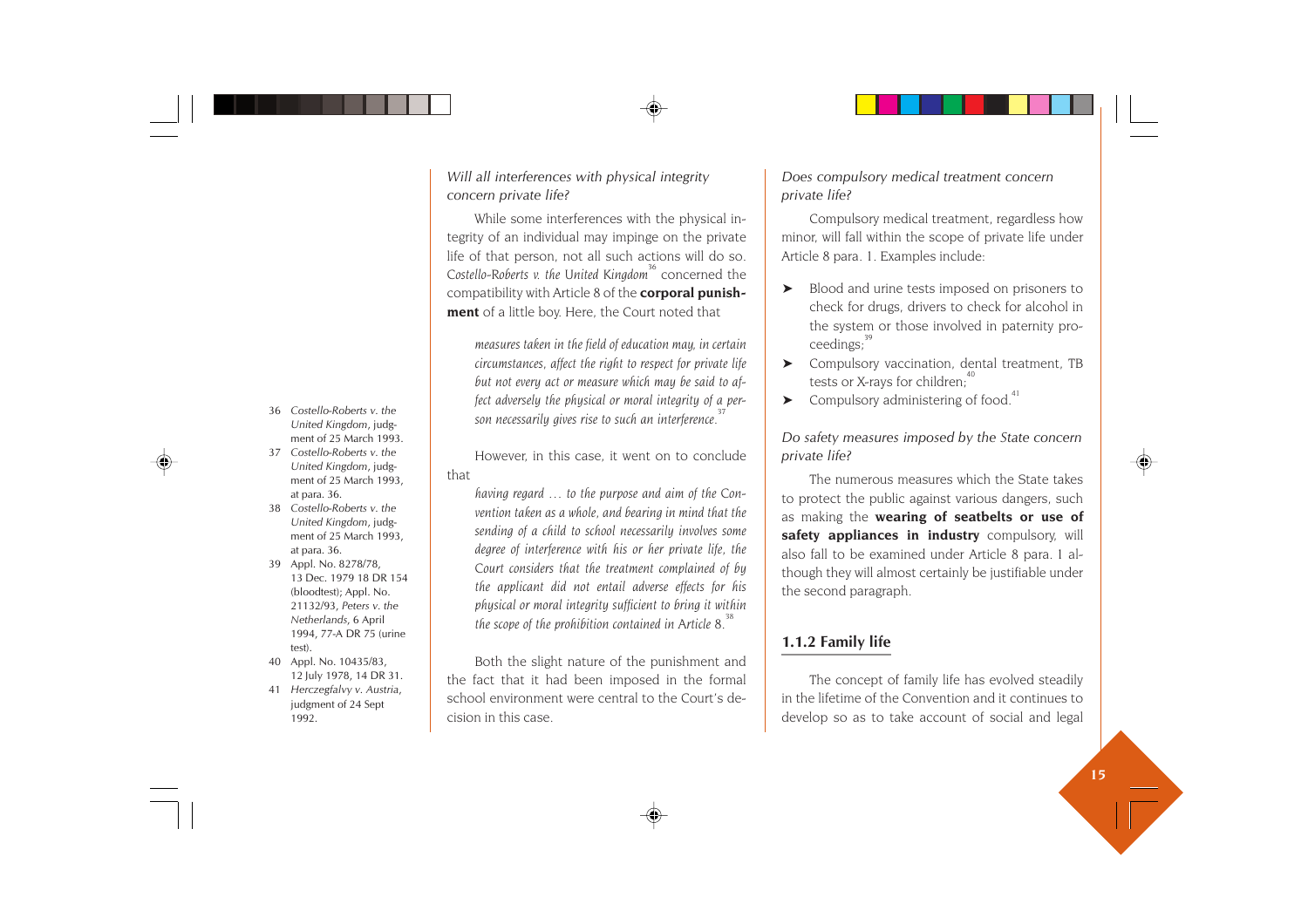change. Similar to the concept of private life, therefore, the Court maintains a flexible approach to the interpretation of family life, bearing in mind the diversity of modern family arrangements, the implications of divorce and medical advance. According to the wording of the provision, family life is located squarely within the private sphere, where it is entitled to function free from arbitrary state interference. However, Article 8 does not contain a right to establish family life, for example by marrying or having the opportunity to have children.<sup>4</sup>

#### *What constitutes family life?*

As a rule, the Court decides on the existence of family life on the facts of each case and the general principle to be applied is whether there are **close personal ties** between the parties. Although the Court's case-by-case approach means that it is not always possible to enumerate those relationships which constitute family life and those which do not, an increasing number of relationships now enjoy the automatic protection of Article 8.

#### *The family based on marriage*

➤ The protection of Article 8 always extends to marriages, which can be shown to be **lawful and genuine**. Those lacking substance or existing in form only, such as a sham marriage entered into for the purposes of avoiding immi gration rules or acquiring nationality, may thus fall outside the scope of Article 8.

➤ **A child born to parents who are lawfully and genuinely married will be** *ipso iure* **part of that relationship from the moment and by the fact of the child's birth.**<sup>43</sup> Thus, the relationship between married parents and their children will always fall within the scope of Article 8 para. 1.

*Is marriage necessary to enjoy family life?*

- ➤ Article 8 applies automatically to the **relationship between a mother and her child**, regardless of her marital status.<sup>44</sup> Such relationships will always require the protection of Article 8 therefore.
- ➤ **Unmarried couples who live together with their children** will normally be said to enjoy family. This was established in the *Johnston* case,<sup>4</sup> where in reaching its conclusion the Court was persuaded by the stable nature of their relationship and the fact that it was otherwise indistinguishable from the family based on marriage.

#### *Is cohabitation necessary to enjoy family life?*

Cohabitation is not a *sine qua non* of family life, irrespective of the parents' marital status.<sup>46</sup> Thus,

- 42 Article 12 ECHR guarantees the right to marry and found a family.
- 43 *Berrehab v. the Netherlands*, judgment of 21 June 1988.
- <sup>44</sup> *Marckx v. Belgium*, judgment of 13 June 1979.
- 45 *Johnston v. Ireland*, judgment of 18 Dec 1986.
- 46 For example, see *Berrehab v. the Netherlands*, judgment of 21 June 1988 (divorced father) and *Kroon and Ors*, judgment of 27 Oct. 1994 (unmarried).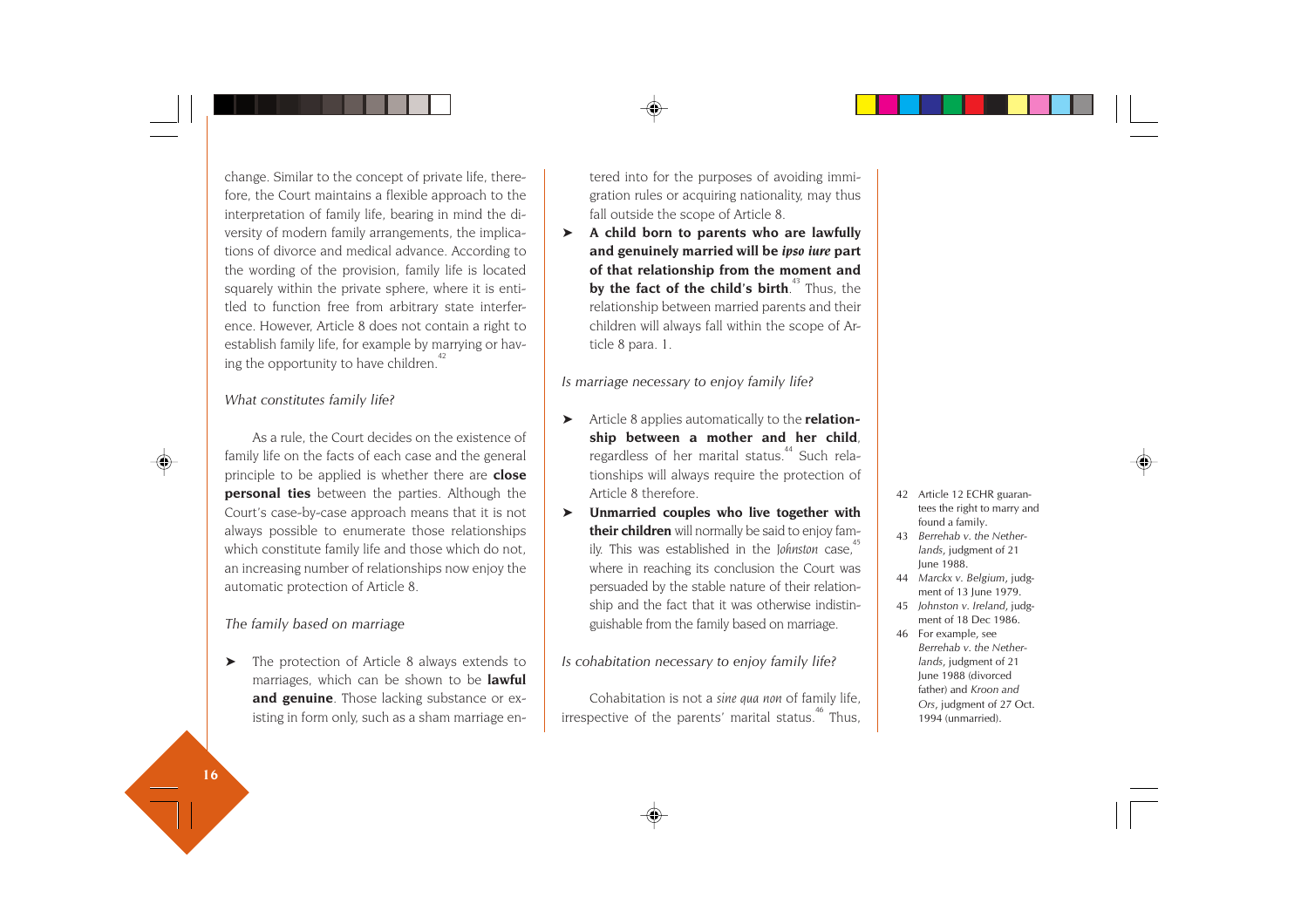- 47 *Boughanemi v. France*, judgment of 24 April 1996.
- 48 *Boughanemi* v. France, judgment of 24 April 1996, para. 35.
- 49 See *C v. Belgium*, judgment of 7 Aug. 1996 and *Ahmut v. the Netherlands*, judgment of 28 Nov. 1996.
- 50 See *Söderbäck* v. Sweden, judgment of 28 Oct. 1998.
- 51 *Keegan v. Ireland*, judgment of 26 May 1994.
- 52 *X, Y & Z v. the United Kingdom*, judgment of 22 April 1997.

family members who do not live together, due to divorce or separation or by arrangement, may nonetheless enjoy the protection of Article 8.

*Can family life exist without cohabitation or marriage?*

In *Boughanemi v. France<sup>47</sup>* the Court held that

*[t]he concept of family life on which Article 8 is based embraces, even when there is no cohabitation, the tie between a parent and his or her child, regardless of whether or not the latter is legitimate. Although that tie may be broken by subsequent events, this can only happen in exceptional circumstances.<sup>48</sup>*

Applying this principle, the applicant's relationship with his son born outside marriage, and with whom he had had little contact, was found to amount to family life within the meaning of that provision.

Neither a father's delay in recognising his child, his failure to support the child financially, nor his decision to leave the child in the care of relatives when emigrating to a Convention State have been found to constitute exceptional circumstances in this regard.<sup>49</sup> The presumption that Article 8 applies automatically to the relationship between parent and child, regardless of its nature, has also been applied in the *Söderbäck* case concerning adoption.<sup>5</sup> Here, an unmarried father and his daughter were found to enjoy family life despite the fact that they had never cohabited nor enjoyed regular contact.

*Does Article 8 apply if the establishment of family life is frustrated?*

In circumstances where one parent has prevented the development of family ties with a child the **potential for family life may be sufficient** to attract the protection of Article 8. This arose in *Keegan v. Ireland*,<sup>51</sup> where the applicant's daughter had been placed for adoption by the child's mother without his consent or knowledge, thereby depriving him of the opportunity to establish close personal ties with her. However, due to the nature of the relationship between the child's parents – they cohabited, planned the pregnancy and intended to marry – the Court found that the potential family life between father and child meant that their relationship fell within the scope of Article 8, notwithstanding that they had met on only one occasion.

#### *Can family life exist without a blood tie?*

While the Court places clear emphasis on the social rather than the biological reality of a situation in determining whether family life exists, it has only once found **that family life existed between those without a blood link**. In *X, Y & Z v. the United* Kingdom<sup>52</sup> it held that the relationship between a female-to-male transsexual and his child born by artificial insemination by donor (AID) amounted to family life. In reaching this conclusion, the Court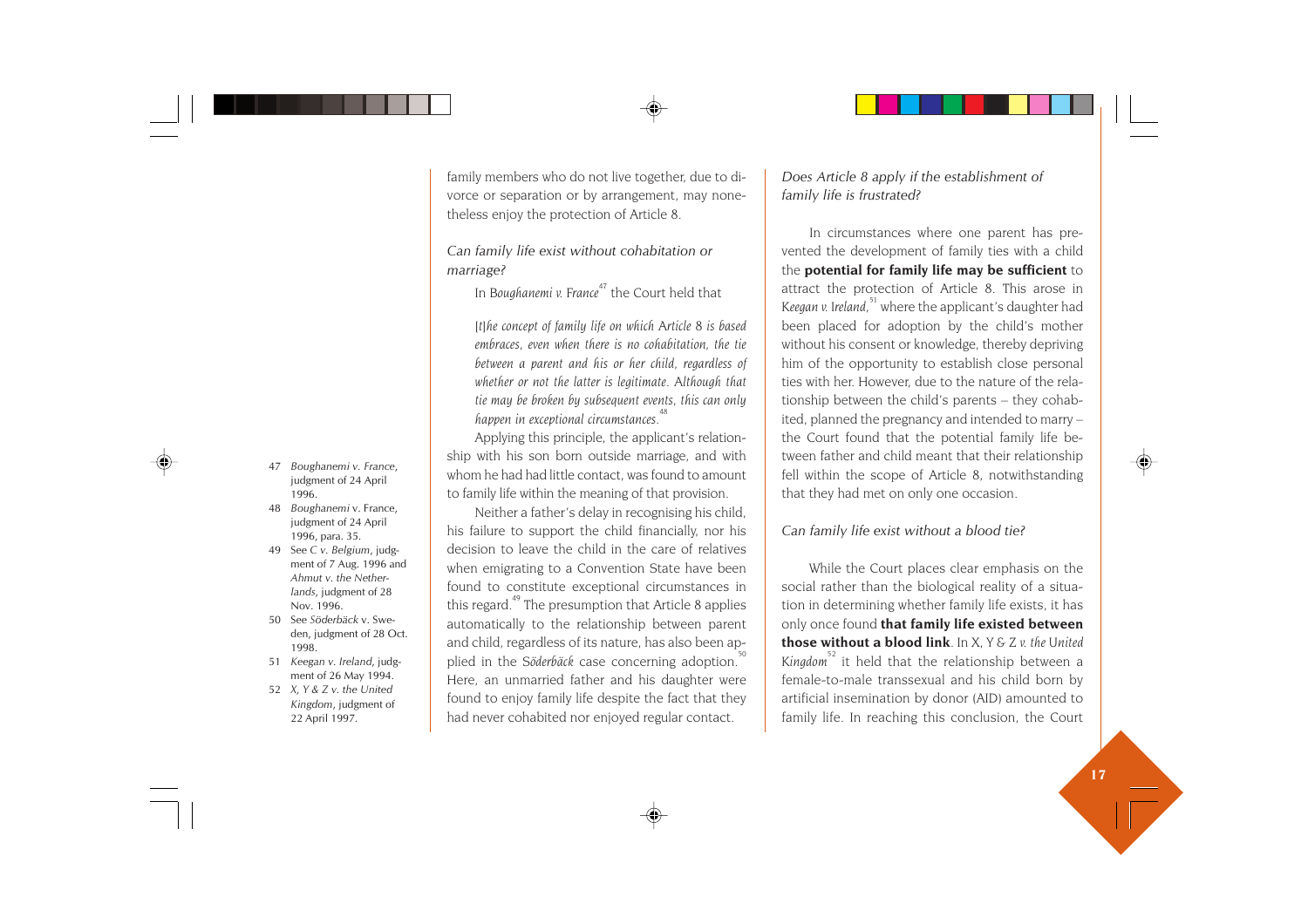found it significant, firstly, that their relationship was otherwise indistinguishable from that enjoyed by the traditional family and secondly, that the transsexual participated in the AID process as the child's father.

The Court has not yet considered whether **same sex relationships** constitute family life. In *Kerkhoven v. the Netherlands*, the Commission failed to find that a stable relationship between two women and the child born to one of them by AID amounted to family life<sup>53</sup> Notwithstanding that they lived together as a family and shared parental tasks in relation to the child, their claim for legal recognition was deemed to relate only to private life. Were the Court to consider the matter it may indeed choose to follow its own precedent in *X, Y & Z,* meaning that family life would include same-sex relationships, notwithstanding the absence of a blood tie.

#### *Is a blood tie in itself sufficient?*

While the absence of a biological link will not preclude a relationship from constituting family life, a mere **blood or genetic link** appears to be insufficient for this purpose. Thus, the relationship between a sperm donor and the child born as a result will not normally amount to family life under Article 8 unless there is sufficient evidence that they enjoy close personal ties in addition to the blood link.<sup>5</sup>

#### *What other relationships constitute family life?*

Where other relationships are concerned, the Court determines the existence of family life on the facts of each case. In relation to extended family and other arrangements, the case-law is as follows:

- ➤ Family life may exist **between children and their grandparents** since they play a "significant part in family life".<sup>55</sup>
- $\triangleright$  **Siblings**, both as children<sup>56</sup> and as adults,<sup>57</sup> also fall within the meaning of family life.
- ➤ The relationship between an **uncle or aunt and his/her nephew or niece** may fall within the meaning of family life where there is particular evidence of close personal ties. Thus, in Boyle v. the United Kingdom,<sup>38</sup> family life was found to exist between an uncle and his nephew, in the light of the fact that the boy stayed for weekends with his uncle, who was deemed by the domestic authorities to be a "good father figure" to him.
- ➤ Family life may exist between **parents and children born into second relationships**, or those children born as a result of an extra-marital or adulterous affair, particularly where the paternity of the children has been recognised and the parties enjoy close personal ties.
- ➤ The relationship between **adoptive parents and children** will, in principle, attract the protection of Article  $8<sup>60</sup>$
- 53 Appl. No. 15666/89, *Kerkhoven, Hinke & Hinke v. the Netherlands*, 19 May 1992, unreported.
- 54 Appl. No. 16944/90, *G v. the Netherlands*, 8 Feb. 1993, 16 EHRR 38.
- 55 *Marckx* v. *Belgium*, judgment of 13 June 1979, para. 45.
- 56 *Olsson v. Sweden*, judgment of 24 March 1988.
- 57 *Boughanemi v. France*, judgment of 24 April 1996.
- 58 Appl. No. 16580/90, *Boyle v. the United Kingdom*, Comm. Rep., 9 Feb. 1993.
- 59 Appl. No. 11418/85, *Jolie & Lebrun v. Belgium*, 14 May 1986, DR 47, p. 243.
- 60 Appl. No. 9993/82, *X v. France*, 5 Oct. 1982, DR 31, p 241, 5 EHRR 302; *Söderbäck* v. Sweden, judgment of 28 Oct 1998.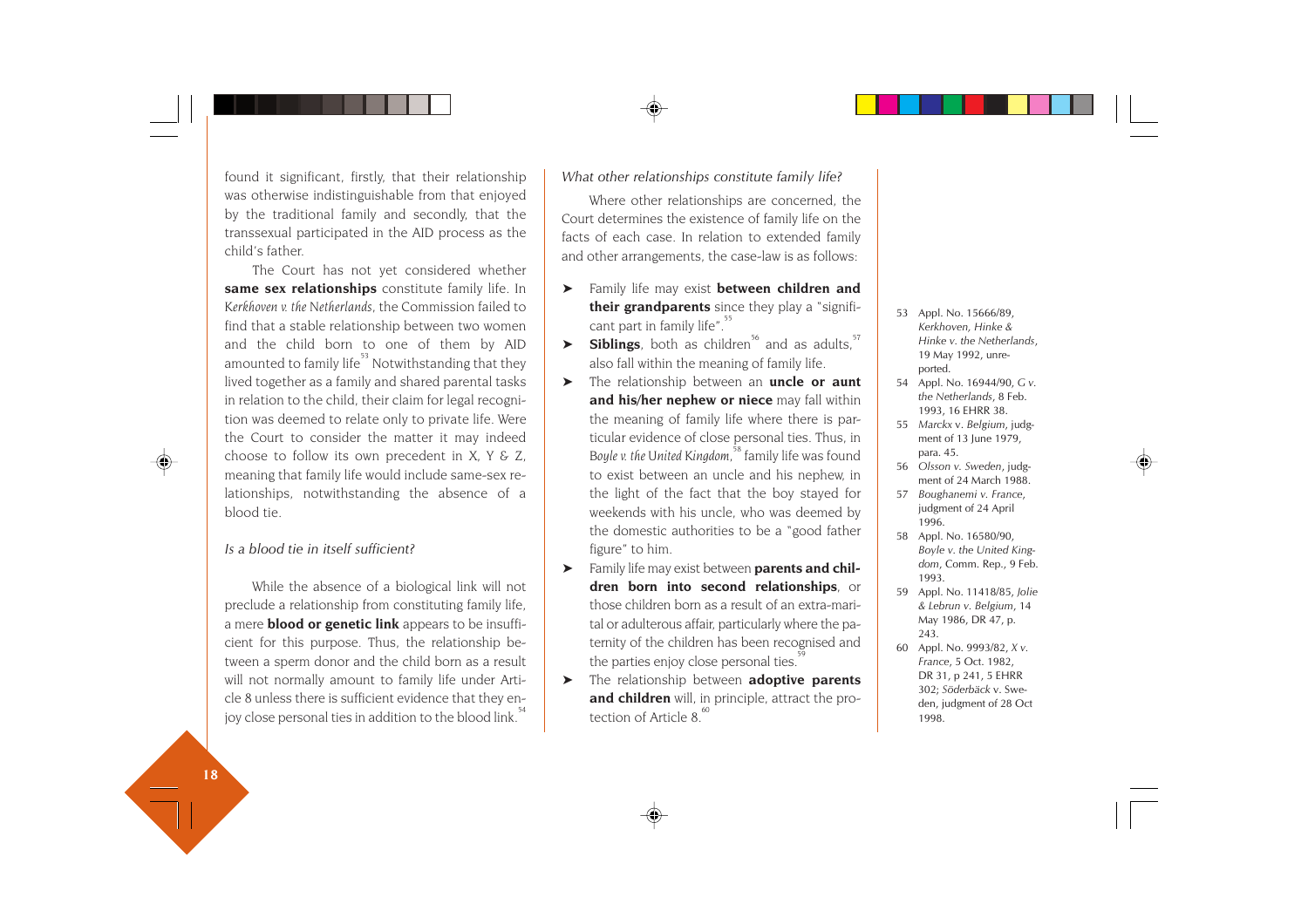- 61 Appl. No. 8257/78, *X v. Switzerland*, 10 July 1978, DR 13, p 248.
- 62 Appl. No. 8427/78, *Hendriks v. the Netherlands*, Comm. Rep. 8 March 1982, DR 29, p. 5; 5 EHRR 223.
- 63 *Berrehab v. the Netherlands*, judgment of 21 June 1988.
- 64 *Andersson v. Sweden*, judgment of 25 Feb. 1992, para. 72.
- 65 Appl. No. 7626/76, *X v. the United Kingdom*, 11 July 1977, DR 11 p. 160.
- 66 Appl. No. 14830/89, *Yousef v. the United Kingdom*, Comm. Rep., 30 June 1992, para. 43.
- 67 *Boughanemi v. France*, judgment of 24 April 1996.
- 68 *Gillow v. the United Kingdom*, judgment of 24 Nov. 1986, para. 46.
- 69 *Niemietz v. Germany*, judgment of 16 Dec. 1992.

➤ Whether ties between a **child and his/her foster parents** will amount to family life will depend on the facts of the case, in particular, whether the child has close personal ties with his/her natural parents and the length of time s/he has been in the care of the foster family.<sup>61</sup> The longer the foster-care arrangement, the greater the likelihood that family ties will be found to exist.

#### *Can family life ever come to an end?*

Once established, family life **does not come to an end** upon divorce,<sup>62</sup> or when the parties no longer live together. $63$  Nor is it terminated by a decision to place a child in care.<sup>64</sup> Although subsequent events, such as adoption<sup>65</sup> or expulsion<sup>66</sup> may break the tie of family life, the Court has established that this can only happen in exceptional circumstances.<sup>6</sup>

# **1.1.3 Home**

# **The meaning of home**

In general, home, within the meaning of Article 8, is where one lives on a settled basis and it may be the case, therefore, that **all living places constitute a home** within the meaning of Article 8 para. 1. Holiday homes and work hostels or other temporary long-term accommodation might be exceptions.

### *Is ownership sufficient to constitute a home?*

In *Gillow v. the United Kingdom*<sup>68</sup> the Court held that the applicants, who had owned but not lived in their house for 19 years, could indeed call it a home within the meaning of Article 8. This was because, despite the length of their absence, they had always intended to return and they had retained **sufficient continuing links with the property** for it to be considered their home.

#### *Do business premises constitute a home?*

In 1992 the Court extended the notion of *home* to cover some business premises in the context of justifying a search of such premises under Article 8. In *Niemietz v. Germany,<sup>69</sup>* the Court decided that home may extend, for example, to a professional person's office. Given that activities relating to a profession or business may be conducted from a person's private residence and activities which are not so related may be carried on in an office or commercial premises it may not always be possible to draw precise distinctions. In such circumstances, business premises were entitled to the protection of Article 8.

### **1.1.4 Correspondence**

The right to respect for one's correspondence is a right to **uninterrupted and uncensored communications with others**.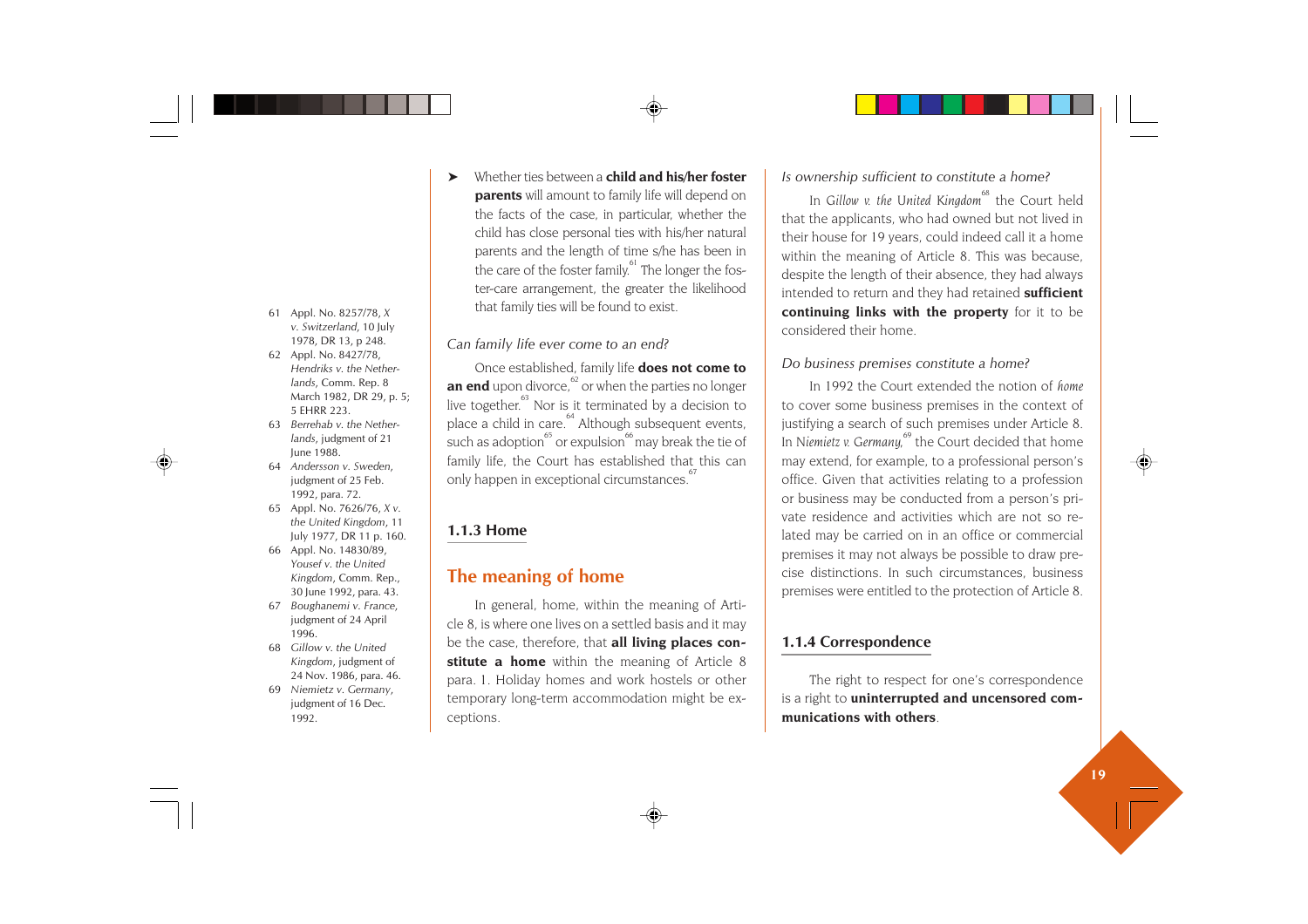# **What constitutes correspondence?**

While the meaning of correspondence clearly includes materials which cross by post, the Court has also found the concept to include telephone communications $^{\rm 70}$  and telexes. $^{\rm 71}$  As the literal meaning of home has been expanded in this way, it is anticipated that the **concept will continue to be interpreted so as to keep pace with developments in technology** which may bring other methods of communication, such as e-mail, within its sphere of protection. The appropriate level of protection may vary with the type of communication method used however.

#### *Does the content of the communication matter?*

The protection Article 8 offers relates to the means or method of communication, rather than its content and so the State cannot argue, for example, that telephone **conversations about criminal activities** fall outside the scope of Article 8 para. 1.<sup>72</sup> In *Halford v. the United Kingdom<sup>73</sup>* **conversations by telephone, whether business or private**, were found to be covered, as was the use of an office telephone.

*Is the identity of the sender or the recipient relevant?*

The identity of either the sender or the recipient of the correspondence will play a part in determining what is required by Article 8. For example, the Court has made it clear that the protection afforded to letters and other correspondence between lawyers and their clients, particularly detained persons, is great.

# **1.2 Is there a positive obligation on the State to respect the Article 8 right and has it been fulfilled?**

While the essential object of Article 8 is to "protect the individual against arbitrary action by the public authorities", the Court has held that there may in addition be positive obligations inherent in effective respect for the values it contains.<sup>7</sup> Thus, as well as the negative obligation not to interfere arbitrarily with a person's family and private life, home and correspondence, **the State may also have to act affirmatively to respect the wide range of personal interests set out in the provision**. The basis for this interpretation of Article 8 is its reference to the individual's right to *respect* for private and family life etc., and this has allowed the Court to expand its obligations beyond the right to be left alone. In *X & Y v. the Netherlands*<sup>75</sup> the Court held that

*[Article 8] does not merely compel the state to abstain from … interference: in addition to this primarily*

- 70 *Klass v. Germany*, judgment of 6 Sep. 1978, para. 41.
- 71 Appl. No. 21482/93, *Campbell Christie v. the United Kingdom*, 27 June 1994, DR 78A, p. 119.
- 72 *A v. France*, judgment of 23 Nov. 1993.
- 73 *Halford v. the United Kingdom*, judgment of 25 June 1997.
- 74 *Kroon v. the Netherlands*, judgment of 27 October 1994, para. 31.
- 75 *X & Y v. the Netherlands*, judgment of 26 March 1985.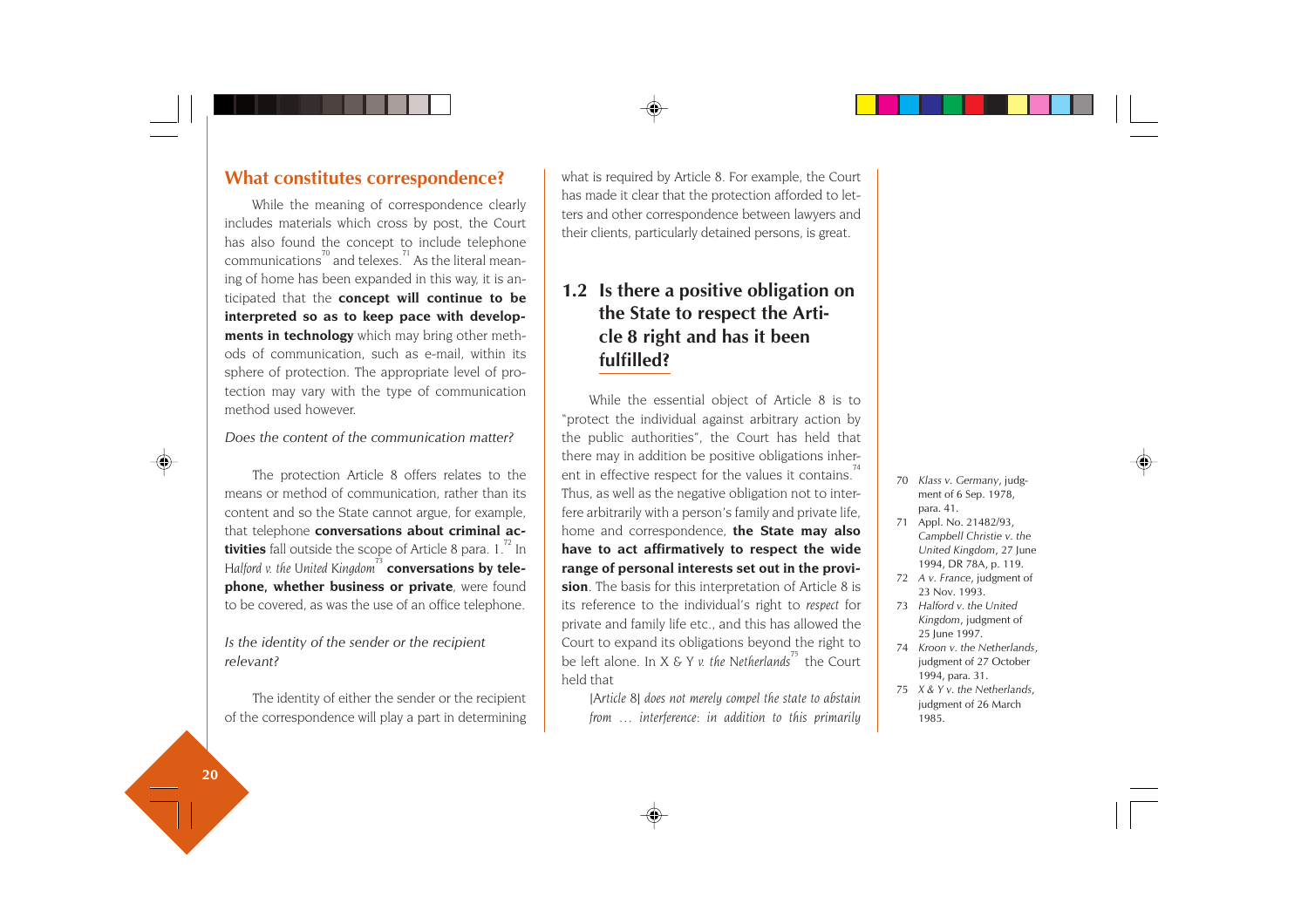*negative undertaking, there may be positive obligations inherent in an effective respect for private and family life … These obligations may involve the adoption of measures designed to secure respect for private life even in the sphere of the relations of individuals between themselves.*

In certain circumstances, therefore, the Convention will require the State to take steps to provide individuals with their Article 8 rights and it may also require them to protect persons from the activities of other private individuals which prevent the effective enjoyment of their rights.

#### *When will positive obligations apply?*

It is difficult to identify the circumstances in which compliance with Article 8 will require positive action. The Court has held that the notion of "respect" is not clear-cut and because conditions and circumstances in Contracting States vary, what is required to ensure respect for family life will vary considerably from case to case. A wide margin of appreciation is thus conceded to States in deciding what "respect" requires in the circumstances of a particular application. According to the Court, the State, in order to determine whether or not a positive obligation exists, must have regard to whether **a fair balance has been struck between the general interest of the community and the interests of the individual**. In determining the con-State, for example, *Gaskin*<br> *v. the United Kingdom*,<br>
para. 42.<br> *para. A2.*<br> *para. A2.*<br> *para. A2.*<br> *para. A2.*<br> *para. A2.*<br> *para. A2.*<br> *para. A2.*<br> *para. A2.*<br> *para. A2.*<br> *para. A2.*<br> *para. A2.*<br> *para. A2.*<br>

tent of the protected right, the Court has held that the aims mentioned in the second paragraph of Arti cle 8 may be relevant and so the test differs from that under Article 8 para. 2 where it is necessary to strike a balance between a right already established and the countervailing interests which the State seeks to protect. In many occasions, the difference between adopting a positive obligations approach and considering the case under Article 8 para. 2 in the normal way will be apparent from the Court's reasoning but not its conclusion.<sup>76</sup> On a practical level, the interests of the general community per haps start out heavier in the balance, with a certain burden on the individual to establish that his inter ests clearly predominate. For example, the case-law indicates that where an important individual right is at stake and the applicant has endured great disad vantage, a positive obligation may arise. On the other hand, where this disadvantage is not so great or where instead an important state interest is at stake, then this is less likely.

For example, in *Marckx v. Belgium*, the Court found that respect for family life between an unmar ried mother and her child placed a positive obliga tion on the State to adopt measures designed to ensure the child's integration into his/her family from the moment of birth.<sup>77</sup> Here, the disadvantage endured by the unmarried mother and her daughter was great in comparison to the lesser interest of the

- 
-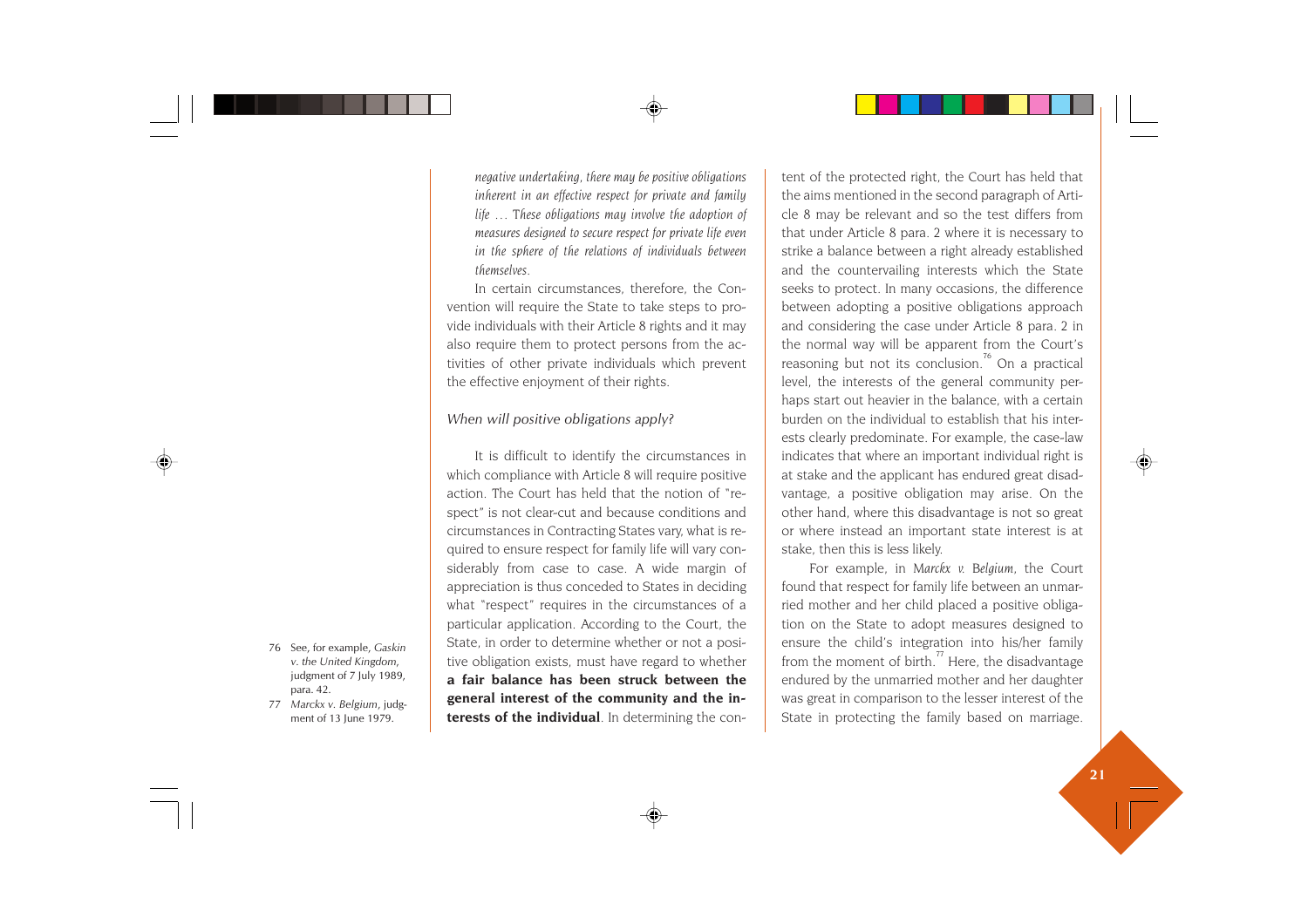Moreover, the margin of appreciation afforded to the State was narrow due to the fact that the legal and social conditions among Contracting States reflected the trend towards eliminating the unequal treatment of unmarried mothers and their children. This was reflected by the adoption of the European Convention on the Legal Status of Children born outside Wedlock.<sup>78</sup> The positive obligation to respect family life was thus found to necessitate the adoption of measures ensuring the child's integration into his/her family.

The Court reached a different conclusion in the case of *X, Y & Z v. the United Kingdom*, however. To begin with, it found that the lack of a common approach among Convention States in the area meant

that the State was entitled to a wide margin of appreciation as to how it showed respect for family life for the parties concerned – a child born by AID and her transsexual father. As a result, the content of the positive obligation to respect family life was different than in the *Marckx* case and less action was required to fulfil it to satisfy Article 8. More specifically, the Court rejected that respect for their family life required the State to permit the transsexual's name to be entered on the child's birth certificate as her father.79 While it had not been shown that the recognition of the filiation of a child born by AID was contrary to the interests of the community, nor had it been established as necessary to the welfare of the child.

> 78 ETS No 85. 79 *X, Y & Z judgment,* judgment of 26 March 1985.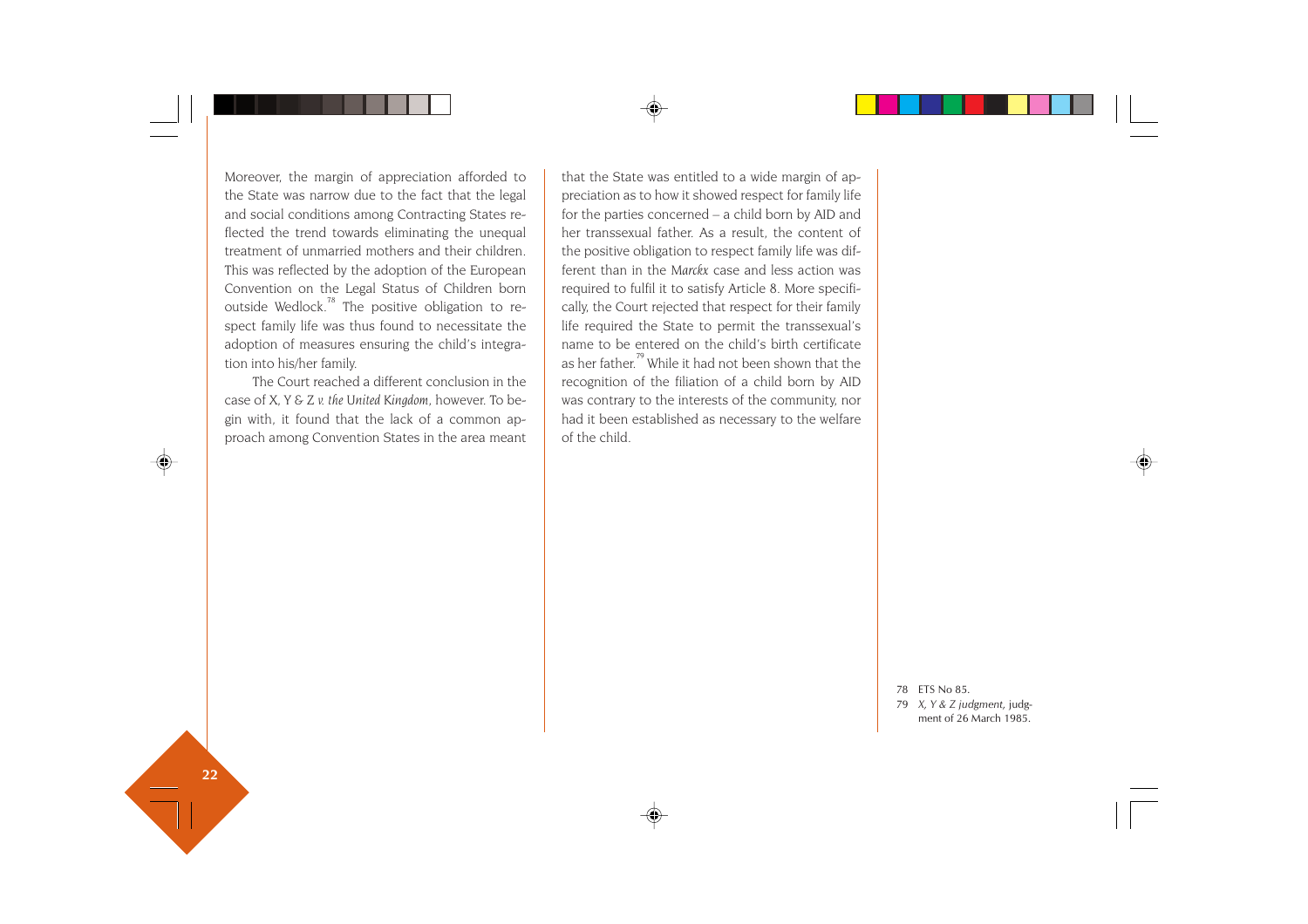# **Stage 2 of the Article 8 test**

# **2.1 Has there been an interference with the Article 8 right?**

Once it is established that the dispute concerns private or family life, home or correspondence then the Court goes on to examine the substance of the complaint under Article 8 para. 2. Article 8 para. 2 provides that

*[t]here shall be no interference by a public authority with the exercise of this right except such as is in accordance with the law and is necessary in a democratic society in the interests of national security, public safety or the economic well-being of the country, for the prevention of disorder or crime, for the protection of health or morals or for the protection of the rights and freedoms of others.*

# **What constitutes an interference?**

Once it is established that the dispute concerns an Article 8 right, the next stage of the test is to determine whether the measure complained of interferes with that right. Examples include

- ➤ removing children from their parents and taking them into public care; $\degree$
- ▶ stopping prisoners' correspondence:<sup>81</sup>
- $\triangleright$  searching a person's home;

gathering and storing information on a secret police file.<sup>8</sup>

*What does the applicant have to establish?*

It is for the applicant **to establish the fact of interference**. For example, in *Campbell v. the United* Kingdom<sup>84</sup> the government maintained that the applicant prisoner had not substantiated his claim that his right to respect for his correspondence had been interfered with because he could not show that any particular letter had been opened. However, the Court was satisfied that there had been an interference for the purpose of the Convention because the prevailing prison regime allowed for letters to be opened and read, a condition which had been specifically brought to the attention of the applicant and his lawyer. In such circumstances, the applicant could claim to be a victim of an interference with his right to respect for his correspondence under Article 8. Thus, where the applicant cannot establish the certainty of the material damage which would constitute the interference, **it will be sufficient if he can demonstrate a likelihood** that the interference has occurred.

#### *Is the existence of legislation sufficient?*

In *Dudgeon v. the United Kingdom*<sup>85</sup> the applicant complained that legislation criminalising homo-

- 80 *Olsson v. Sweden*, judg ment of 24 March 1988.
- 81 *Campbell & Fell v. the United Kingdom*, judg ment of 28 June 1984.
- 82 *Chappell v. the United Kingdom*, judgment of 30 March 1989.
- 83 *Leander v. Sweden*, judg ment of 26 March 1987.
- 84 *Campbell v. the United Kingdom*, judgment of 25 March 1992.
- 85 *Dudgeon v. the United Kingdom*, judgment of 22 October 1981.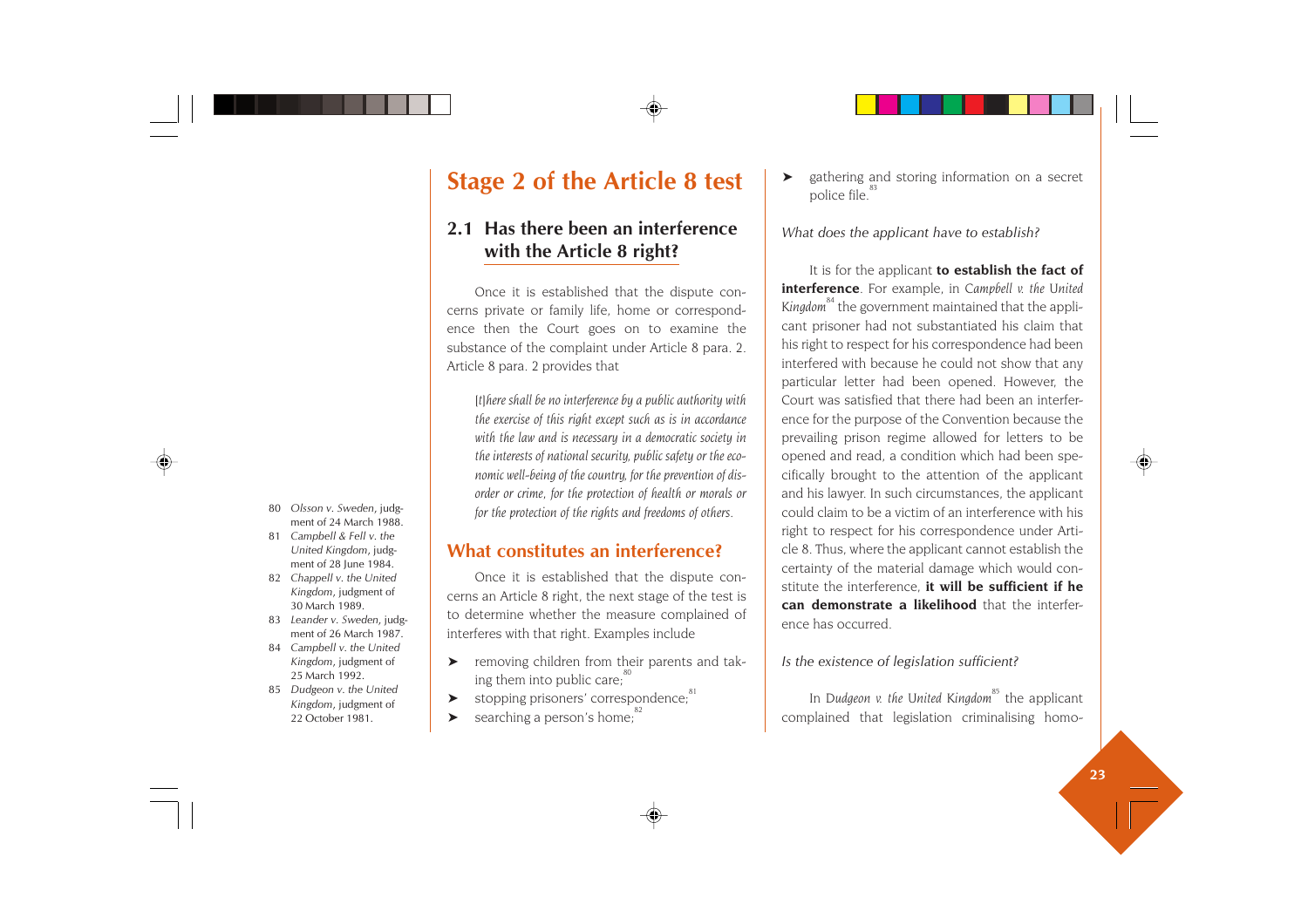sexual conduct interfered unjustifiably with his right to respect for private life under Article 8. As the prosecution of consenting adult males under the legislation had not occurred for some time and the applicant himself had not been convicted or prosecuted of an offence, the government contested that the applicant's right to respect for his private life had been interfered with by the mere existence of legislation. However, the Court held that the threat that such an action might be started was neither illusory nor theoretical and therefore in the personal circumstances of the applicant, **the very existence of this legislation continuously and directly affected his private life.**

*When will the existence of secret surveillance legislation be sufficient to interfere with private life?*

As the authorities intend, many of the subjects of secret surveillance are oblivious to the interference. Others may suspect it, but lack sufficient proof. The applicant's difficulty in proving that his communications have been intercepted may lead him/her to claim that the mere existence of the legislation interferes with his private life and correspondence under Article 8. This claim will only succeed in certain circumstances.

➤ In *Klass v. Germany*86 the Court held that an individual may claim to be the victim of a **violation**

# **occasioned by the mere existence of secret measures** or of legislation permitting secret measures, without having to allege that such measures were in fact applied to him. However, it made it clear that this will occur **under certain conditions only**. The relevant conditions are to be determined in each case according to the Convention right alleged to have been infringed, the secret character of the measures objected to, and the connection between the applicant and those measures.

► In the case of Malone v. the United Kingdom,<sup>8</sup> there was a dispute before the Court as to whether the applicant's telephone had in fact been bugged. Apart from the agreement that one telephone conversation had been intercepted by the police, the Government declined to disclose consistently to what extent, if at all, his telephone calls and mail had been otherwise intercepted. However, it was conceded that

*as a suspected receiver of stolen goods, he was a member of a class of persons against whom measures of postal and telephone interception were liable to be employed.<sup>88</sup>*

As a result, the Court concluded that the existence of laws and practices which permit and establish a system for effecting secret surveillance of communications alone amounted to an interference with the exercise of the applicant's rights under Arti-

- 86 *Klass v. Germany*, judg ment of 6 Sep. 1978, para. 34.
- 87 *Malone v. the United Kingdom*, judgment of 2 Aug. 1984.
- 88 *Malone v. the United Kingdom*, judgment of 2 Aug. 1984, para. 64.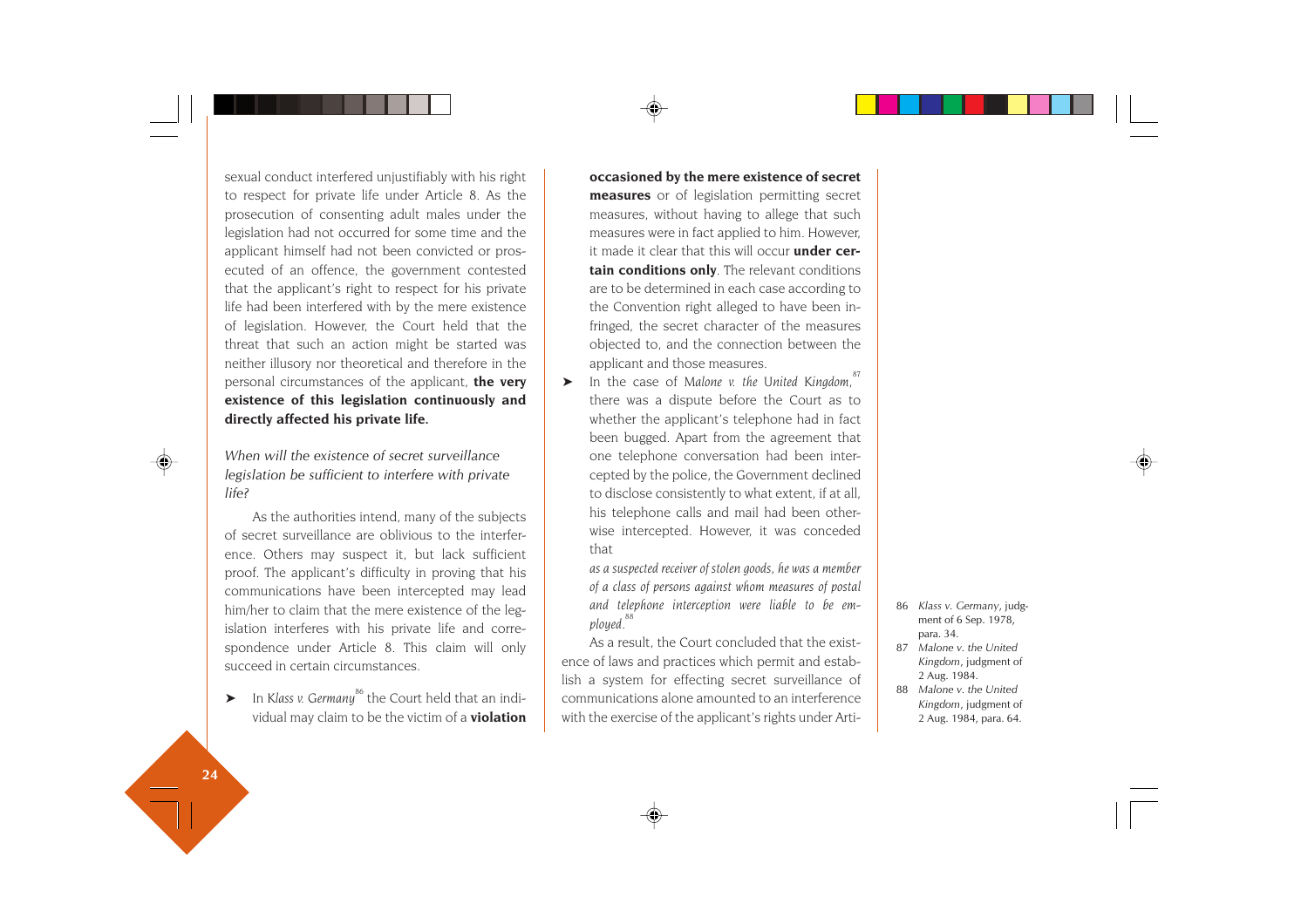cle 8 "apart from any measures actually taken against him".

# **2.2 If there has been an interference with an Article 8 right:**

- 2.2.1 is it *in accordance with law*?
- 2.2.2 does it *pursue a legitimate aim*?
- 2.2.3 is it *necessary in a democratic society*?

In order to be consistent with the Convention any interference with the rights protected by Article 8 para. 1 must fulfil all of the criteria listed in para. 2 of the provision. In particular, the interference must be in accordance with law, it must pursue one of the legitimate aims listed in the second paragraph and it must be necessary in a democratic society or proportionate to the pursuit of that aim.

# **2.2.1 Is the interference** *in accordance with law***?**

A measure which constitutes an interference with an Article 8 right will only be compatible with that provision where it is in accordance with law. If the measure complained of does not fulfil this legality requirement it will violate Article 8 and the case will end there. Certain areas of law appear to be particularly vulnerable in this regard, including secret surveillance law, child protection and the interception of prisoners' correspondence.

# **What is the meaning of "in accordance with law"?**

In order to be "in accordance with law" the interference complained of must have a **legal basis** and the law in question must be **sufficiently precise and contain a measure of protection against arbitrariness** by public authorities.

# **The interference must have a legal basis**

Measures will be problematic in this regard where they are **not specifically authorised by statute** and are regulated instead by administrative practice, or other non binding guidelines. An administrative practice, however well adhered to, thus does not provide the guarantee required by "law".

➤ In *Malone v. the United Kingdom*89 the Court considered whether the power to intercept telephone conversations had a legal basis. At the time, telephone-tapping was regulated by administrative practice, the details of which were not published, and without specific statutory authorisation. The Court said that there was **not sufficient clarity about the scope or the manner in which the discretion of the**

89 *Malone v. the United Kingdom*, judgment of 2 Aug. 1984.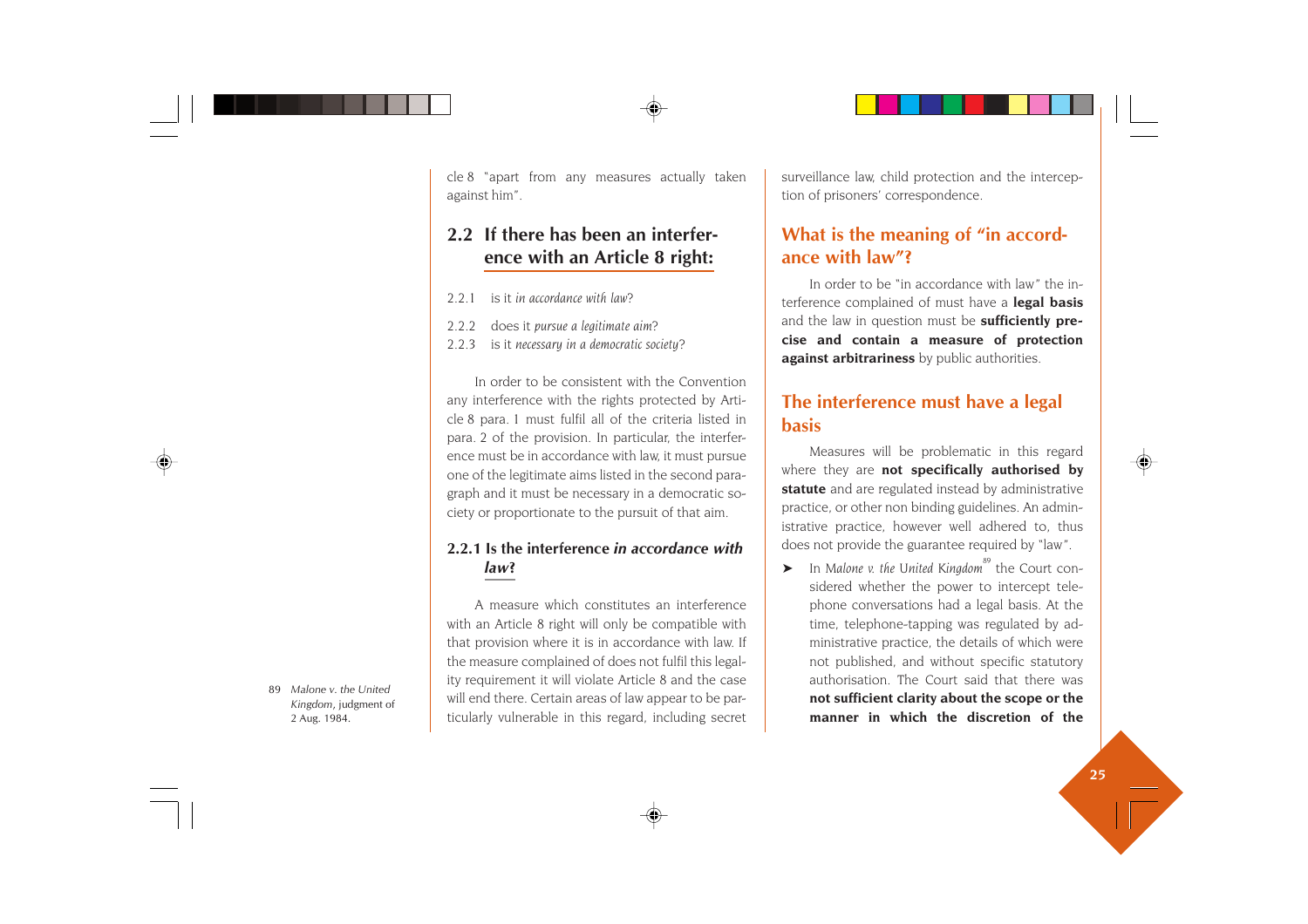**authorities to listen secretly to telephone conversations was exercised**: because this was an administrative practice, it could be changed at any time and this constituted a violation of Article 8.

➤ More recently, in *Khan v. the United Kingdom*90 the Court held that the use of a covert listening device by the United Kingdom authorities was not in accordance with law within the meaning of Article 8 because there was **no statutory system to regulate the use of such devices**, which was governed by Home Office Guidelines which were neither legally binding nor directly publicly accessible.

# **The foreseeability requirement**

In order to satisfy Article 8's legality requirement, the quality of the law in question must be such that it is **accessible to the persons concerned**, and **formulated with sufficient precision to enable them, if need be with appropriate advice, to foresee, to a degree that is reasonable in the circumstances, the consequences which a given action may entail**.<sup>91</sup> This is known as the **foreseeability requirement** and it means that a law which confers a discretion is not in itself inconsistent with Article 8 as long as the scope of discretion and the manner of its exercise are indicated with sufficient clarity to give the individual adequate protection against arbitrary interference.<sup>92</sup> Moreover, the exercise of discretion by administrative authorities may well satisfy the requirements of Article 8 where it is subjected to review by the courts.

It is inevitable that some areas of law require greater discretion to be afforded to public authorities than others and the compatibility of these laws with Article 8 has been considered by the European Court.

#### *Child protection law*

In *Olsson v. Sweden*<sup>93</sup> the applicants argued that the relevant legislation set no limits on the discretion which it conferred on the social authorities in the area of public childcare, and was drafted in terms so vague that its results were unforeseeable. While the Court acknowledged that the Swedish law was written in general terms, it found, nevertheless, that it satisfied the legal requirements of Article 8 para. 2. In particular, the Court held that **the circumstances in which it may be necessary to take a child into public care and in which a care decision may fall to be implemented are so variable that it would scarcely be possible to formulate a law to cover every eventuality**. Moreover, to confine the authorities' entitlement to act to cases where actual harm to the child has already occurred might well unduly reduce the effectiveness of the protection which the child requires.

- 90 *Khan v. the United Kingdom*, judgment of 12 May 2000.
- 91 *Andersson* v. Sweden, judgment of 25 Feb. 1992, para. 75.
- 92 *Olsson* v. Sweden, judgment of 24 March 1988, para. 62.
- 93 *Olsson* v. Sweden, judgment of 24 March 1988. See also *Andersson v. Sweden*, judgment of 25 Feb. 1992, para. 62.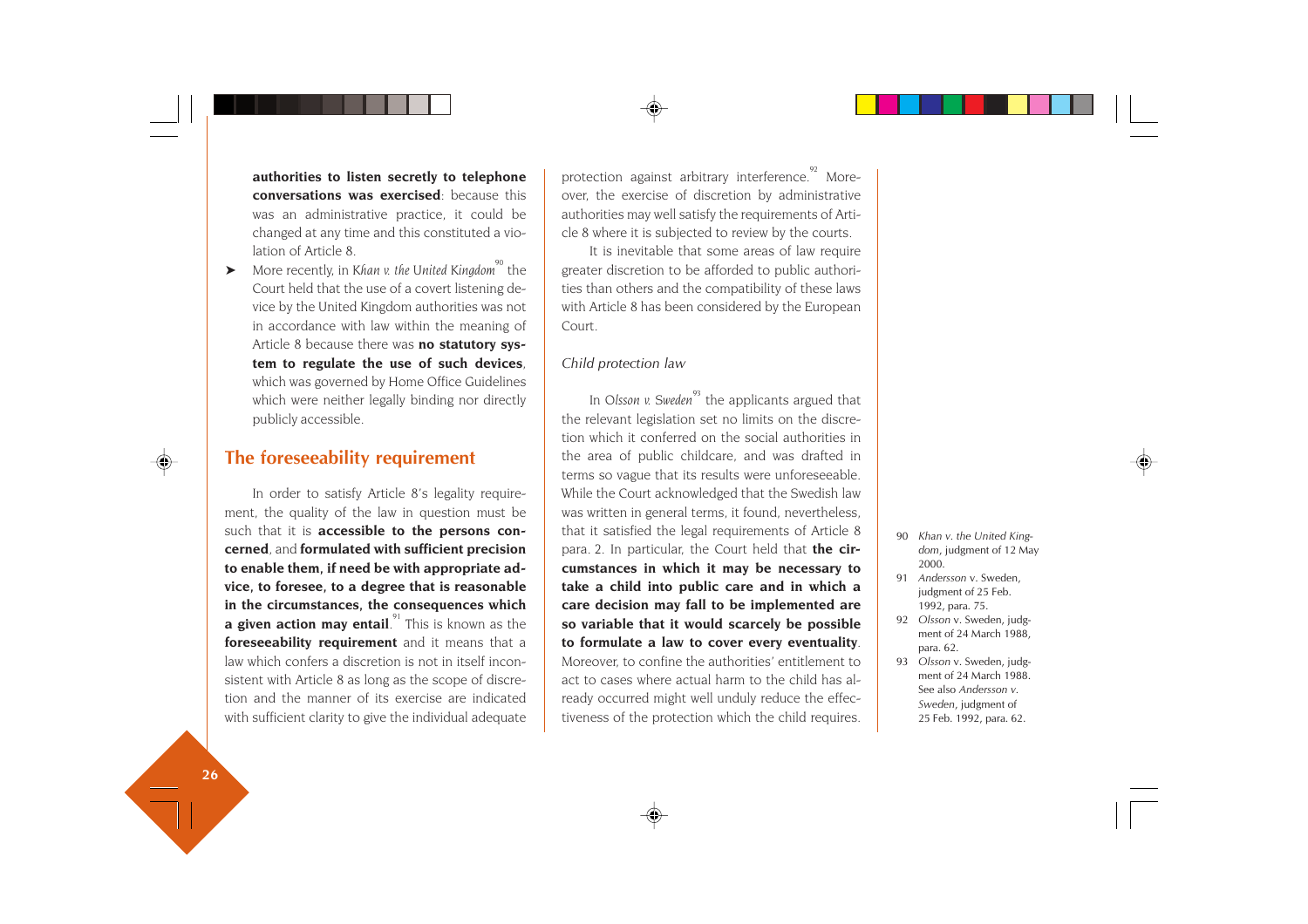Importantly, in relation to the discretion exercised under the legislation, the Court noted that **the legislation provided safeguards against arbitrary interference** to the extent that the exercise of nearly all the statutory powers was either entrusted to or was subject to **review by the administrative courts at several levels**.

#### *Secret surveillance*

Secret surveillance law has, for obvious reasons, been seen to be problematic with regard to the foreseeability requirement. The question arises, therefore, as to how the requirement applies in such an area.

In *Malone v. the United Kingdom* the Court acknowledged that the requirements of the Convention, with regard to foreseeability,

*cannot be exactly the same in the special context of interception of communications for the purposes of police investigations as they are where the object of the relevant law is to place restrictions on the conduct of individuals. In particular, the requirement of foreseeability cannot mean that an individual should be enabled to foresee when the authorities are likely to intercept his communications so that he can adapt his conduct accordingly.*

Similarly, in *Leander v. Sweden*<sup>94</sup> the Court held that an individual could not claim to be able to foresee precisely what checks would be made by the special police service. Nevertheless, the Court said that in a system applicable to citizens generally, *the law must be sufficiently clear in its terms to give … an adequate indication as to the circumstances in which and the conditions on which public authorities are empowered to resort to this secret and potentially dangerous interference with the right to respect for private life and correspondence.*

### *Telephone tapping*

In two cases against France – the Kruslin case<sup>7</sup> and the *Huvig* case<sup> $96$ </sup> – it fell to the Court to consider whether French law regulating telephone-tapping by the police was in conformity with the foreseeability requirement of Article 8 para. 2. It held that

*[t]apping and other forms of interception of telephone conversations represent a serious interference with private life and correspondence and must accordingly be based on a "law" that is particularly precise. It is essential to have clear, detailed rules on the subject, especially as the technology available for use is continually becoming more sophisticated.*

In that respect the Court was of the opinion that French law (written and unwritten) did not

*[i]ndicate with reasonable clarity the scope and manner of exercise of the relevant discretion conferred on the public authorities. This was truer still at the material time, so that Mr Kruslin did not enjoy the minimum degree of protection to which citizens are entitled under the rule of law in a democratic society.*

- 94 *Leander v. Sweden*, judgment of 26 March 1987.
- 95 *Kruslin v. France*, judgment of 24 April 1990.
- 96 *Huvig v. France*, judgment of 24 April 1990.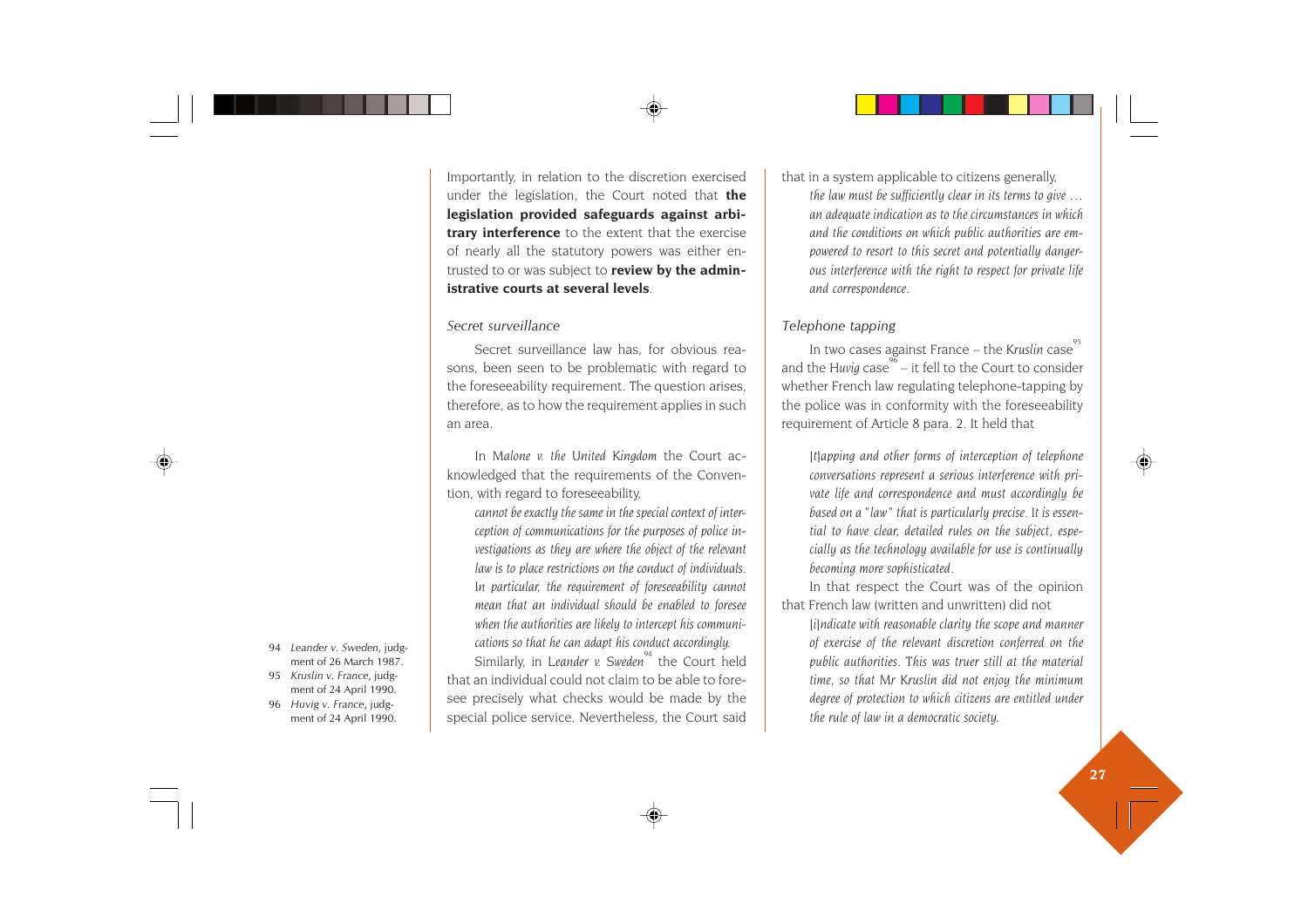In *Rotaru v. Romania*<sup>97</sup> the applicant complained that the Romanian Intelligence Service (RIS) held and used a file containing personal information on him, some of which he claimed was false and defamatory. The core issue was whether the law which permitted this interference was accessible to the applicant and foreseeable as to its results. The Court first noted that **the risks of arbitrariness are particularly great where a power of the executive is exercised in secret**. It then went on to say that

*since the implementation in practice of measures of secret surveillance of communications is not open to scrutiny by the individuals concerned or the public at large, it would be contrary to the rule of law for the legal discretion granted to the executive to be expressed in terms of an unfettered power. Consequently, the law must indicate the scope of any such discretion conferred on the competent authorities and the manner of its exercise with sufficient clarity, having regard to the legitimate aim of the measure in question, to give the individual adequate protection against arbitrary interference.*<sup>9</sup>

The question was, therefore, whether domestic law laid down with sufficient precision the circumstances in which the RIS could store and make use of information relating to the applicant's private life. Noting that the relevant law provides that information affecting national security may be gathered, recorded and archived in secret files, the Court observed that no provision of domestic law lays down any limits on the exercise of those powers. For instance, it observed that the relevant domestic law did not set out any of the following:

- ➤ the kind of information that may be recorded;
- ➤ the categories of people against whom surveillance measures such as gathering and keeping information may be taken;
- ➤ the circumstances in which such measures may be taken, or
- ➤ the procedure to be followed.

Nor did it places any limits on the age of information held or the length of time for which it may be kept.<sup>99</sup> Moreover, in relation to the safeguards which were necessary to protect against arbitrary use of the power to gather and archive information, the Court noted that Romanian law did not provide any supervision procedure, either while the measure ordered was in force or afterwards. Overall, then, it was found not to indicate with reasonable clarity the scope and manner of exercise of the relevant discretion conferred on the public authorities and the holding and use by the RIS of information on the applicant's private life was thus not "in accordance with the law", and in violation of Article 8.

#### *Rights of detained persons*

In *Herczegfalvy v. Austria*<sup>100</sup> the requirement of foreseeability was held not to be satisfied by deci-

- 97 *Rotaru v. Romania*, judg ment of 4 May 2000.
- 98 *Malone v. the United Kingdom*, judgment of 2 Aug. 1984, para. 67 and *Rotaru v. Romania*, judg ment of 4 May 2000, para. 55.
- 99 *Rotaru v. Romania*, judg ment of 4 May 2000, par 57.
- 100 *Herczegfalvy v. Austria*, judgment of 24 Sep. 1992.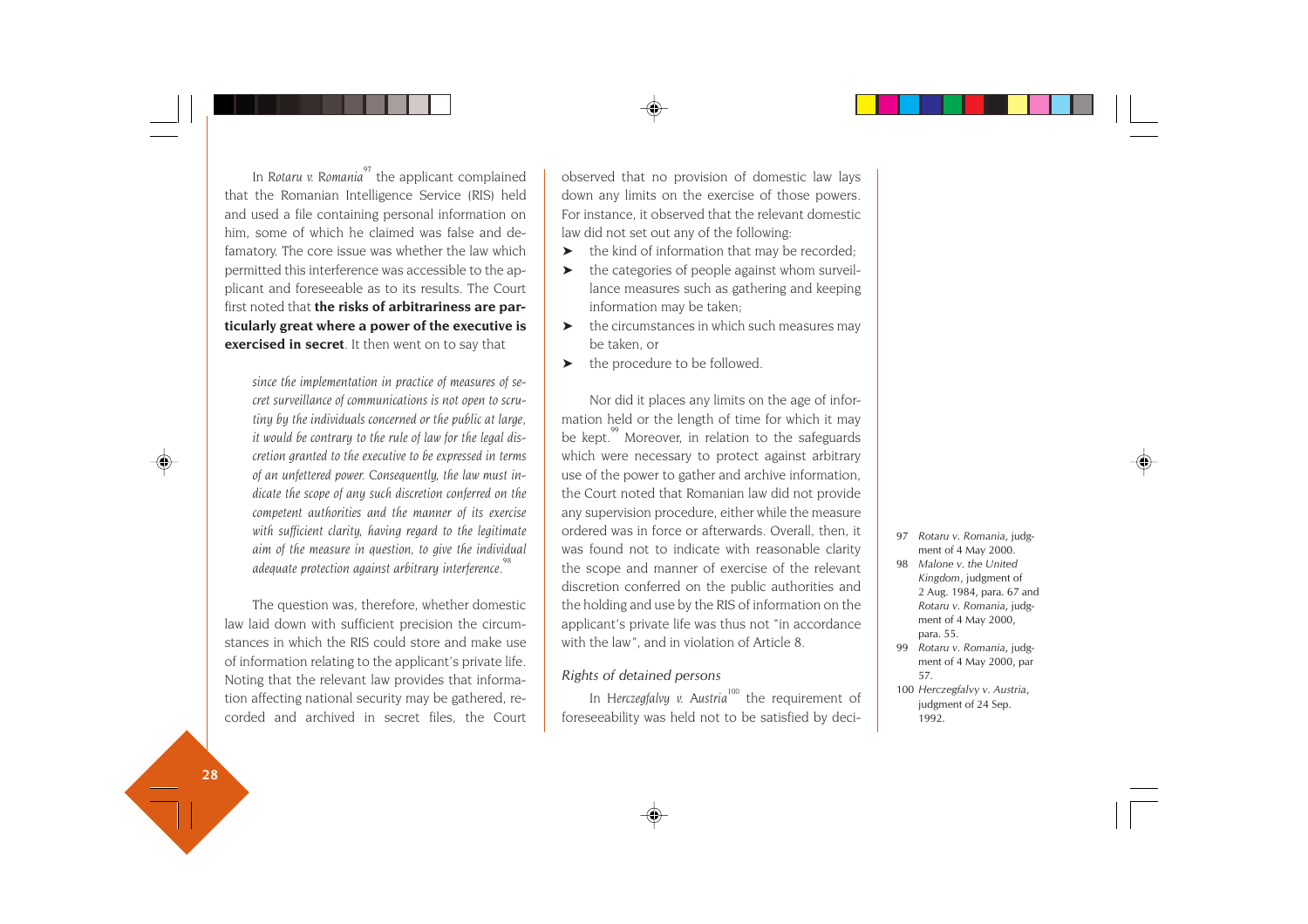sions under an Austrian law which allowed a mental patient's curator to decide whether his correspondence should be sent on to him. A curator's powers were set out in the most general terms and, according to the Court

*in the absence of any detail at all as to the kind of restrictions permitted or their purpose, duration and extent or arrangements for their review, [these] provisions do not offer the minimum degree of protection against arbitrariness required by the rule of law in a democratic*  $societu.<sup>10</sup>$ 

Thus, while it may be acceptable to use **statutory instruments**, rather than legislation, to fill in the details of the necessarily wide legal authority to intercept personal and private communications, this is permissible only to the extent that the relevant instruments are **accessible to those in detention**. Thus, in *Silver v. the United Kingdom*<sup>102</sup>, where the stopping of the applicant's letters was carried out pursuant to directions to prison governors which did not have the force of law and which were not accessible to him, the interference with his right to respect for his correspondence was deemed not to be in accordance with law and violated Article 8 para. 2.

The Court reached a similar conclusion in the more recent case of *Niedbala v. Poland*<sup>103</sup> where the applicant prisoner complained that his letter to the Ombudsman had been intercepted and delayed in contravention of Article 8. With regard to whether the interference with the prisoner's correspondence was in accordance with law, as required by Article 8 para. 2, the Court noted the following problems with the relevant Polish law:

- ➤ There was an absence of legal provisions, which could serve as a legal basis for effectively lodging a complaint against censorship of correspondence of persons detained on remand.
- ➤ Polish law allowed for automatic censorship of prisoners' correspondence by the authorities conducting criminal proceedings.
- As a result, the law did not draw any distinction between the different categories of persons with whom the prisoner could correspond and consequently, correspondence with the Ombudsman was also subject to censorship.
- ➤ The relevant provisions had not laid down any principles governing the exercise of this censorship and in particular, they failed to specify the manner and the time-frame within which it should be effected.
- ➤ As the censorship was automatic, the authorities were not obliged to give a reasoned decision specifying grounds on which it had been effected<sup>104</sup>

Taking the above into account, therefore, the Court concluded that Polish law failed to indicate with reasonable clarity the scope and manner of exercise of discretion conferred on the public authorities in respect of control of prisoners' correspondence

- 101 *Herczegfalvy v. Austria*, judgment of 24 Sep. 1992, para. 91.
- 102 *Silver v. the United Kingdom*, judgment of 25 March 1983.
- 103 *Niedbala v. Poland*, judgment of 12 July 2000.
- 104 *Niedbala v. Poland*, judgment of 12 July 2000, para. 81.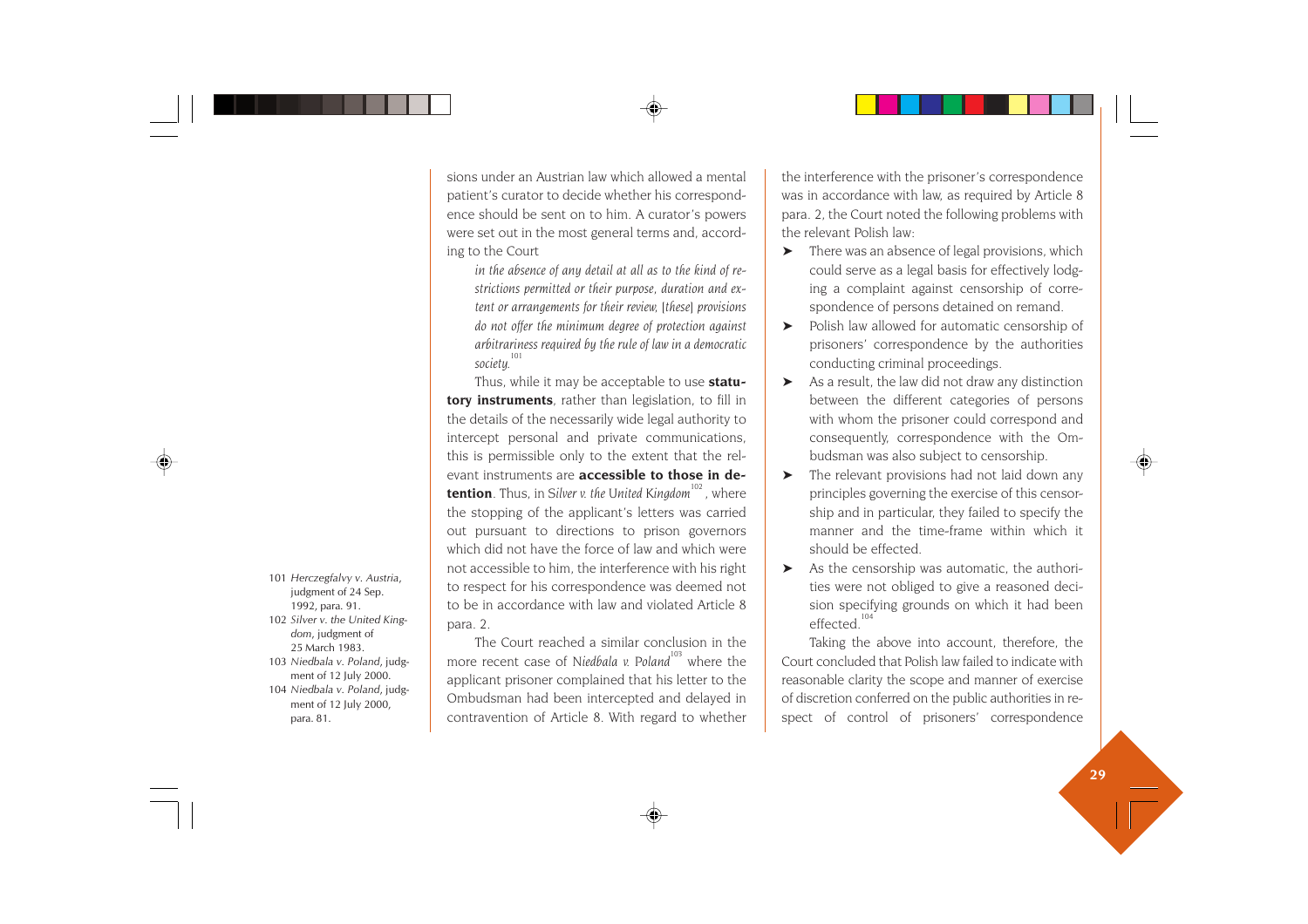amounting to a violation of Article 8 para. 2.

### **2.2.2 Does the interference pursue a** *legitimate aim***?**

Once an interference is found to be in accordance with law, the Court will proceed to question whether it pursues a legitimate aim under Article 8 para. 2. Article 8 para. 2 contains a list of the aims upon which the state can seek to rely in this regard. For example, the State may argue that:

- ➤ the collection and storage of information about individuals is "in the interests of national security";
- ➤ intercepting prisoners' correspondence seeks to prevent "disorder and crime";
- ➤ removing children from an abusive home or denying one party custody or contact aims to protect "health or morals" or the "rights and freedoms of others" or that
- ➤ ordering an expulsion or deportation serves the interests of the "economic well-being of the country".

It **falls on the respondent State to identify the objective** or objectives of the interference, and the fact that the grounds for permissible interference are so wide – in the interests of national security for example – means that the State can usually make a plausible case in support of the interference. The applicant claims frequently that the reason given by the State is not the "real" reason motivating the interference, although the Court has not willingly accepted such a claim. In fact, the Court could be said to pay little attention to the aims invoked by the State as a basis for its actions and often condenses the aims invoked – such as the protection of health and morals and the protection of the rights and freedoms of others – into one.<sup>105</sup> Thus, in most cases, the Court will accept that States were **acting for a proper purpose** and it has rarely if ever rejected the legitimate aim or aims identified, even where this may be disputed by the applicant.

### **2.2.3 Is the interference** *necessary in a democratic society***?**

The final stage of the Article 8 test is the determination of whether the interference is "necessary in a democratic society".

*What is the meaning of "necessary"?*

It is clearly not sufficient that the State had "some" reason for taking the measures that created the interference as the interference must be "necessary". In terms of the meaning of "necessary", the Court explained in *Handyside v. the United Kingdom*<sup>1</sup> that while

*… it is not synonymous with "indispensable" … neither has it the flexibility of such expressions as "ad-* 105 See *Open Door Counsel ling v. Ireland*, judgment of 29 Oct 1992. 106 *Handyside v. the United Kingdom*, judgment of 7 Dec. 1976.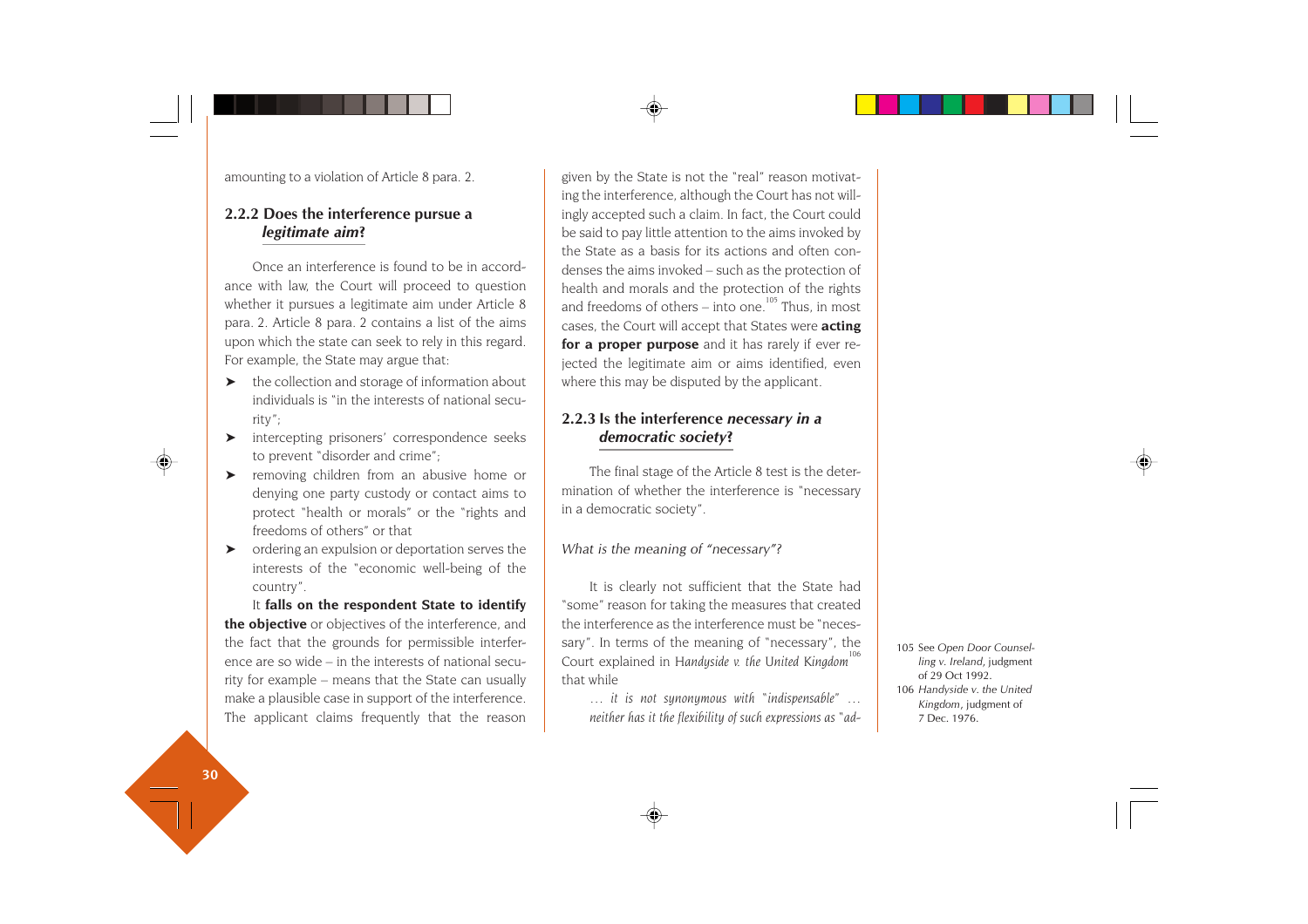*missible", "ordinary", "useful", "reasonable" or "desirable".*

The Court elaborated further in *Olsson v. Sweden,*<sup>107</sup> where it held that

*… the notion of necessity implies that an interference corresponds to a pressing social need and, in particular, that it is proportionate to the legitimate aim pursued.* Excessively strict or generous interpretations of the term "necessary" have thus been rejected by the Court, which instead pursues a policy of proportionality.

#### *The character of a democratic society?*

Surprisingly, perhaps, the Court has not described in great detail what it deems to be the characteristics of a democratic society. In *Dudgeon v. the* United Kingdom,<sup>108</sup> however, the Court spoke of tolerance and broadmindedness as two of the hallmarks of a democratic society. In the context of Article 8, it has stressed the importance of the rule of law in a democratic society and the need to prevent arbitrary interferences with Convention rights. Moreover, according to the Court, the Convention is designed to maintain and promote the ideals and values of a democratic society.<sup>109</sup> Overall, however, what is necessary in a democratic society for the purposes of Article 8 is determined by reference to the balance achieved between the rights of the individual and the public interest, through the applica-107 Olsson v. Sweden, judgment of<br>
108 Dudgeon v. the United<br>
22 Oct. 1981, para. 53.<br>
Magdom, judgment of<br> *Kingdom*, judgment of<br> *Kingdom*, judgment of<br> *Kingdom*, judgment of<br> *Kingdom*, judgment of<br> *Kingdom*, judgmen

tion of the principle of proportionality.

#### *What is the principle of proportionality?*

Overall, the principle of proportionality recog nises that human rights are not absolute and that the **exercise of an individual's rights must al ways be checked by the broader public interest**. This principle is one way in which this balance is achieved and its use throughout the Court's applica tion of the Convention is now widespread. The Court has frequently reminded that:

*inherent in the whole of the Convention is a search for a fair balance between the demands of the general interest of the community and the requirements of the protec tion of the individual's fundamental rights.* 

*How is the principle of proportionality applied to Article 8?*

In carrying out its review of whether domestic decisions are compatible with Article 8, the Court applies the proportionality test, which, at its sim plest, involves **balancing the rights of the indi vidual and the interests of the State**. The Court does not offer an appeal from the decisions of do mestic courts, however, and it thus refrains from substituting its opinion on the merits of any indi vidual case. **Instead, its role is to consider**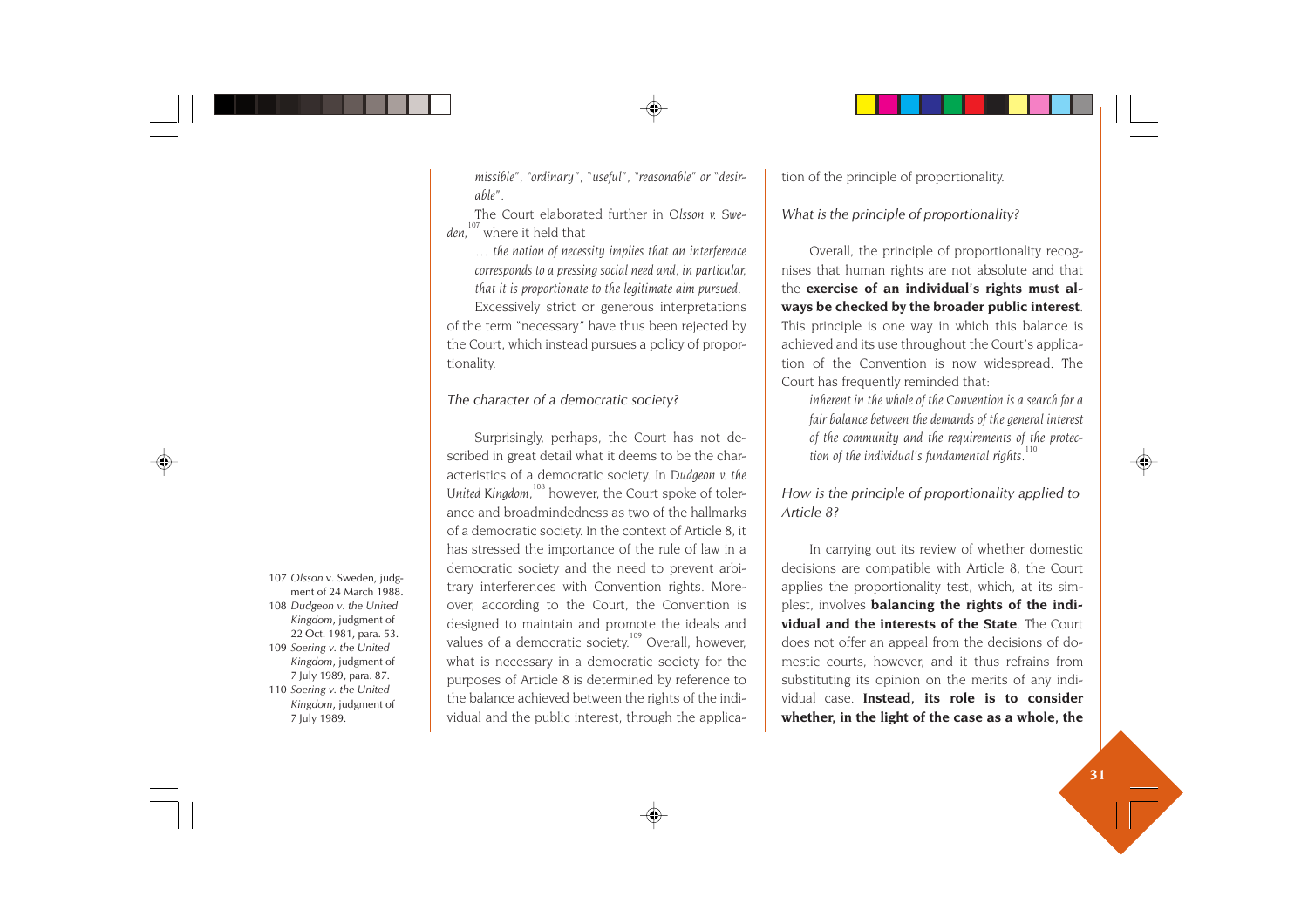### **authorities had "relevant and sufficient rea**sons" for taking the contentious measures.

Deciding whether the interference is proportionate to the aim which it pursues is frequently a **complex process**, which involves consideration of a number of factors. These include the interest to be protected from interference, the severity of the interference and the pressing social need which the State is aiming to fulfil.

- ➤ In relation to **the interest to be protected from interference**, for example, the Court noted in *Dudgeon v. the United Kingdom*<sup>112</sup> that the right to private enjoyment of sexual relations required "particularly serious reasons" to justify interference with it. Some rights will thus inevitably be afforded more importance than others, making interferences with them very difficult to justify.
- ➤ With regard to **the nature of the interference**, it is clear that the more far reaching and severe the interference, the stronger the reasons required to justify it. Weightier reasons are needed to justify a prohibition on contact between a parent and a child in care, than for example, a restriction on such contact.
- ➤ The **pressing social need** served by the interference will also require serious consideration and measures used to protect national security may be easier to justify than those seeking to protect morals, for example. It is noteworthy,

also, that the character of the democratic society is relevant to the exercise, as is evident from the Court's consistent emphasis on providing safeguards in order to protect the individual from arbitrary use of state power.

# **The margin of appreciation**

It is clear that the Court affords to the State a margin of appreciation when deciding whether an interference with an Article 8 right is justified under paragraph 2 of that provision. The margin of appreciation afforded to competent national authorities will vary **according to the circumstances, the subject matter and its background**. It has already been identified that factors to be taken into account in determining the scope of the margin of appreciation in this area include the existence of common ground among the laws of Contracting States; the sensitivity of the area being considered and the variety in customs, policies and practices across Contracting States.

As a rule, then, the scope of the margin of appreciation will differ according to the context. For example, it has been held to be **particularly wide in areas such as child protection.** Here, the Court has recognised that there is diversity in approaches to child care and state intervention into the family among Contracting States, and it takes this into account when examining such cases under the Conven-

 *Olsson* v. Sweden, judg ment of 24 March 1988. *Dudgeon v. the United Kingdom*, judgment of Oct. 1981. See above.

**32**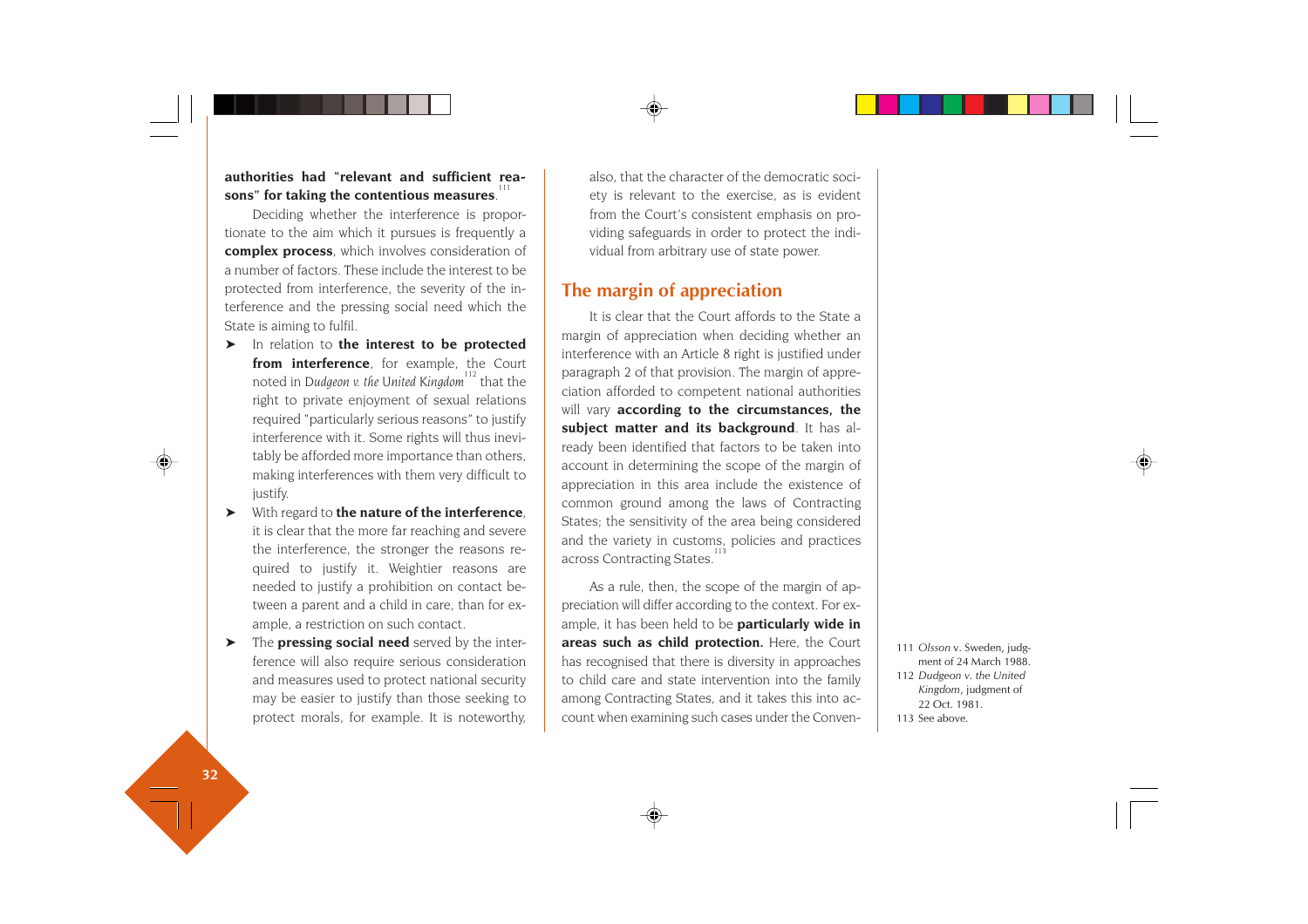tion by allowing States a measure of discretion when acting in this area. Moreover, the Court has also recognised that **due to their proximity to the sensitive and complex issues being determined at national level, the domestic authorities are better placed to make an assessment of the circumstances of each case and to determine the most appropriate course of action**. In care cases, for example, the national authorities benefit from direct contact with the persons concerned, at the very stage when care measures are being envisaged or im mediately after their implementation.<sup>114</sup> As a result the State enjoys a degree of discretion with regard to the manner in which private and family life is re spected under Article 8 and this is reflected in the way in which the balance between the interference and its aim is assessed.

114 *Olsson (No. 2)* v. *Sweden*, judgment of 30 Oct. 1992.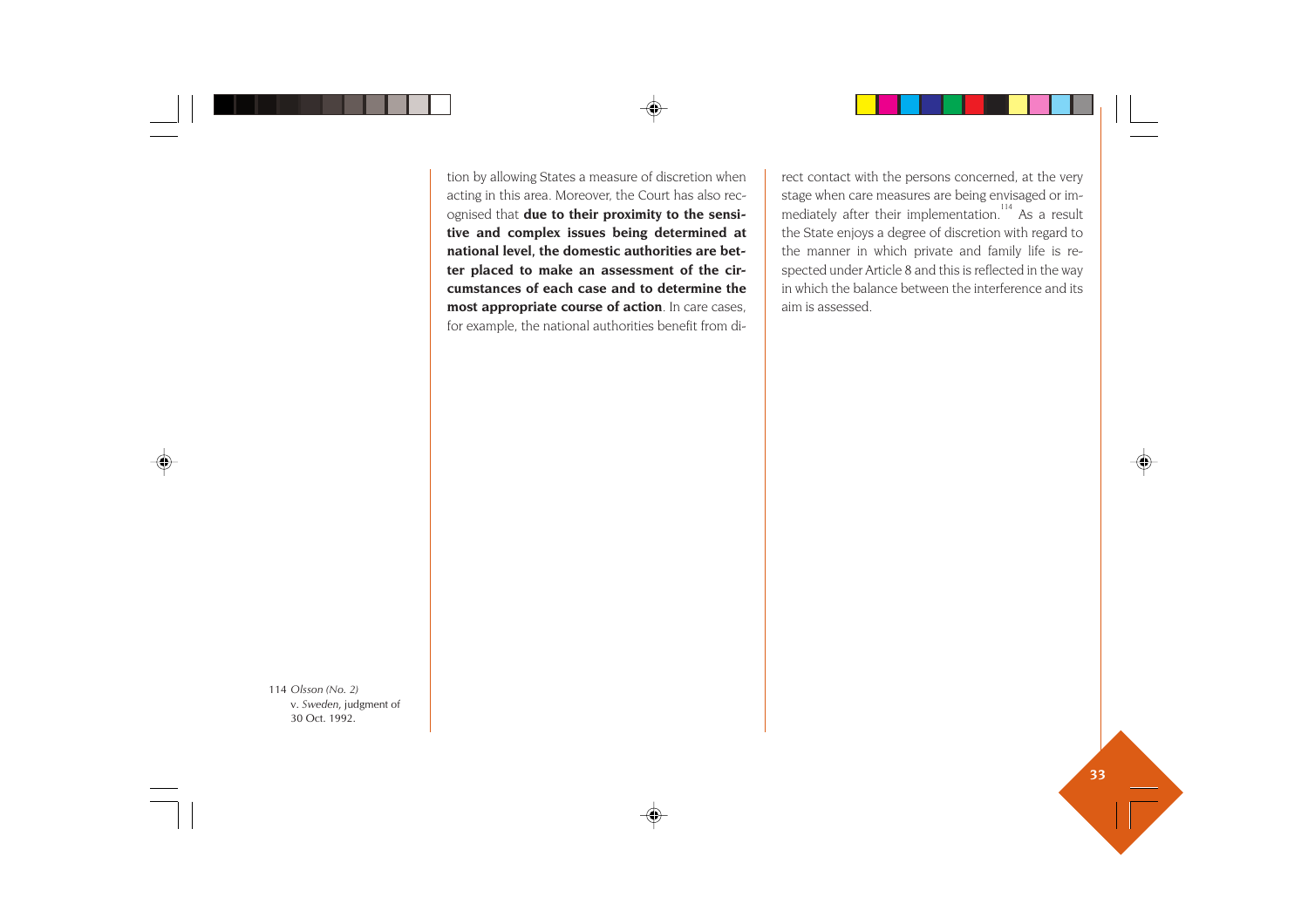# **Part II: The substantive law**

The second part of this handbook details the substantive case-law of the Commission and Court of Human Rights on the four rights protected by Article 8 – the right to respect for private and family life, home and correspondence. While the objective is to describe whether certain measures and activities are compatible with Article 8, as not every scenario has been dealt with by Convention bodies this analysis cannot be exhaustive. The general rules established by the Court in its case-law and set out in the discussion that follows should be applied as appropriate.

# **Private life**

The case-law on the right to respect for private life covers a wide variety of areas including the collection and storage of information, accessing personal information, the regulation of names and issues of physical and moral integrity. Issues relating to correspondence, which overlap with private life, are dealt with in a separate section at the end.

# **Collection and storage of personal information**

The extent to which the State can collect, store and use personal information about an individual without his consent will depend on its compatibility with Article 8. Such measures usually fall into two categories: the information collected and stored by the police in the prevention and detection of crime and the files maintained by the security services in the protection of national security.

# **What information can be collected and stored by the police?**

### *Photographs*

Whether the taking of photographs by the police amounts to an intrusion into an individual's private life will depend on whether it related to private matters or public incidents, and whether the material thus obtained was envisaged for a limited use or was likely to be made available to the general public.<sup>115</sup> The case of *Friedl v. Austria<sup>116</sup>* concerned the fact that the Vienna police authorities took photographs in the course and during the conclusion of a demonstration in which the applicant participated. Afterwards, the police established the identity of the applicant, recorded these personal data and stored them in an administrative file relating to these events. However,

115 Appl. No. 5877/72, 12 Oct. 1972. 116 *Friedl v. Austria*, Comm. Rep., 19 May 1994, p. 20.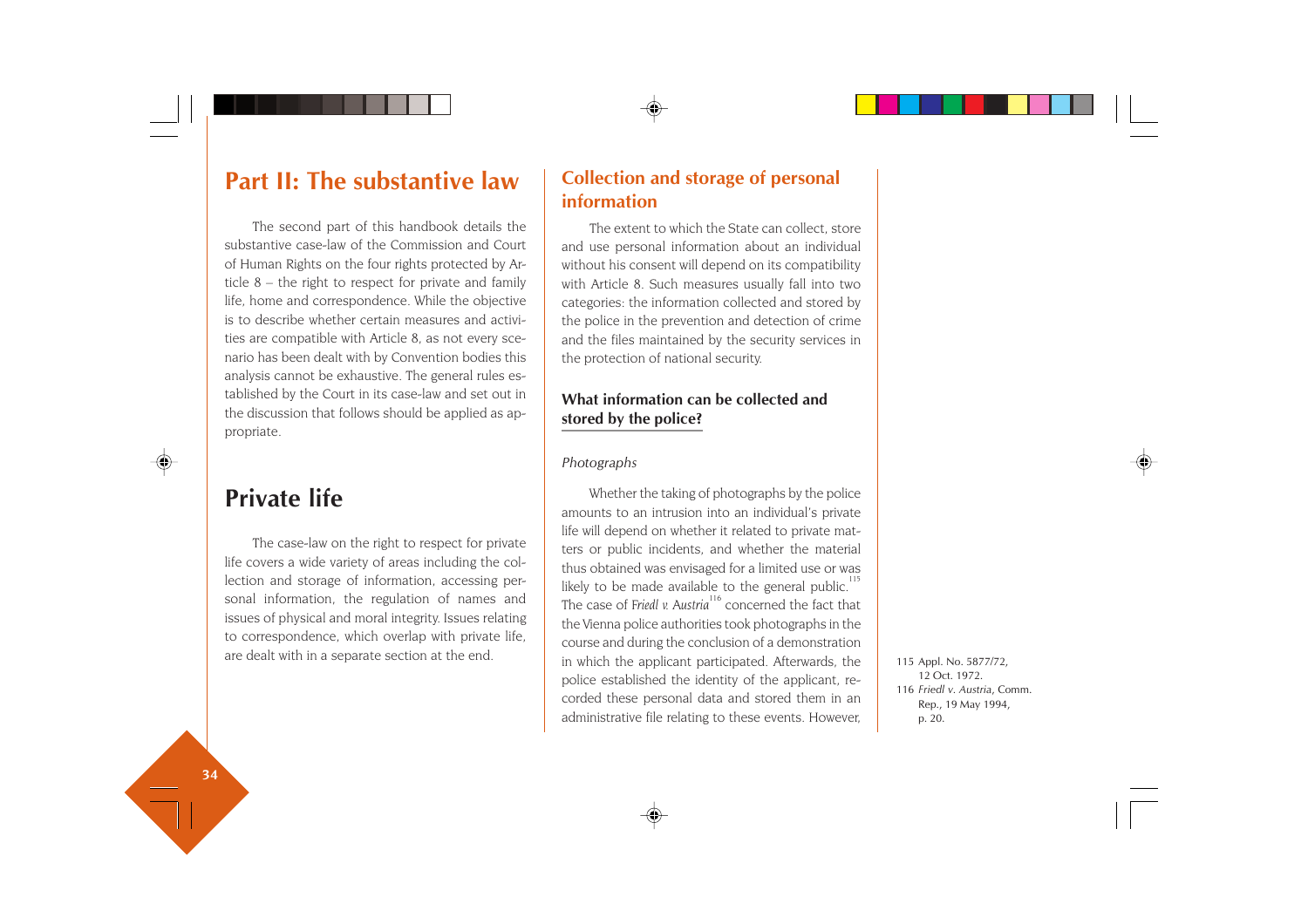the Commission failed to find that this constituted an interference with his right to respect for private life and put forward three reasons for its decision:

- ➤ there was **no intrusion into the "inner circle"** of the applicant's private life in the sense that the authorities had not entered his home and taken the photographs there;
- ➤ the photographs related to a **public incident**, namely a manifestation of several persons in a public place, in which the applicant was voluntarily taking part;
- ➤ they were solely taken for the purposes of recording the character of the manifestation and the conduct of the participants in it **in view of ensuing investigation proceedings for related offences**.

However, in reaching its final conclusion, the Commission also attached weight to the fact that the Government had given assurances that

*the individual persons on the photographs taken remained anonymous in that no names were noted down, the personal data recorded and photographs taken were not entered into a data processing system, and no action was taken to identify the persons photographed on that occasion by means of data processing.*

#### **Records relating to past criminal cases**

The Commission has found that **the interference with an individual's private life caused by** **the keeping of records relating to criminal cases of the past is relatively slight** and may thus be regarded as necessary in a modern democratic society for the prevention of crime.<sup>117</sup> In *Friedl v. Austria*, the authorities established the applicant's identity for the purposes of prosecuting him for road traffic offences, although the prosecution was not pursued in view of the trivial nature of the offences. According to the Commission, it was relevant that the information obtained was only **kept in a general administrative file** recording the events in question, and that it was **not entered into the data processing system**. Where the opposite is true, then the compatibility of the interference with Article 8 would have to be revisited.

### **Information relating to terrorist activity**

The information which the police can legitimately keep on its records includes both records of past offences as well as information obtained in investigations where no prosecution is brought and there is no reasonable suspicion against the individual concerned in relation to any specific offence. The latter is specifically permitted where **special considerations, such as combating organised terrorism, can justify the retention of the material concerned**.

➤ In *McVeigh v. the United Kingdom*118 the applicants were questioned, searched, fingerprinted and

117 Appl. No. 1307/61, 4 Oct. 1962, Collection 9 p. 53. 118 *McVeigh, O'Neill and Evans v. the United Kingdom*, 18 March 1981, DR 24 p. 15.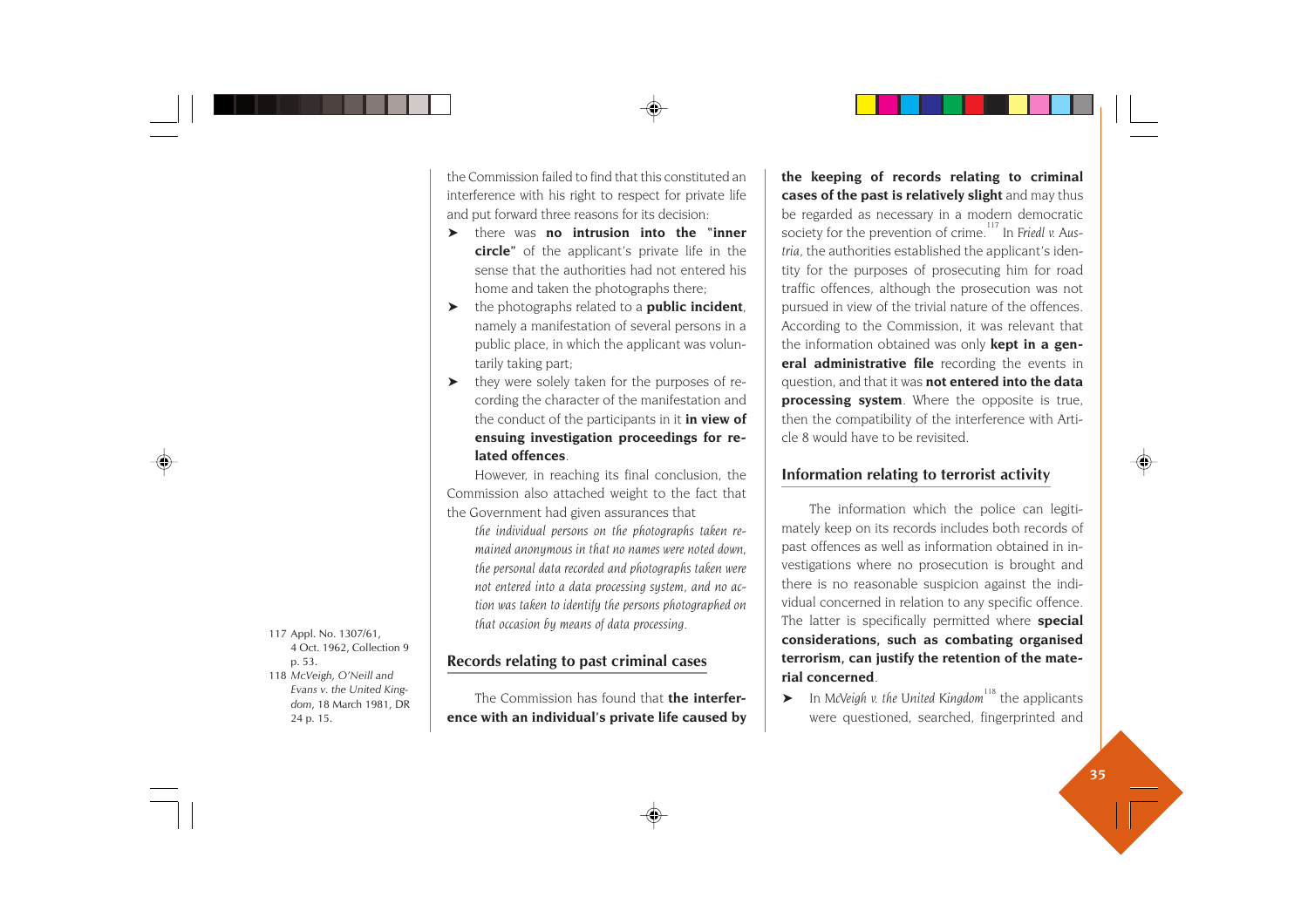photographed under anti-terrorism legislation, and they argued that the subsequent retention of relevant records constituted an interference with their private life. However, the Commission accepted that **the information was relevant for intelligence purposes**, and that there was a pressing social need to fight terrorism which outweighed what it considered as minor infringements of the applicants' rights.

➤ In *Murray v. the United Kingdom*119 the recording of the applicant's personal details and photograph on arrest was considered to be within the legitimate bounds of the process of investigating terrorist crime. According to the Court, none of the personal details recorded appeared irrelevant to the arrest and interrogation procedures. This case suggests that the Court will scrutinise **the nature and extent of the information which the police and security forces record**, subject to the wide margin of appreciation normally applied in such cases.

# **Collecting personal information in order to protect national security**

The Court has accepted that in order to protect national security, States need to have laws granting the authorities the power to collect and store information in registers that are not accessible to the public.<sup>120</sup> Moreover, it is also acceptable that the au-

thorities should be able to use this information when assessing the suitability of candidates for em ployment in posts that are important for national security. It is the State's responsibility to identify those exceptional conditions and special jobs. However, in such cases, the Court has said that it must be satisfied that there exist **adequate and ef fective guarantees against abuse**. These are nec essary, it said, in view of the risk that "a system of secret surveillance for the protection of national se curity poses of undermining or even destroying de mocracy on the ground of defending it".<sup>121</sup> States must thus have in place an adequate framework of safeguards offering **minimum standards of pro tection in order to prevent the abuse of power by the State** and the violation of Article 8 rights.

### **What procedural safeguards are required?**

In *Leander v. Sweden*<sup>122</sup> the Court discussed in detail the character of procedural safeguards neces sary to protect an individual's Article 8 rights. The applicant had been prevented from obtaining per manent employment and dismissed from provi sional employment on account of certain secret information which, the authorities believed, made him a security risk. He complained that both the storage and the release of this information, coupled with a refusal to allow him an opportunity to refute applicant had been prevented from obtaining per-<br>
manent employment and dismissed from provi-<br>
sional employment on account of certain secret<br>
information which, the authorities believed, made<br>
him a security risk. He comp

- 
- 
- 
-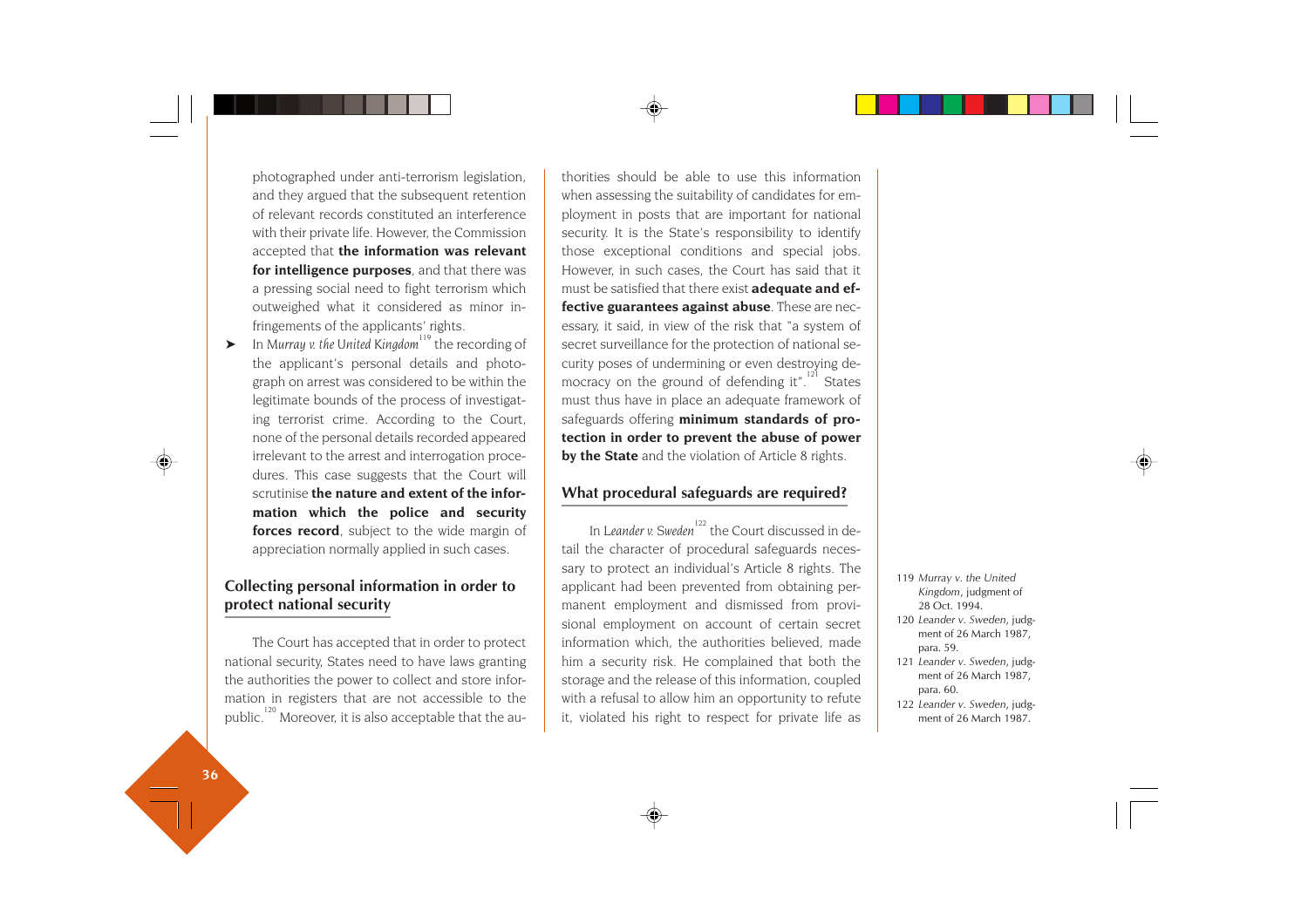guaranteed by Article 8 para. 1. While the Court agreed that the personnel control system constituted an interference with the applicant's private life, it went on to find that it was necessary in a democratic society with reference to the safeguards available to protect the applicant's rights from abuse.

From the list of twelve safeguards which the Swedish Government believed provided adequate protection against abuse, the Court attached importance to a number of provisions which were designed to reduce the effects of the personnel control procedure to an unavoidable minimum. They were as follows:

- ➤ although the National Police Board enjoyed discretion as to what information may be entered in the register this was regulated by law and circumscribed by instructions issued by Government;
- ➤ the entering of information on the secret police register was subject to the requirements that the information be necessary for the special police service and be intended to serve the purpose of preventing or detecting "offences against national security";
- ➤ the relevant law was found to contain explicit and detailed provisions as to what information may be handed out, the authorities to which information may be communicated, the circumstances in which such communication may

take place and the procedure to be followed by the National Police Board when taking decisions to release information.

➤ finally, the use of the information on the secret police-register in areas outside personnel control was limited, as a matter of practice, to cases of public prosecution and cases concerning the obtaining of Swedish citizenship.

In *Leander v. Sweden* the Court attached much importance to the fact that the **supervision of the proper implementation of the system was entrusted both to Parliament and independent institutions** such as the Chancellor of Justice, the Parliamentary Ombudsman and the Parliamentary Committee on Justice. 124

Moreover, in terms of the operation of the National Police Board, the Court found it important that the parliamentary members of the Board

*participate in all decisions regarding whether or not information should be released to the requesting authority. In particular, each of them is vested with a right of veto, the exercise of which automatically prevents the Board from releasing the information. In such a case, a decision to release can be taken only by the Government themselves and then only if the matter has been referred to them by the National Police Commissioner or at the request of one of the parliamentarians. This direct and regular control over the most important aspect of the register – the release of information – provides a major safeguard against abuse.<sup>125</sup>*

- 123 *Leander v. Sweden*, judgment of 26 March 1987, para. 62.
- 124 *Leander v. Sweden*, judgment of 26 March 1987, para. 65.
- 125 *Leander v. Sweden*, judgment of 26 March 1987, para. 65.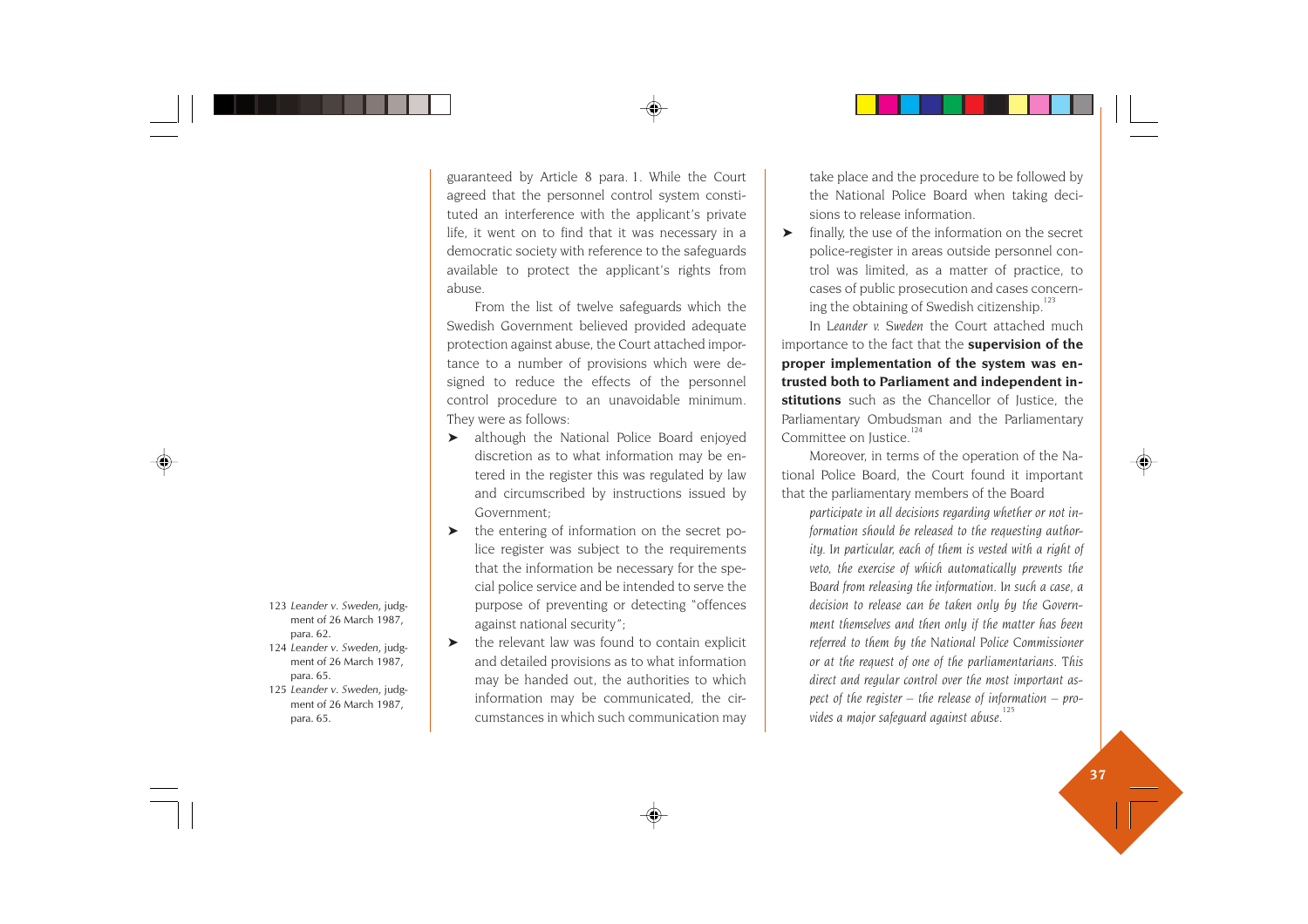Taken together, then, the safeguards contained in the Swedish personnel control system were sufficient to fulfil the requirements Article 8, para. 2 in that case. Overall, the Court will consider the merits of each case individually and will refrain from making references to the systems in place in other jurisdictions. Its role is thus to determine if the system under scrutiny in the current case passes the threshold imposed by Convention guarantees and achieves a compromise between the requirements of defending democratic society and the rights of the individual.

#### **Accessing personal data held by the State**

Frequently, it is an individual's inability to access the information which the State holds about him/her that is the subject of complaint rather than the fact that such data is being held on state records. In *Gaskin v. the United Kingdom*<sup>126</sup> the applicant, who was taken into care at a very young age and remained in care until he attained majority, wished to have access to the whole file relating to the time he had spent in the care of the State. In contrast to the *Leander* case, the applicant in *Gaskin* did not complain about the fact that information was compiled and stored about him. Instead, he challenged the failure to grant him unimpeded access to that information as a failure to respect his private life under Article 8. The Court had no difficulty deciding that the information contained in the file concerned the applicant's private and family life, lack of access to which raised issues under Article 8. It then went on to consider whether a fair balance had been struck between the general interests of the community – in maintaining a confidential sys tem of social services records – and the interests of the individual – in having access to information con cerning his private life. In relation to the latter, the Court noted that **persons like the applicant have <sup>a</sup>"vital interest" in receiving information nec essary to know and understand their own childhood and early development.** With respect to the general interest, however, the Court noted the **important link between receiving objective and reliable information and maintaining a confidential system of public records**. As a re sult, it found that a system, which makes access to records dependent on the consent of the contribu tor is compatible, at least in principle, with Article 8. However, difficulties arise, however, with regard to securing the interests of the individual seeking ac cess to records relating to his private and family life **when a contributor to the records either is not available or improperly refuses consent**. Ac cording to the Court, such a system will only be compatible with the principle of proportionality if

*it provides that an independent authority finally de cides whether access has to be granted in cases where a contributor fails to answer or withholds consent.*<sup>127</sup> 126 *Gaskin v. the United*<br> *kingdom*, judgment of 7<br> *cides whether access has to be granted in cases where a*<br> *Contributor fails to answer or withholds consent.*<sup></sup>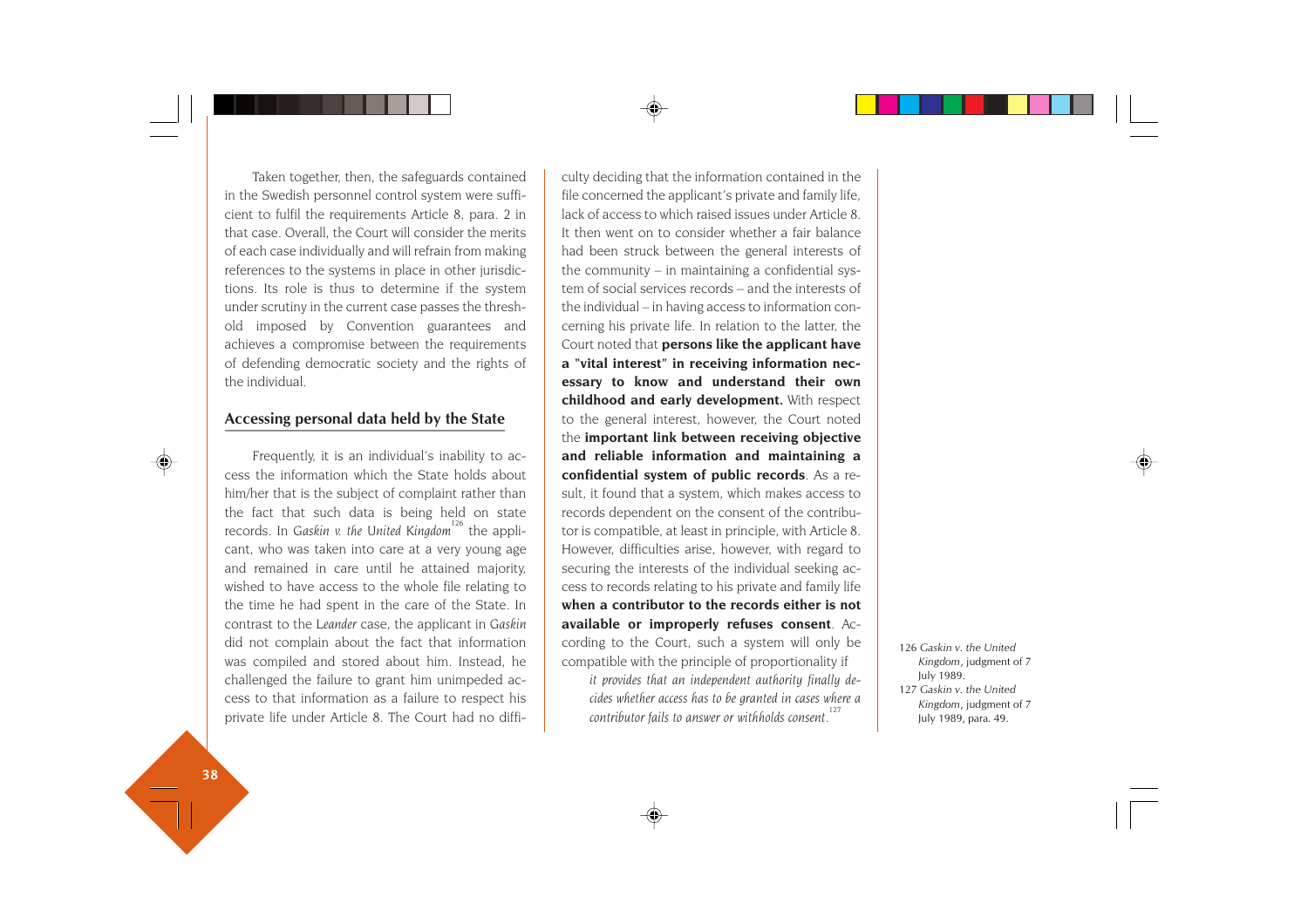Where no such procedure exists, there will thus be a violation of Article 8.

# **Disclosing personal data to third parties or the public**

The protection of personal data is of fundamental importance to a person's enjoyment of his private and family life and as a result, its disclosure to the public or third parties will constitute an interference with private life that is less difficult to justify than its mere storage. In general, **the public interest in disclosure must outweigh the individual's right to privacy,** having regard to the aim pursued and the safeguards surrounding its use.

### **Disclosure in the course of the investigation and prosecution of crime**

In *Doorson v. the Netherlands*<sup>128</sup> the Commission had to consider whether the interference with private life caused by showing the applicant's photograph from police files to third persons was justified under Article 8 para. 2. It held that the interference, which aimed to prevent crime, was proportionate to that aim for the following reasons:

- ➤ the photograph was used solely for investigation;
- ➤ it was not generally available to the public; and
- ➤ it had been taken lawfully by police during an

earlier arrest and thus not in a way which intruded on his privacy.

### **Disclosure by police to the press**

Disclosure of details of arrest by the police to the press may be problematic depending on the circumstances of the case. In 1995 an applicant complained that details, which appeared in the press following his arrest on suspicion of indecent assault on a boy, referring to police confiscation at his home of large quantities of child pornography, violated his right to respect for private life. He complained that the police had given incorrect details to the press together with details which would enable persons in his neighbourhood to recognise him. The Commission held that, presuming this was an interference, it was justified as being **a factual summary of events**, which pursued the legitimate aim of informing the public on matters of general interest.

## **Disclosure of medical data and confidentiality**

According to the Court, it is **a vital principle in the legal systems of the Contracting Parties to the Convention that the confidentiality of health data be respected**.<sup>129</sup> Its importance relates not only to the individual's right of privacy but also his/her confidence in the medical profession and the health services in general. Consequently,

128 *Doorson v. the Netherlands,* 29 Nov. 1993, DR 75, p. 231. 129 *Z v. Finland*, judgment of 25 Feb. 1997.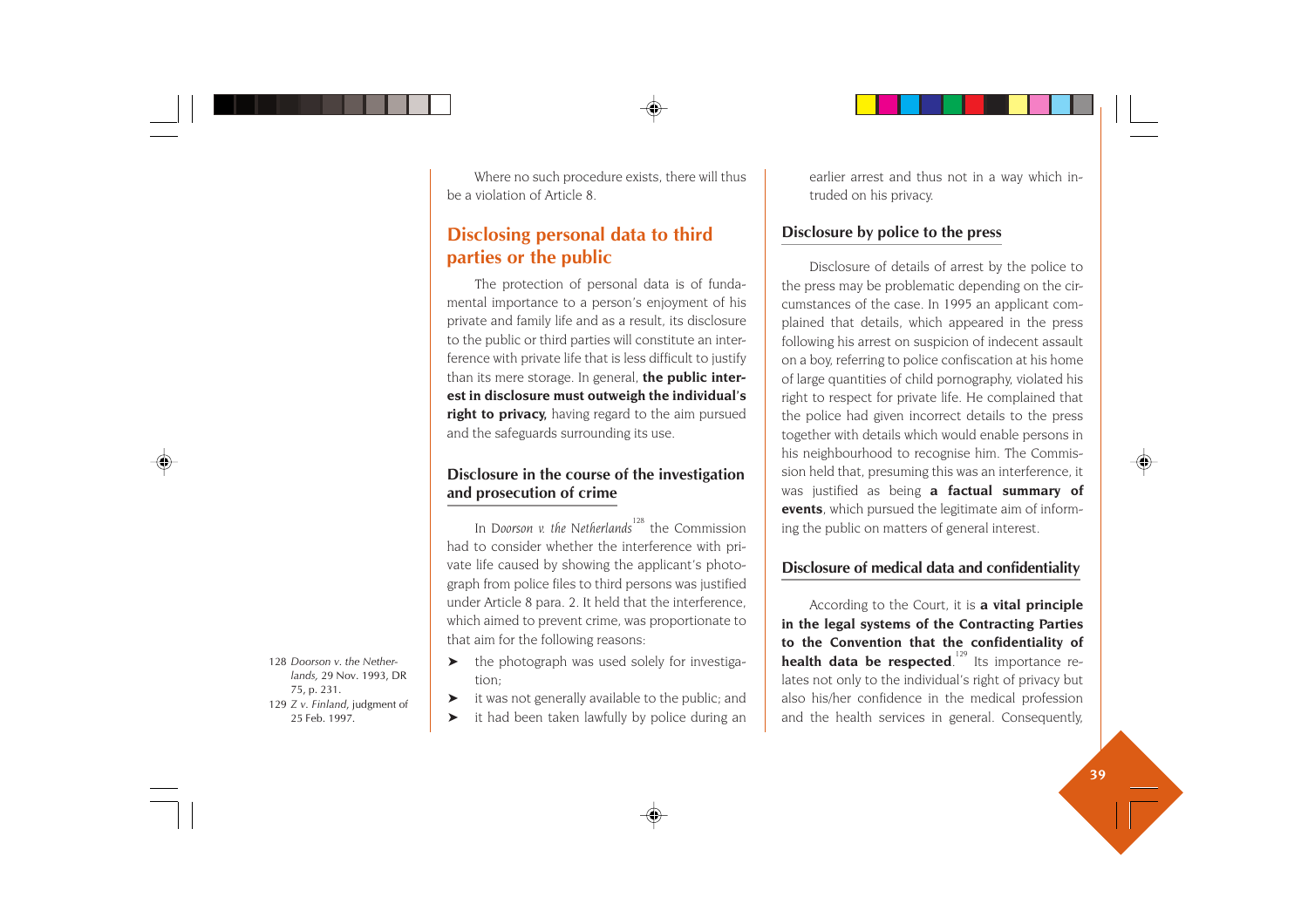failing to protect this confidentiality may lead to those in need of medical assistance being deterred from revealing personal information necessary to receive the appropriate treatment or even from seeking such assistance in the first place. This, the Court has said, would not only endanger their own health but where transmittable diseases are concerned it would endanger the health of the community.

### *In what circumstances can medical data be disclosed?*

In *Z v. Finland<sup>130</sup>* the applicant complained that her medical details, including her HIV status, were revealed, for the purposes of a criminal trial, violating her right to respect for her private life under Article 8. The Court's response was to find that

*[i]n view of the highly intimate and sensitive nature of information concerning a person's HIV status, any State measures compelling communication or disclosure of such information without the consent of the patient call for the most careful scrutiny on the part of the Court, as do the safeguards designed to secure an effective protection.<sup>131</sup>*

The Court also accepted, however, that **the interests of a patient and the community as a whole in protecting the confidentiality of medical data may be outweighed by the interest in investigation and prosecution of crime** and in the publicity of court proceedings. Each case must thus be taken on its merits and must take into account the margin of appreciation that the State enjoys in such an area.

The Court's conclusion in *Z v. Finland* was that the disclosure of the witness's medical records was "necessary", within the meaning of Article 8 para. 2, for the purposes of a trial. However, the Court went on to find that **the publication of the witness's name and HIV status in the appeal court judgment was not justified** as necessary for any legitimate aim. A violation of Article 8 of the Convention was also disclosed from the fact that the criminal files containing details of the applicant's medical records (HIV status) would be made public within 10 years, while she might still be alive.

#### *Disclosing medical data to an insurance company*

In MS v. Sweden<sup>132</sup> the Court found that it was legitimate for State medical institutions to pass onto social insurance authorities details of the medical history of the claimant for benefit. The measure was proportionate since the details disclosed were relevant to the claim, there was a duty of confidentiality and staff incurred civil and/or criminal liability for abuse. <sup>130</sup> *Z v. Finland*, judgment of

25 Feb 1997.

- 131 *Z v. Finland*, judgment of 25 Feb 1997, para. 96.
- 132 *MS v. Sweden*, judgment of 27 Aug. 1997.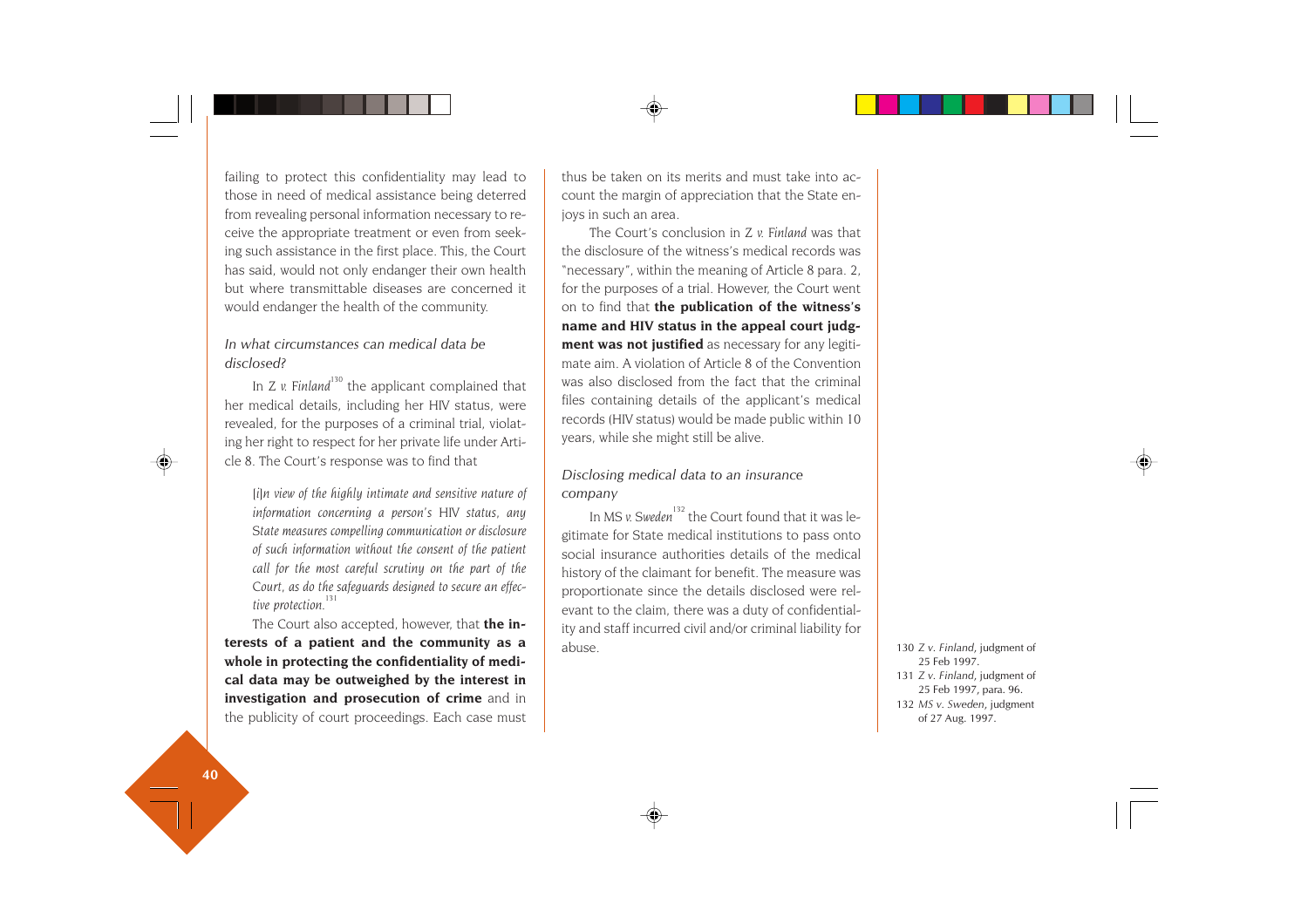# **Names**

# **The Court's approach**

Although issues concerning the regulation of personal names falls within the scope of private and family life under Article 8, the fact that the Court has never found a violation of that provision in the area suggests that it is not an aspect to which great importance is attached. In the first instance, as there is little common ground between Contracting States as to the restrictions on permissible name changes and choices, the Court affords a wide margin of appreciation in this area. Moreover, the Court has stated that there are **accepted public interest considerations which can be used to justify regulating restrictions on name changes and choice.** These include:

- ➤ the importance given to the stability of family names;
- ➤ accurate population registration;
- ➤ safeguards as to the means of personal identification; and
- ➤ linking the bearers of a particular name to a given family.

However, although such restrictions have been found to be compatible with respect for private life, the application of different rules to men and women on marriage has been held to amount to discrimination in violation of Article 14 in conjunction with Article  $8^{133}$ 

# **Changing surnames**

In *Sterjna v. Finland*, the Finnish applicant complained that his inability, under Finnish law, to change his surname violated Article 8. In particular, he claimed that his surname caused problems since it was Swedish and was liable to be mispronounced by Finnish speakers, causing delays in mail and giving rise to a nickname. However, the Court was not persuaded that there was any particular inconvenience or singularity in his name, noting that many names give rise to nicknames and distortions.

# **Registration of first names**

In *Guillot v. France*, the Court found that it was compatible with Article 8 to prohibit the registration of a baby with the name "Fleur de Marie". It was influenced in its decision by the fact that the child could use the name in daily life, if not for official documents, and it also found that the "complications" that might arise were she to use one name for official purposes and another name socially were insufficient to raise issues of interference with either private or family life.

133 *Burghartz v. Switzerland*, judgment of 22 Feb 1994.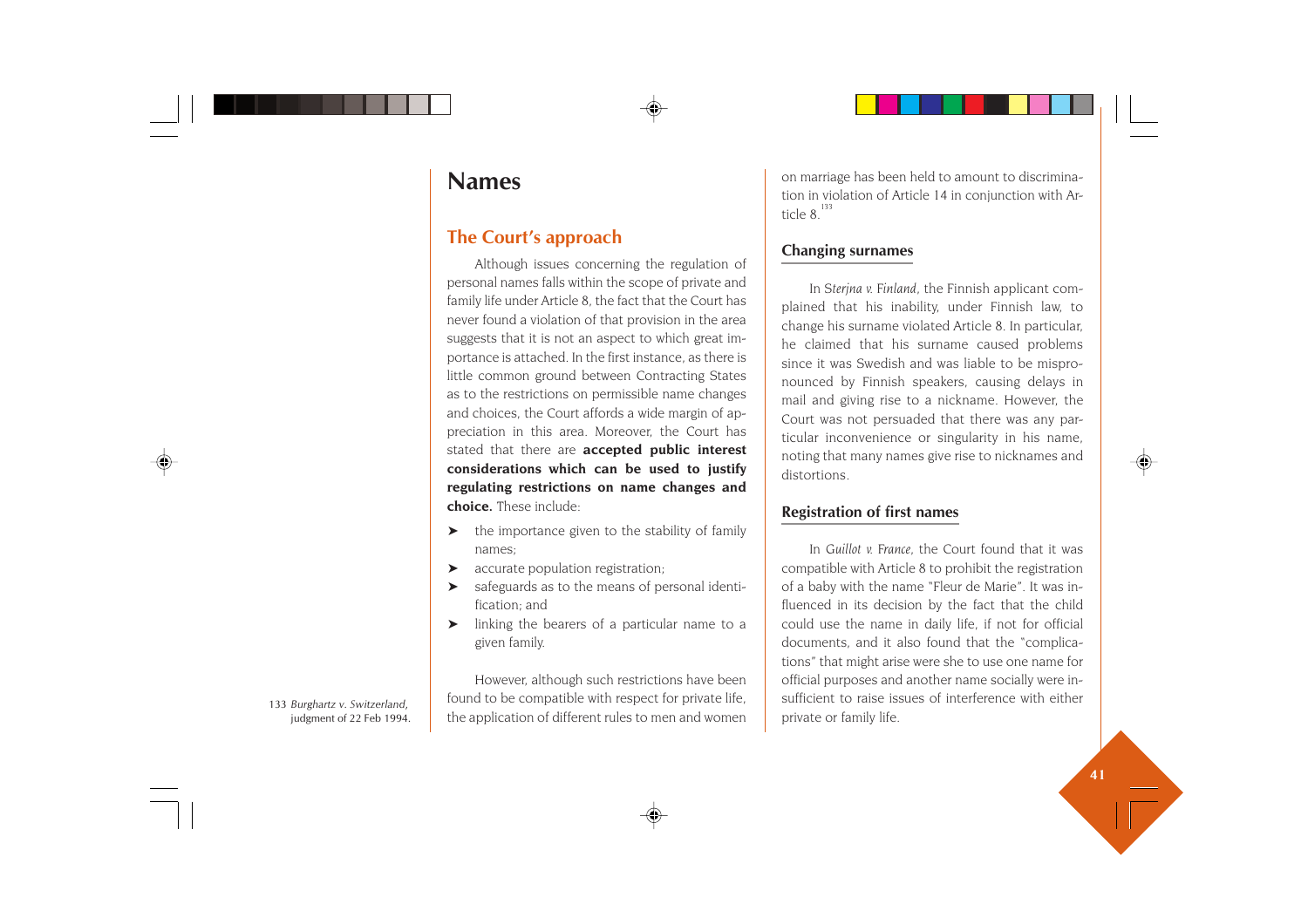# **Physical and moral integrity**

# **When will positive obligations be necessary to satisfy Article 8?**

It is well established that the State may be under a positive obligation to protect persons from infringements on their physical and moral integrity. *<sup>X</sup> & Y v. the Netherlands*134 concerned the lack of legal capacity of a 16-year-old mentally disabled girl to appeal against the decision of the public prosecutor not to pursue criminal charges against her alleged rapist. She claimed that this violated her rights under Article 8 and in response, the Court held that positive obligations could arise requiring a State to adopt measures even in the sphere of the relations of individuals between themselves. On the facts of *X & Y* **civil law remedies were found to offer insufficient protection given the severe and violent nature of the wrongdoing alleged**. Moreover, a loophole in the criminal law meant that it provided her with no protection and as a result, the State was found to have failed to fulfil its positive obligation to protect her right to physical integrity, giving rise to a violation of Article  $8<sup>1</sup>$ 

# **When will medical treatment violate Article 8?**

Most medical interventions which constitute an interference with physical integrity as part of private life will be justified with regard to the need to protect the health and rights of the community at large, or the individual being treated. For example, considering whether the **compulsory administration of food** in *Herczegfalvy v. Austria*<sup>136</sup> was held to be compatible with respect for the applicant's private life because, according to the psychiatric principles generally accepted at the time, medical necessity justified the treatment.

# **Are body searches compatible with respect for private life?**

Strip searches, including rectal examinations, carried out for security reasons have not been found to be incompatible with Article 8 although such measures will normally constitute an interference with respect for private life. However, interferences of this kind will usually be justified **bearing in mind the reasonable and ordinary requirements of imprisonment** in which wider measures of interference might be justified than for persons at liberty in pursuance of the aims of preventing crime and disorder. In McFeeley v. the United Kingdom,<sup>137</sup> for example, **frequent strip searches were found to**

134 *X & Y v. the Netherlands*, judgment of 26 March 1985. 135 See further above.

136 *Herczegfalvy v. Austria*, judgment of 24 Sep. 1992.

137 Appl. No. 8317/78, *McFeeley v. the United Kingdom*, 15 May 1980.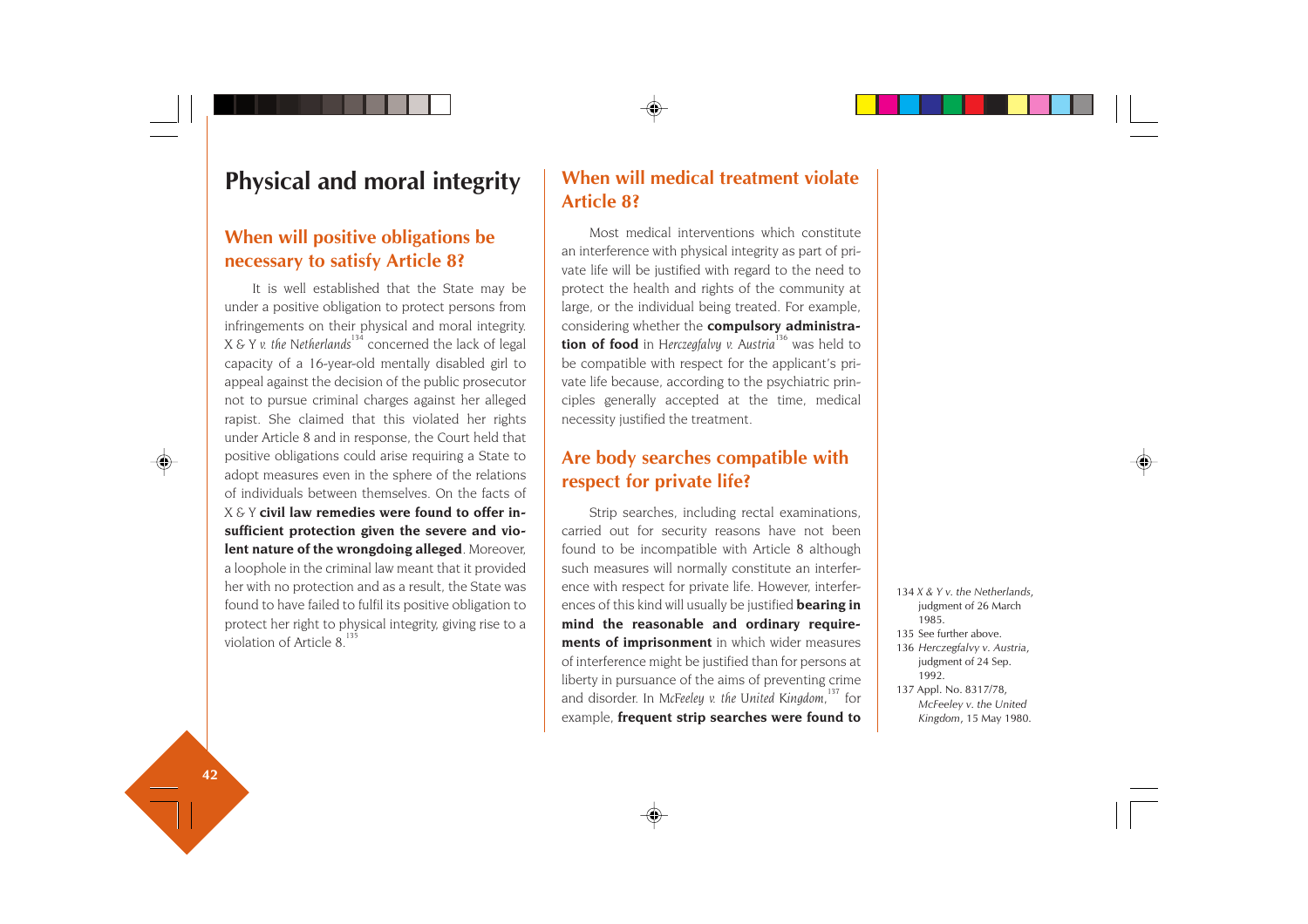**be required by the exceptional security requirements of the Maze prison** in Northern Ireland, where experience showed dangerous objects had been smuggled in. The Commission found that while the circumstances were personally humiliating they were **not deliberately degrading** particularly given the lack of physical contact and the presence of a third officer to avoid abuse.

# **Is the criminalisation of homosexuality consistent with Article 8?**

Dudgeon v. the United Kingdom<sup>138</sup> established the important principle that private sexual conduct, which is a vital element of an individual's personal sphere, cannot be prohibited merely because it may shock or offend others. In such an intimate aspect of private life, there must exist **particularly serious reasons before interferences can be justified**. The Court underlined in this context two of the hallmarks of a democratic society: tolerance and broadmindedness. In *Dudgeon*, therefore, it held that the criminalisation of homosexual conduct between consenting males constituted an unjustifiable interference with the applicant's private life.

In *Norris v. Ireland*<sup>139</sup> the Court reached the same conclusion with respect to Irish law which criminalised homosexual conduct and rejected the claim that States should enjoy extensive discretion with regard to the protection of morals in a particular society. However, it has held that **a margin of appreciation is left to Contracting States as to appropriate safeguards**, including the age of con sent, **required for the protection of the young.**

# **Can private sexual conduct ever be regulated?**

The extent to which private sexual conduct can be regulated has been examined recently by the Court. The applicants in *Laskey, Jaggard & Brown v. the United Kingdom<sup>140</sup>* were prosecuted for engaging in group sado-masochistic activities, which they ar gued violated their right to private life under Arti cle 8. Although the Court questioned whether such actions could be considered as an aspect of private life under that provision, it was not necessary for it to decide the matter as, in any event, the **prosecu tion of acts such as assault and wounding, not withstanding the consent of the adult victims, was justified for the aim of the protection of health**, having regard to the extreme nature of the acts concerned.

However, in *ADT v. the United Kingdom*<sup>141</sup> the Court considered whether the prosecution of the applicant for recording his sexual activities on video tape con stituted an unjustifiable interference with the right to respect for his private life. While the Court agreed with the Government that, at some point, sexual activities 138 Dudgeon v. the United<br>
22 Oct. 1981.<br>
22 Oct. 1981.<br>
22 Oct. 1981.<br>
22 Oct. 1981.<br>
22 Oct. 1981.<br>
22 Oct. 1981.<br>
22 Oct. 1981.<br>
22 Oct. 1981.<br>
22 Oct. 1981.<br>
22 Oct. 1981.<br>
22 Oct. 1981.<br>
22 Oct. 1981.<br>
22 Oct. 1981.<br>

- 
- 
- 
-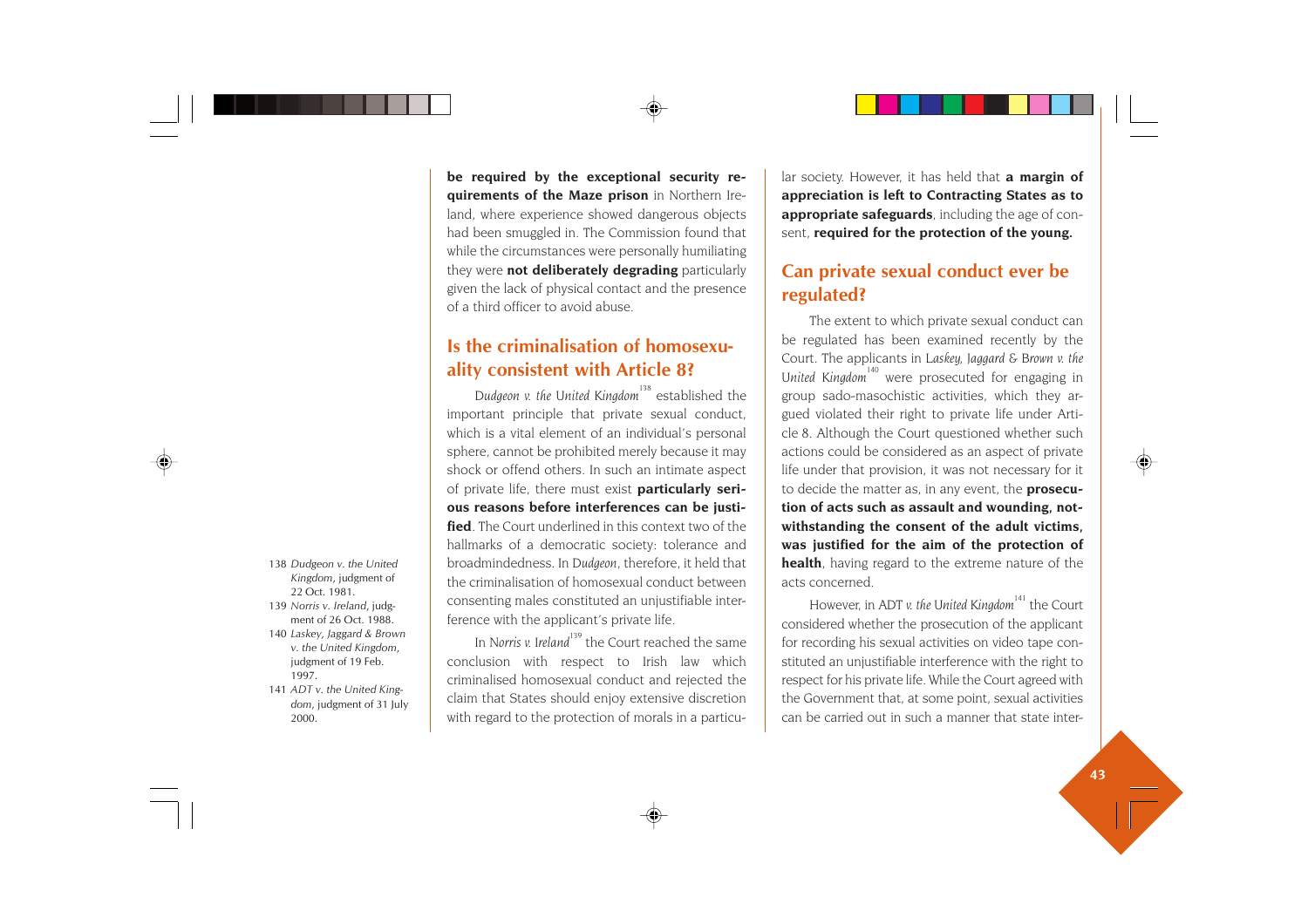ference can be justified, it went on to find that this was not such a case. In particular, it was relevant that the applicant was involved in sexual activities with a restricted number of friends in circumstances in which it was most unlikely that others would become aware of what was going on. Notwithstanding that the activities were recorded on video tape, the Court found it relevant that the applicant was prosecuted for the activities themselves and not for the recording or for any risk of it entering the public domain. The **activities were thus genuinely "private"**, which means that a narrow margin of appreciation applies as in other cases concerning intimate aspects of private life. As a result of these factors, the Court concluded that both maintaining the legislation in force and prosecuting and convicting applicant were disproportionate to the aim of protecting morals and the rights and freedoms of others under Article 8 para. 2.

# **Failure to recognise transsexuals' change of gender**

According to the Court, transsexuals seeking to obtain recognition of their change of gender and to enjoy other Convention rights raises legal, social, medical and ethical issues. In the absence of clear consensus in Contracting States, therefore, it has afforded a wide margin of appreciation in this area and it has consistently **failed to find that respect for private life requires the amendment of birth** **certificates to record a transsexual's gender re-assignment.**<sup>142</sup> In doing so, it has accepted the argument that, since the birth register system is based on recording facts at the time they occurred, any subsequent changes would amount to a falsification of the record. It has also accepted that measures protecting transsexuals from disclosure of the gender re-assignment would have adverse effects, including an alleged risk of confusion and complication in family and succession matters. The Court's conclusion has been, therefore, that **in balancing the general interest in the community with the interests of the individual, the scales tipped in favour of the general interest**. This is particularly the case where the transsexuals are able to change first names and official documents. Despite its caselaw, however, the Court has admitted that it is conscious of the seriousness of the problems which transsexuals face in this area and has thus stated that the position should be kept under review.

# **Private life and correspondence**

The interception of communications, in the form of telephone tapping or interrupting written correspondence, has generally been found to constitute an interference with more than one of the in142 *Rees v. the United King dom*, judgment of 17 Oct. 1986; *Cossey v. the United Kingdom*, judg ment of 27 Sep. 1990; *Sheffield and Horsham v. the United Kingdom*, judgment of 30 July 1998.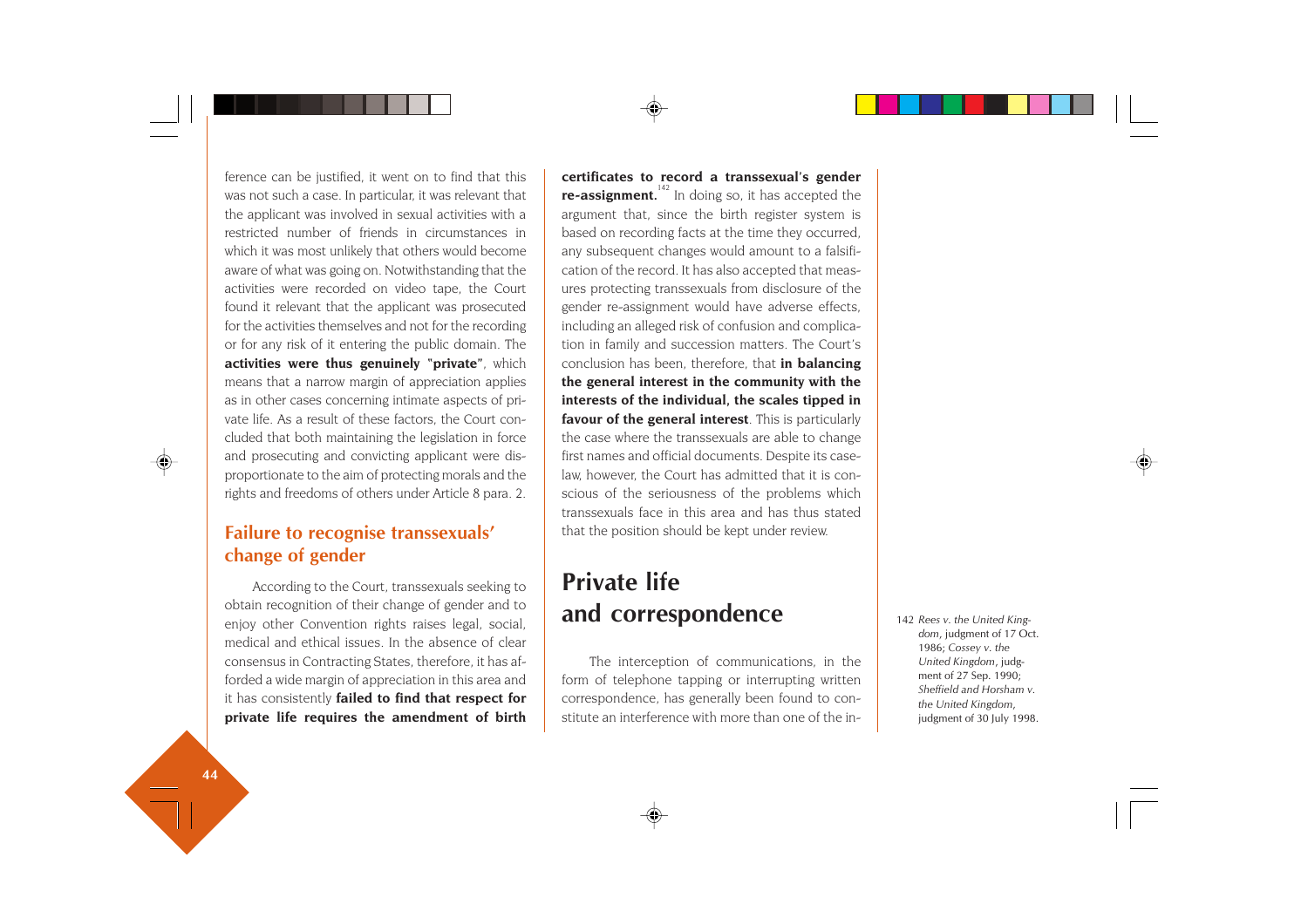terests protected by Article 8 para. 1, usually the right to respect for private life and correspondence. The contentious issues in such cases, which have already been examined above, will invariably be whether the applicant can prove that the alleged interference occurred and/or whether the measure complained of was in accordance with law in compliance with Article 8 para. 2. The extent to which the interception of communications is a justifiable interference with private life and correspondence is set out below.

# **Intercepting correspondence by post**

*Are prisoners entitled to have their correspondence respected under Article 8?*

While it was originally argued that there were implied restrictions on the exercise of Convention rights by prisoners, the Court rejected this proposition in *Golder v. the United Kingdom*.<sup>143</sup> However, it did recognise that **the "necessity" for interfering with the exercise of the right of a convicted prisoner to respect for his correspondence must be appreciated having regard to the ordinary and reasonable requirements of imprisonment**. Nevertheless, on the facts, it held that the decision to prevent the prisoner from corresponding with his legal advisor violated Article 8.

*When and how are authorities allowed to intercept prisoners' correspondence?*

In *Campbell v. the United Kingdom<sup>144</sup>* the applicant complained that correspondence to and from his solicitor and the Commission was opened and read by the prison authorities giving the Court an opportunity to set down precise indications as to when and how the authorities are allowed to open prisoners' correspondence. It began by affirming that correspondence with lawyers is privileged under Article 8 and especially important in a prison context, where it may be more difficult for a legal adviser to visit his client in person, for example because of the distant location of the prison. It then went on to note that the objective of confidential communication with a lawyer could not be achieved if this means of communication were the subject of automatic control. As a result, **any such interference requires solid justification**.

According to the Court, **the special protection which correspondence between a prisoner and his lawyer** enjoys under the Convention means that the authorities may open a letter from a lawyer to a prisoner only

*when they have reasonable cause to believe that it contains an illicit enclosure which the normal means of detection have failed to disclose.*<sup>14</sup>

Even then, the letter should be opened and not read and suitable guarantees preventing the

- 143 *Golder v. the United Kingdom*, judgment of 17 June 1971.
- 144 *Campbell v. the United Kingdom*, judgment of 25 March 1992.
- 145 *Campbell v. the United Kingdom*, judgment of 25 March 1992, para. 48.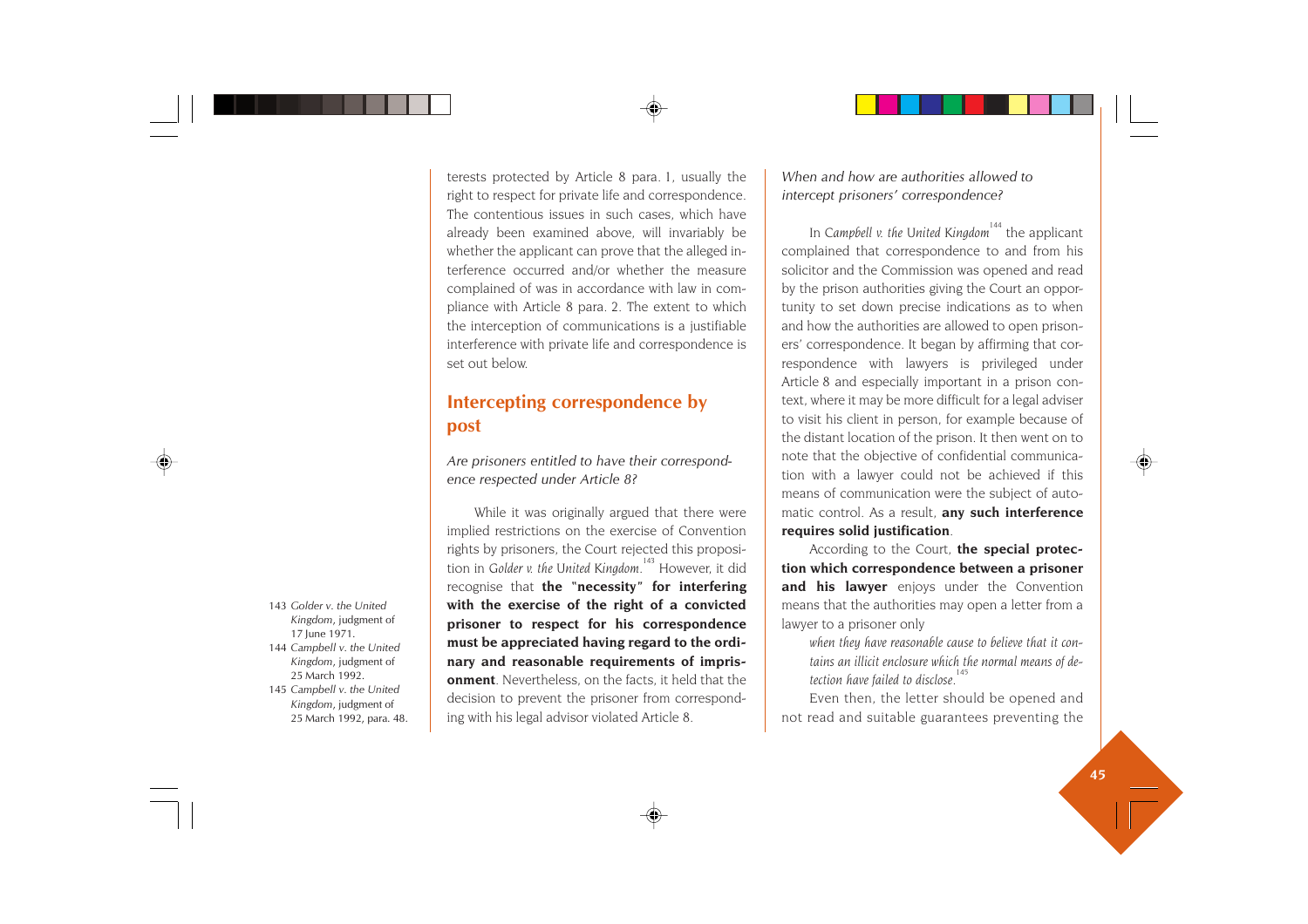reading of the letter should be provided, such as opening the letter in the presence of the prisoner.

In relation to the reading of a prisoner's mail to and from a lawyer, the Court held in Campbell that this should be **permitted only in exceptional circumstances**, in particular only

*when the authorities have reasonable cause to believe that the privilege is being abused in that the contents of the letter endanger prison security or the safety of others or are otherwise of a criminal nature. 146*

According to the Court, what may be regarded as "reasonable" cause will depend on all the circumstances, but

*it presupposes the existence of facts or information which would satisfy an objective observer that the privileged channel of communication was being abused.<sup>147</sup>*

While the Government argued that affording a special status to mail between a prisoner and his solicitor would create a risk that such a system would be abused, the Court held that the **mere possibility of abuse was outweighed by the need to respect the confidentiality attached to the lawyer-client relationship**. Clearly, therefore, intercepting correspondence between a prisoner and his lawyer is an interference with Article 8 rights which will be justified only in exceptional circumstances.

*Do the same rules apply to remand prisoner's correspondence?*

According to the Court in *Schönenberger & Durmaz v. Switzerland*,<sup>148</sup> the same principles apply to correspondence between a lawyer and a prisoner on remand. In this case, the applicants' complaint was not that the authorities had apprised themselves of the content of the letter, but that they had failed to forward it to its addressee in violation of Article 8. The Government's justification for refusing to forward the letter was that it gave the remand prisoner legal advice which was of a nature that would jeopardise the proper conduct of pending criminal proceedings. In effect, the letter advised Mr Durmaz of his right to remain silent, something which the Court agreed was a lawful tactic provided for under Swiss Federal Court's case-law, whose equivalent could be found in other Contracting States. The interception of the correspondence was thus incompatible with Article 8.

*Can prisoners' private correspondence be intercepted?*

Whether the interception of prisoners' private correspondence will be justified will depend largely on its content. As the objective of preventing disorder and crime under Article 8 para. 2 may "justify wider measures of interference in the case of a … prisoner than in that of a person at liberty<sup> $n^{149}$ </sup> some

146 *Campbell v. the United Kingdom*, judgment of 25 March 1992, para. 48. 147 *Campbell v. the United Kingdom*, judgment of

- 25 March 1992, para. 48.
- 148 *Schönenberger & Durmaz v. Switzerland*, judgment of 20 June 1998.
- 149 *Golder v. the United Kingdom*, judgment of 17 June 1971, para. 45.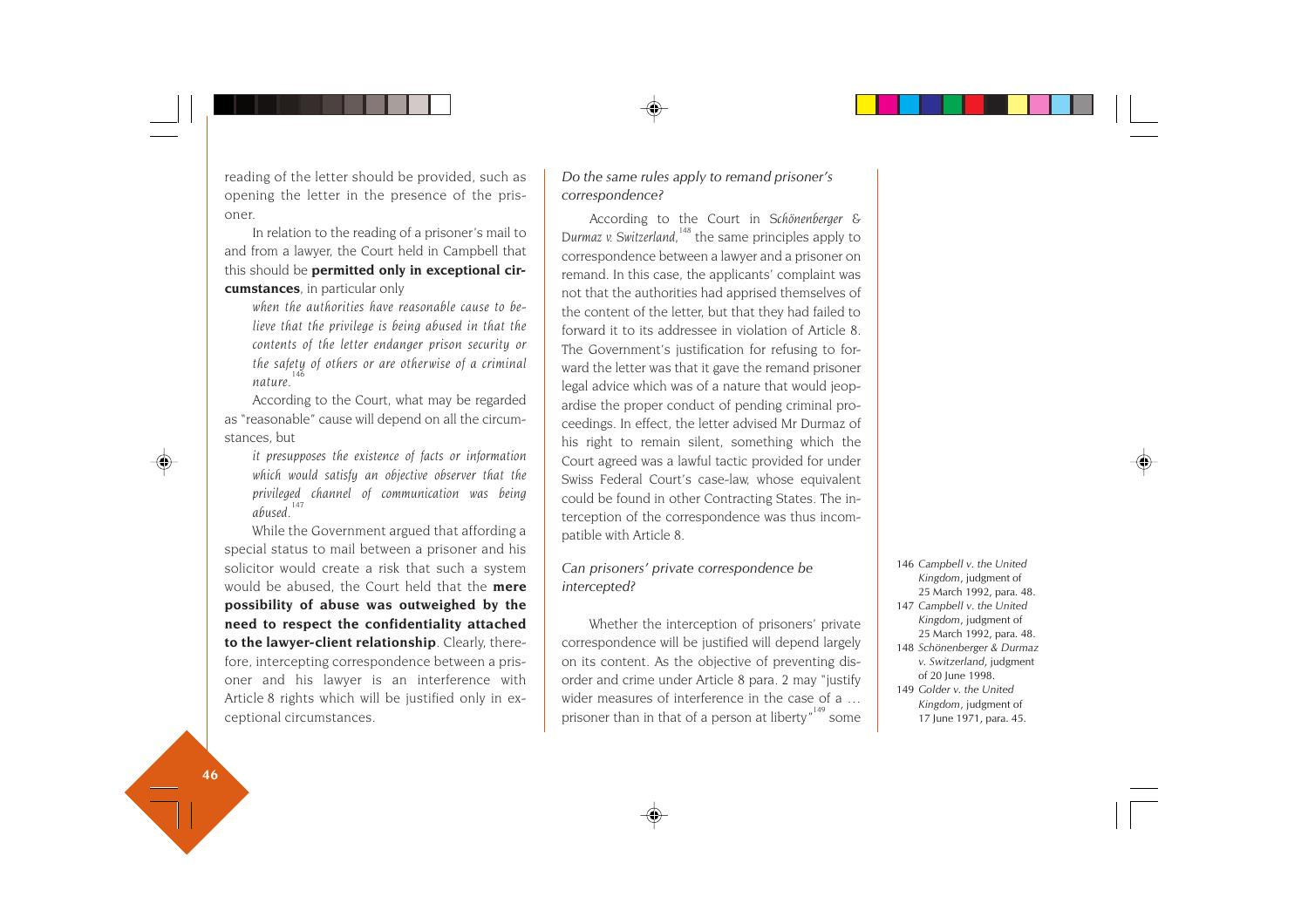150 *Silver v. the United Kingdom*, judgment of 25 March 1983.

- 151 *Boyle & Rice v. the United Kingdom*, judgment of 27 April 1988.
- **152** *Klass v. Germany,* **judgment of 6 Sept 1978, para. 48**
- 153 *Klass v. Germany*, judgment of 6 Sept 1978, para. 50. 154 *Ibid*.

is not of itself incompatible with the Convention. Silver v. the United Kingdom,<sup>150</sup> for example, illustrates how the interception of letters containing threats of violence or discussions about particular criminal activities may be found to be necessary in a democratic society Article 8 para. 2. On the other hand, it is not compatible with Article 8 to stop private letters "calculated to hold the authorities up to contempt" or containing "material deliberately calculated to hold the prison authorities up to contempt". According to the Court, measures which do not pursue those aims or any other aim set out in

measure of control over prisoners' correspondence

the provision will not be permissible and **the interception of purely personal or private correspondence will thus be incompatible with the Convention** 

# **Secret surveillance operations**

Although the Court recognises that intelligence services may legitimately exist in a democratic society it has made it clear that powers of secret surveillance of citizens are tolerable under the Convention **only in so far as they are strictly necessary for safeguarding the democratic institutions**. In this regard, the Court has been influenced by the fact that democratic societies find themselves threatened by highly sophisticated forms of espionage and by terrorism, with the result that the State must

be able, in order effectively to counter such threats, to undertake the secret surveillance of subversive elements operating within its jurisdiction. The Court has had to accept, therefore, that

*the existence of some legislation granting powers of secret surveillance over the mail, post and telecommunications is, under exceptional conditions, necessary in a democratic society in the interests of national security and/or for the prevention of disorder or crime.<sup>152</sup>*

# **What safeguards are required?**

While it is within the discretion of the State how such a system of surveillance should operate, this discretion is not unfettered. Similar to the State's covert activities in other areas, therefore, **the Court must be satisfied that there are adequate and effective guarantees against abuse whatever system is adopted**. According to the Court, however, this assessment has a relative character

*it depends on all the circumstances of the case, such as the nature, scope and duration of the possible measures, the grounds required for ordering such measures, the authorities competent to permit, carry out and supervise such measures, and the kind of remedy provided by the national law.* 

In *Klass v. Germany*<sup>154</sup> the Court had to address whether German legislation, which authorised letteropening and wire-tapping in order to safeguard national security and prevent disorder and crime,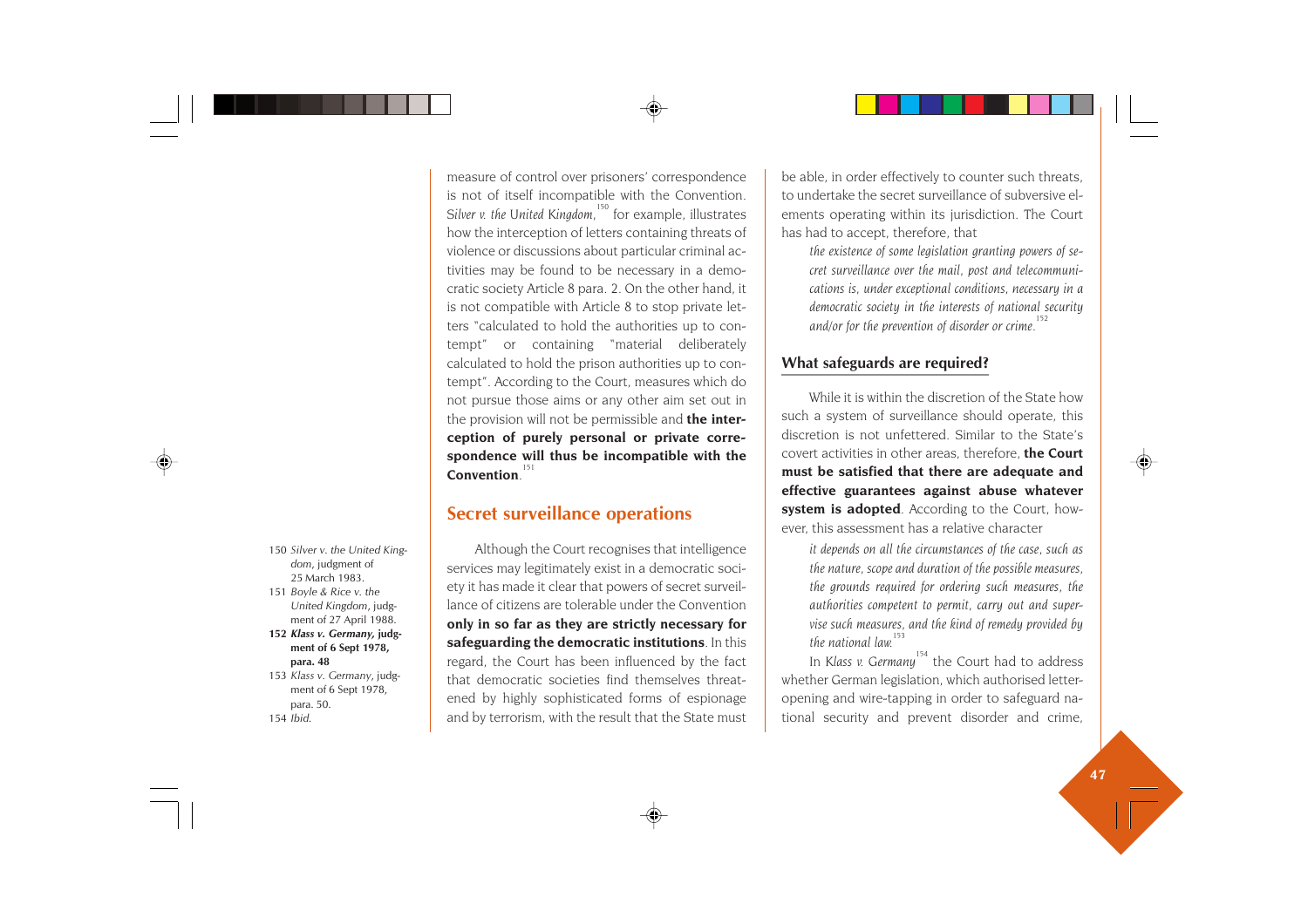violated the applicant's rights under Article 8 para. 1 insofar as it lacked adequate safeguards against possible abuse. In relation to what protection is necessary, the Court emphasised tha**t, in principle, judicial control of surveillance is desirable.** However, it went on to approve the German system even though the supervisory control was vested not in the courts but in a Parliamentary Board and a body called the G10 Commission, which the Board appointed. This was because it was satisfied that **both bodies were independent** of the authorities carrying out the surveillance and have been given **sufficient powers to exercise an effective and continuous control**. The Court concluded, therefore, that taking notice of technical advances in the means of espionage and surveillance and of the development of terrorism in Europe, the German system for controlling covert surveillance met the requirements of Article 8 of the Convention.

# **Family life**

Once family life within the meaning of Article 8 is found to exist protection flows from the provision in a number of areas.

# **The legal recognition of family ties**

*Unmarried mother and her child*

The Court established in *Marckx v.* Belaium<sup>155</sup> that family life between an unmarried mother and her child is created by the fact of birth and the biological bond which it creates. This means that the **automatic and immediate transformation of this biological bond into a legal tie is essential in order to guarantee respect for family life under Article 8.** The fact that facilities for recognition may vary across Contracting States means that domestic authorities enjoy a margin of appreciation with regard to the practicalities of how recognition takes place. Importantly, however, **"respect for family life implies the existence in law of safeguards that render possible, from the moment of birth, the child's integration in the family**". The Court has also found that domestic laws relating to family ties must enable all concerned to lead "a normal family life".

*The position of the child born to unmarried parents*

In *Johnston v. Ireland<sup>157</sup>* the Court went on to find that **the normal development of natural family ties between unmarried parents and their children required that the latter be placed, legally**

155 *Marckx v. Belgium*, judgment of 13 June 1979. 156 *Ibid.*, para. 31. 157 *Johnston v. Ireland*, judgment of 18 Dec. 1986.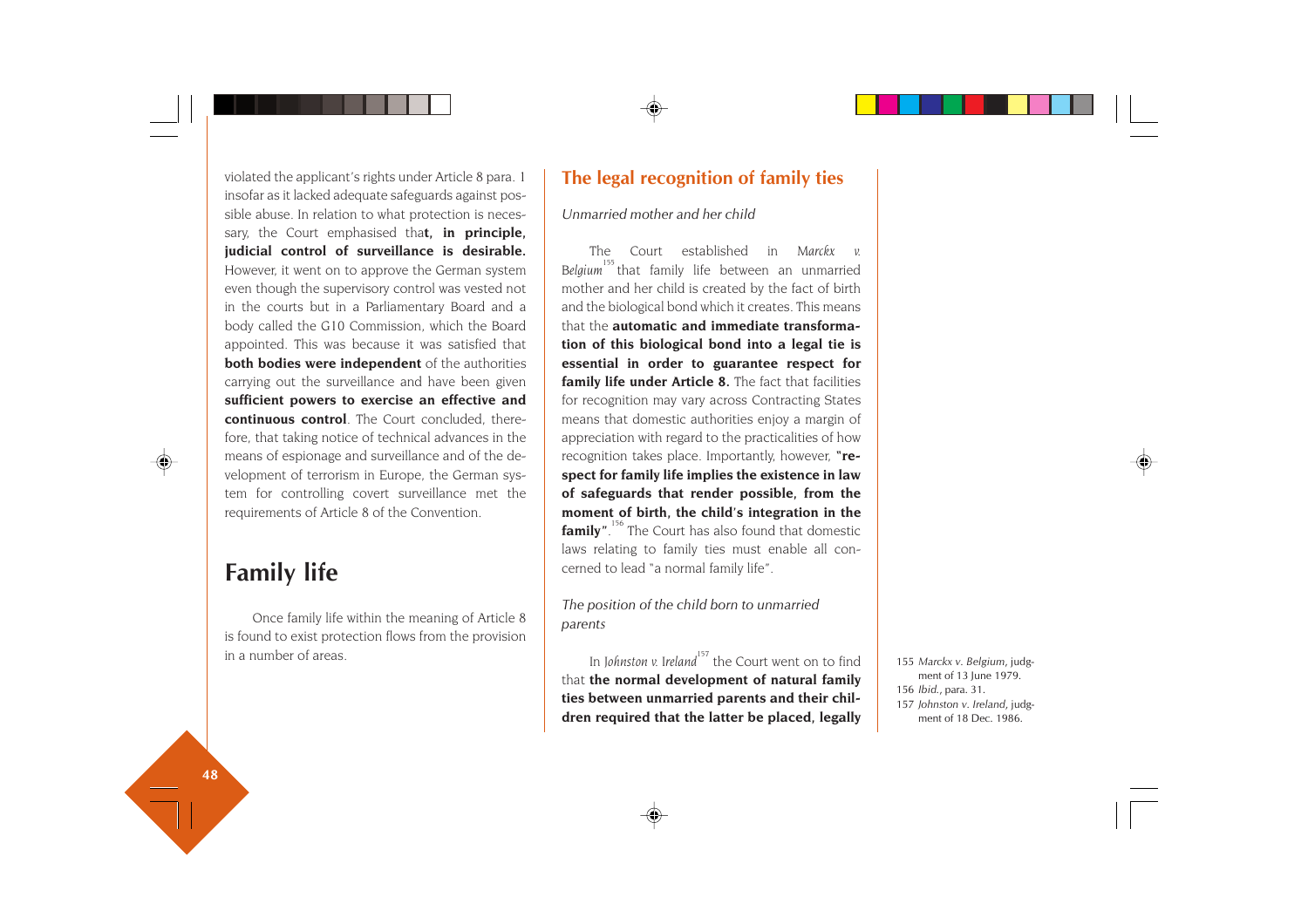**and socially in a position akin to that of a child whose parents were married.** Treating children differently by virtue of their parents' marital status is thus prohibited under the Convention reading Article 8 together with the non-discrimination provision, Article 14.

#### *The child born by AID*

Not all parents and their children are entitled to have their natural family ties recognised under Article 8, although any **exceptions must be justified with reference to the best interests of the child** under paragraph 2. In *X, Y & Z v. the United King*dom<sup>158</sup> the Court failed to find that respect for the family life enjoyed by a female to male transsexual, his partner and their daughter born by artificial insemination by donor required the recognition of the transsexual as the child's father on her birth certificate. The basis of its decision was the absence of common European standards with respect to granting parental rights to transsexuals and reflecting in law the relationship between a child conceived by AID and the person performing the social role of father.<sup>159</sup> This lack of consensus meant that the State enjoyed a wide margin of appreciation when balancing the rights of the individuals concerned with those of the community. The community or **public interest was served by the maintenance of a coherent system of family law which prioritises** **the best interests of the child** and with regard to the rights of the individuals, the Court concluded that **the social and legal disadvantages experienced by the child and her social father were unlikely to cause undue hardship** in the circumstances. Overall, the Court was unconvinced that the registration of the applicant as her father would benefit the child concerned or indeed children conceived by AID in general. As a result, it refused to find implicit in Article 8 an obligation to recognise as the father of a child a person who is not the biological father.<sup>160</sup>

#### *The rights of unmarried fathers*

Some States permit mothers to control whether the unmarried father of their child is entered onto the child's birth certificate. Whether this practice will violate Article 8 will depend on whether it can be justified in the child's best interests. Such justification will usually exist only where there is conflict between the parents and the mother objects to the entry on the child's birth certificate on the grounds that it will afford him automatic rights of custody and access.

### *Is shared parental responsibility necessary to respect family life?*

The Commission has found that the inability of unmarried parents to enjoy joint legal custody of their

 *X, Y & Z v. the United Kingdom*, judgment of April 1997. *Ibid.*, para. 44. *Ibid.*, para. 52.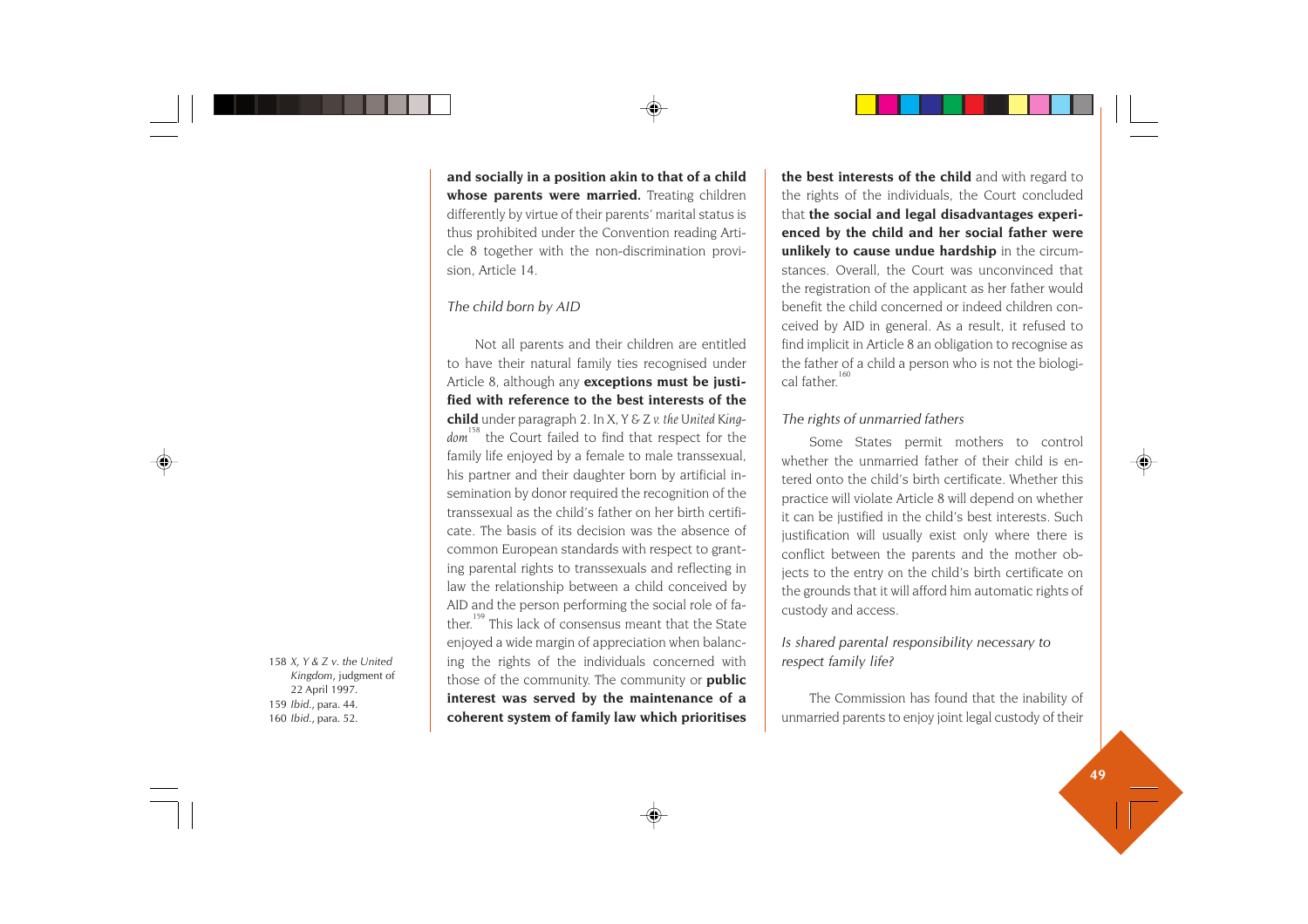child responds to the circumstances which prevail where a child is born outside marriage and such treatment is thus consistent with the Convention, even where both parents wish to have their factual situation of shared parental responsibility recognised in law.<sup>161</sup> The Court has not yet considered this issue.

### *Does the presumption that the husband is the father violate Article 8?*

The Convention approach to the issue of paternity reflects **the prevalence of the social and biological, over the legal reality in the recognition of family ties**. In 1993 a mother complained that her inability to rebut the presumption that her husband was the father of her child, despite the fact that he had disappeared years before the birth, violated her right to respect for family life.<sup>162</sup> The Court believed that the irrebuttable presumption violated Article 8. In particular, it held that

*respect for family life requires that biological and social reality prevail over a legal presumption which, as in the present case, flies in the face of both established fact and the wishes of those concerned without actually benefiting anyone.<sup>163</sup>*

# **Custody, contact and care issues**

*Can an award of custody violate Article 8?*

Family life does not cease with divorce and so

the right to respect for family life under Article 8 is to be enjoyed by married, as well as separated, spouses together with their children.<sup>164</sup> When, following separation, the right of custody and care of the child is awarded to one parent, then the other parent can claim that this decision violates his right to respect for family life. The Court's review of whether domestic decisions of this kind are consistent with Article 8 is influenced heavily by the **wide margin of appreciation** which the State enjoys in this area and it is unlikely to find that a decision awarding custody to one parent violates Article 8 unless the procedure followed was arbitrary or otherwise failed to take the parties' rights and interests into account.

#### *When is the award of custody discriminatory?*

The Convention prohibits the domestic authorities from awarding, or refusing to award the custody and care of children to a particular parent on religious grounds. This was established in the case of *Hoffmann v. Austria*.<sup>165</sup> The applicant in this case was a Roman Catholic, who married a man of the same religion and together, they had their children baptised and brought up in that faith. However, she later became a Jehovah's Witness and divorced her husband, taking her children with her. The couple contested custody in the Austrian courts and the lower courts awarded custody to the 161 Appl. No. 9519/81 *v. Germany*, March 1984, 6 EHRR 599. See also Appl. Nos. 7658/76 & 7659/76, *X v. Denmark*, 5 Dec. 1978, DR 15, p. 128.

- 162 Appl. No. 18535/91, *K, Z & S v. the Netherlands*, Comm Rep, 7.4.93, Series A no 297-C, p 66.
- 163 *Kroon and Others v. the Netherlands*, judgment of 27 Oct. 1994, para. 40.
- 164 Appl. No. 8427/78, *Hendriks v. the Netherlands*, Comm. Rep., 8 March 1982.
- 165 *Hoffmann v. Austria*, judgment of 23 June 1993.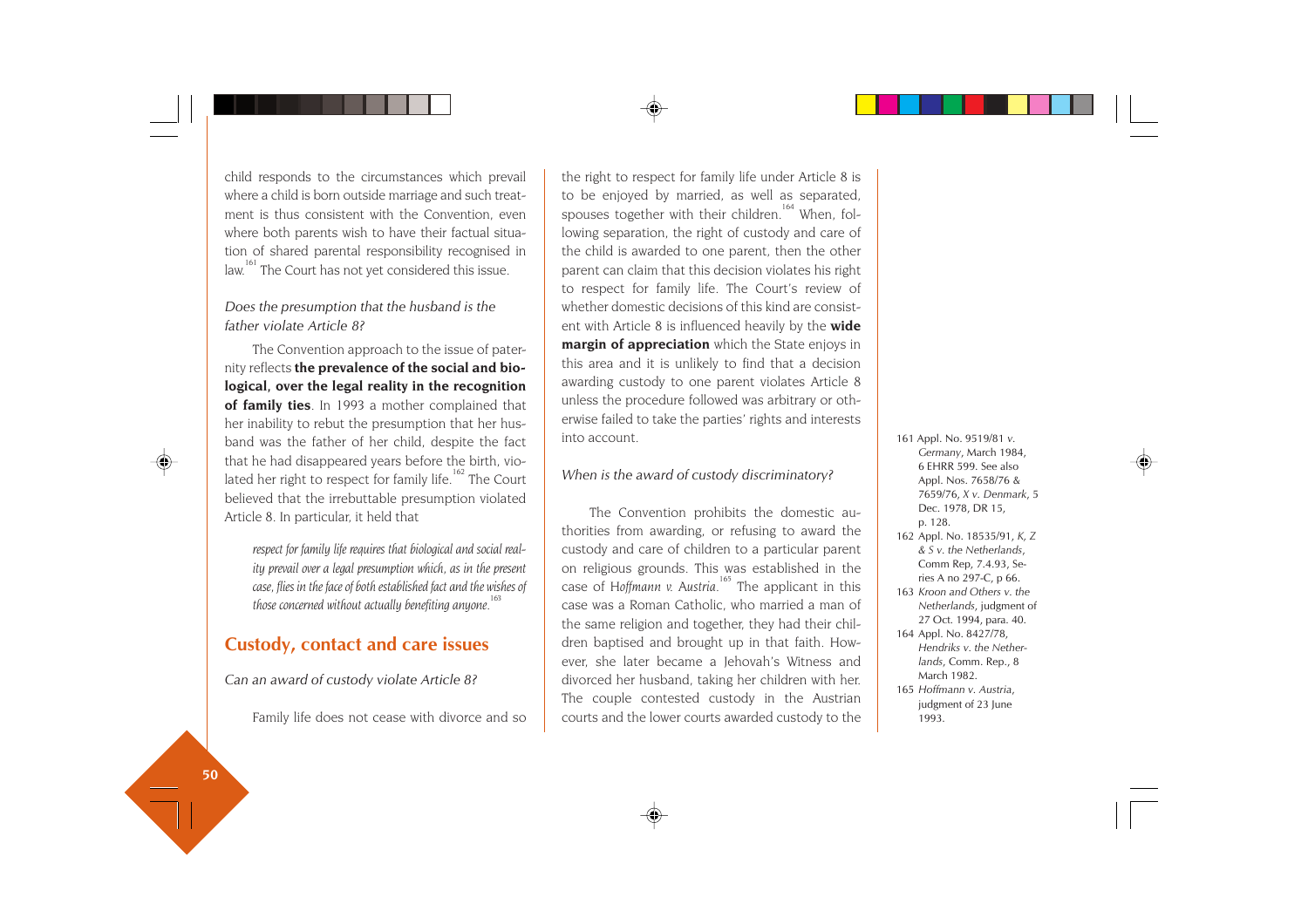mother. The Supreme Court reversed this decision, however, being persuaded, in part, by the negative effects of the mother's religion on the children, including its opposition to blood transfusions and public holidays and its position as a social minority.

The European Court found that the decision of the Austrian Supreme Court was incompatible with the Convention insofar as it amounted to discrimination on the basis of religion. While it did not deny that certain social factors concerning membership of the Jehovah's Witnesses might tip the scales in favour of one parent when awarding custody – the possible effect on the children's social life of being associated with a religious minority and the hazards attached to the mother's total rejection of blood transfusions in the absence of a court order – the Court held that **any distinction between parents based essentially on a difference in religion alone was unacceptable**.

*Does the failure to enforce parents' rights violate Article 8?*

The Court established in *Hokkanen* v. Finland<sup>166</sup> that Article 8 may oblige the State to take active measures with a view to enforcing court orders on matters of custody and contact. However, **the obligation to ensure that family life is respected is not absolute**. In particular, with regard to enforcing custody orders, the Court has noted that prepara-For the Court established in Hokkanen v. Finland<sup>166</sup><br>
1994.<br>
1994.<br>
1994. **Example 1994.**<br>
167 *Ibid., para.* 58.<br>
168 *Nuutinen v. Finland,*<br>
168 *Nuutinen v. Finland,*<br>
169 *Hokkanen v. Finland,*<br>
169 *Hokkanen v. Finla* 

tory measures may be required where a child has lived with others for some time. Moreover, the na ture and extent of such preparation should depend on the circumstances of the case. Thus, while do mestic authorities

*must do their utmost to facilitate such co-operation, any obligation to apply coercion must be limited as all interests and rights (particularly of the child) must be taken into account.<sup>167</sup>*

Overall, **the State must take all measures reasonably necessary in the circumstances to enforce a parents' rights to custody or access**. Where such efforts are inadequate or unsuccessful, and responsibility cannot be attributed to the par ent seeking enforcement, then a violation of Article 8 will result. On the other hand, where the national authorities have taken all the necessary steps with a view to enforcing the right to contact as could rea sonably be demanded in a difficult situation of con flict, then no violation will occur<sup>1</sup>

#### *Is there a greater obligation to enforce contact than custody rights?*

In *Hokkanen v. Finland*, the Court held that the authorities had failed to take adequate and appro priate measures to enforce the applicant's right to contact with his daughter.<sup>169</sup> However, it did not reach the same conclusion in relation to enforce-

- 
- 
- 
-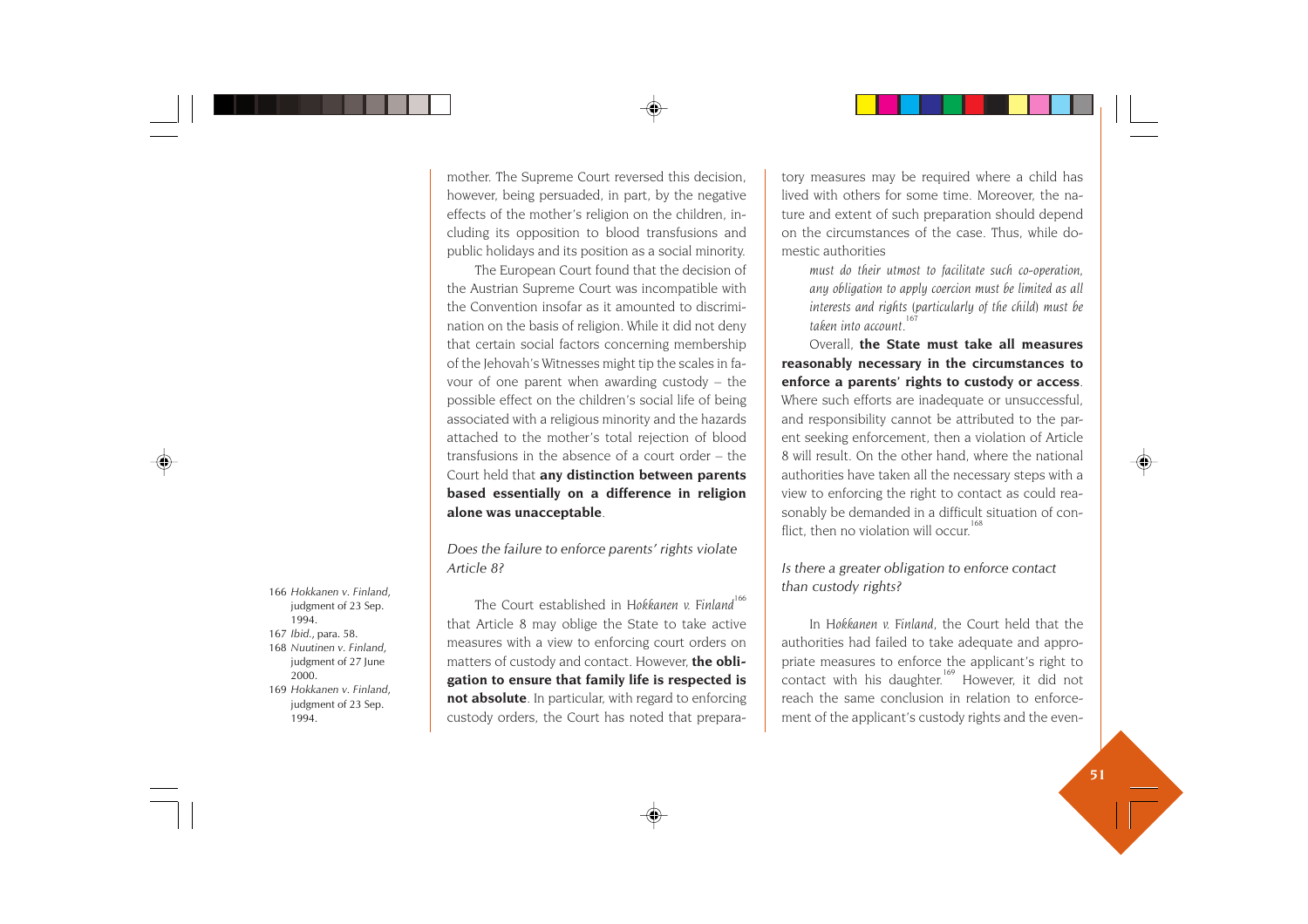tual transfer of custody to the child's grandparents, which were both found to be compatible with Article 8. In particular, the Court found it important that the child in question had been in the custody of her grandparents for nearly six years when her legal custody was eventually transferred to her carers during which time she had little contact with her father. This decision, said the Court, was clearly in the child's best interests, a factor which served to justify the serious interference with the father's Article 8 rights, which it caused. Similarly, the authorities' failure to enforce the custody order when it was being challenged in the courts was also consistent with the Convention.

Clearly, therefore, it appears that there is a greater obligation on the State to enforce orders in relation to contact, than custody matters. This is consistent with the Court's view that **without measures to prepare for the child's return to his/her parents the implementation of a custody order may be damaging to the child**, whose interests it is supposed to serve.

*The positive obligation to reunite parents with their children*

Respect for family life under Article 8 clearly involves a positive obligation to reunite parents with their children. This obligation is usually invoked where a temporary order placing the child into the care of the State is found to be no longer necessary. As to what is required to fulfil this obligation, the Court has established that a fair balance has to be struck between the interests of the child in remaining in public care and those of the parent in being reunited with the child. In particular, it has held that

*... [i]n carrying out this balancing exercise, the Court will attach particular importance to the best interests of the child, which, depending on their nature and seriousness, may override those of the parent. In particular, as suggested by the Government, the parent cannot be entitled under Article 8 of the Convention to have such measures taken as would harm the child's.<sup>170</sup>*

In *Johansen v. Norway*<sup>171</sup> the applicant's daughter had been placed in a foster home with a view to adoption by the foster parents, a decision which she sought to challenge under Article 8. According to the Court, **measures such as those aimed at permanently depriving a parent of contact or custody, should only be applied in exceptional circumstances and could be justified only where they are motivated by an overriding requirement pertaining to the child's best interests**. On the facts of the case, the Court noted that the mother's access to her daughter in care was going well and that there were signs of improvement in her life. The authorities' view that the applicant was unlikely to cooperate and that there was a risk of her disturbing the daughter's care if given access to the foster home was based, instead, on the difficulties experienced in

<sup>170</sup> *Johansen v. Norway*, judgment of 7 Aug. 1996, para. 78.

<sup>171</sup> *Johansen v. Norway*, judgment of 7 Aug. 1996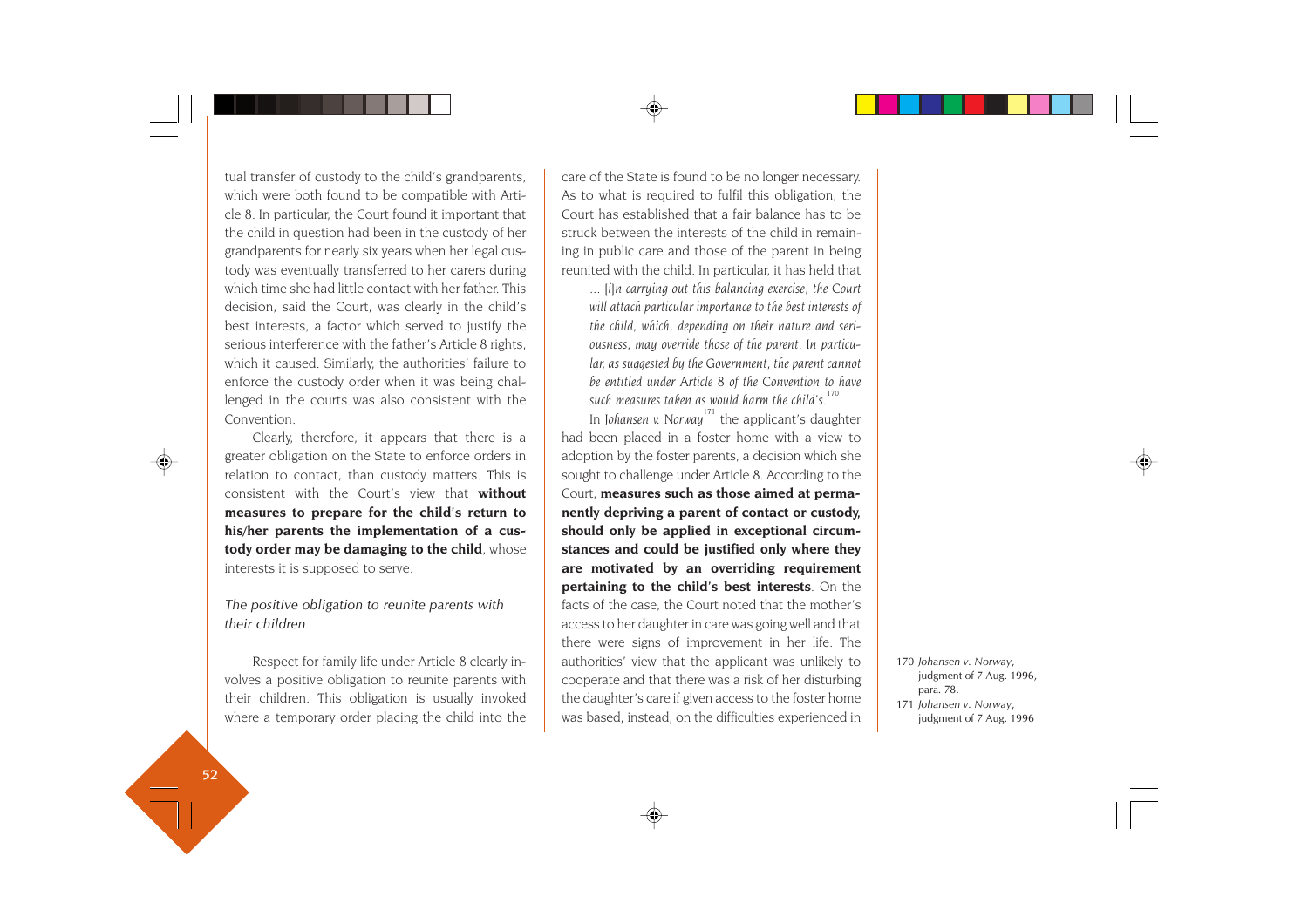the implementation of the care decision concerning her son. The Court concluded, therefore, that these difficulties and risks were not of such a nature and degree as to dispense the authorities altogether from their normal obligation under Article 8 to take measures with a view to reuniting them. This was particularly the case if the mother were to become able to provide the daughter with a satisfactory upbringing. The decision to deprive her of her parental rights thus violated Article 8.

#### *The Court's approach in care cases*

The Court does not offer an appeal from the decisions of domestic courts and it thus refrains from substituting its opinion on the merits of individual decisions. In this area, therefore, its role is to assess whether a decision to place a child into care is compatible with the Convention. In this regard, **its supervisory role is not limited to determining whether the State had exercised its discretion reasonably, carefully and in good faith. Instead, it falls to the Court to consider whether the reasons used to justify an interference were "relevant and sufficient"**. In *Olsson v.* Sweden,<sup>172</sup> for example, three children were taken into care because the social authorities considered that their development was in danger for a variety of reasons, including the parents' inability to satisfy their emotional and intellectual needs. Such reasons were found to be "relevant" and "sufficient", as there was evidence, for example, that the children were retarded in their development and other meas ures had been tried without success. This satisfied the Court that the care order was compatible with Article 8. However, this will not always be the case despite the State's wide margin of appreciation. In  $K \& T v$ . Finland<sup>173</sup> the Court found, on the facts, that the care order was not the only option for securing a child's protection. In particular, **the reasons used to justify the care order were insufficient and the methods used in implementing those deci sions were excessive leading to a violation of Article 8.** Thus, where the authorities fail to use a care order as a measure of last resort and base such a decision on reasons that are arbitrary and unjusti fied in the circumstances, then this may give rise to a violation of Article 8.

#### *The ultimate aim of family reunion*

The Court has established that given the **fun damental relationship of family life** between par ents and their children, a care order is intended to be temporary in nature and **its implementation guided always by the ultimate aim of family re union**.<sup>174</sup> Only in exceptional cases, therefore, can it be justified to act as if a care order should never be lifted and even if it is necessary for the child to <sup>172</sup> Olsson v. Sweden, judge<br>
ment of 24 March 1988.<br>
173 K & T v. Finland, judge<br>
173 K & T v. Finland, judge<br>
174 Osloson v. Sweden, judge<br>
174 Osloson v. Sweden, judge<br>
ment of 22 March 1988,<br>
ment of 24 March 1988,<br>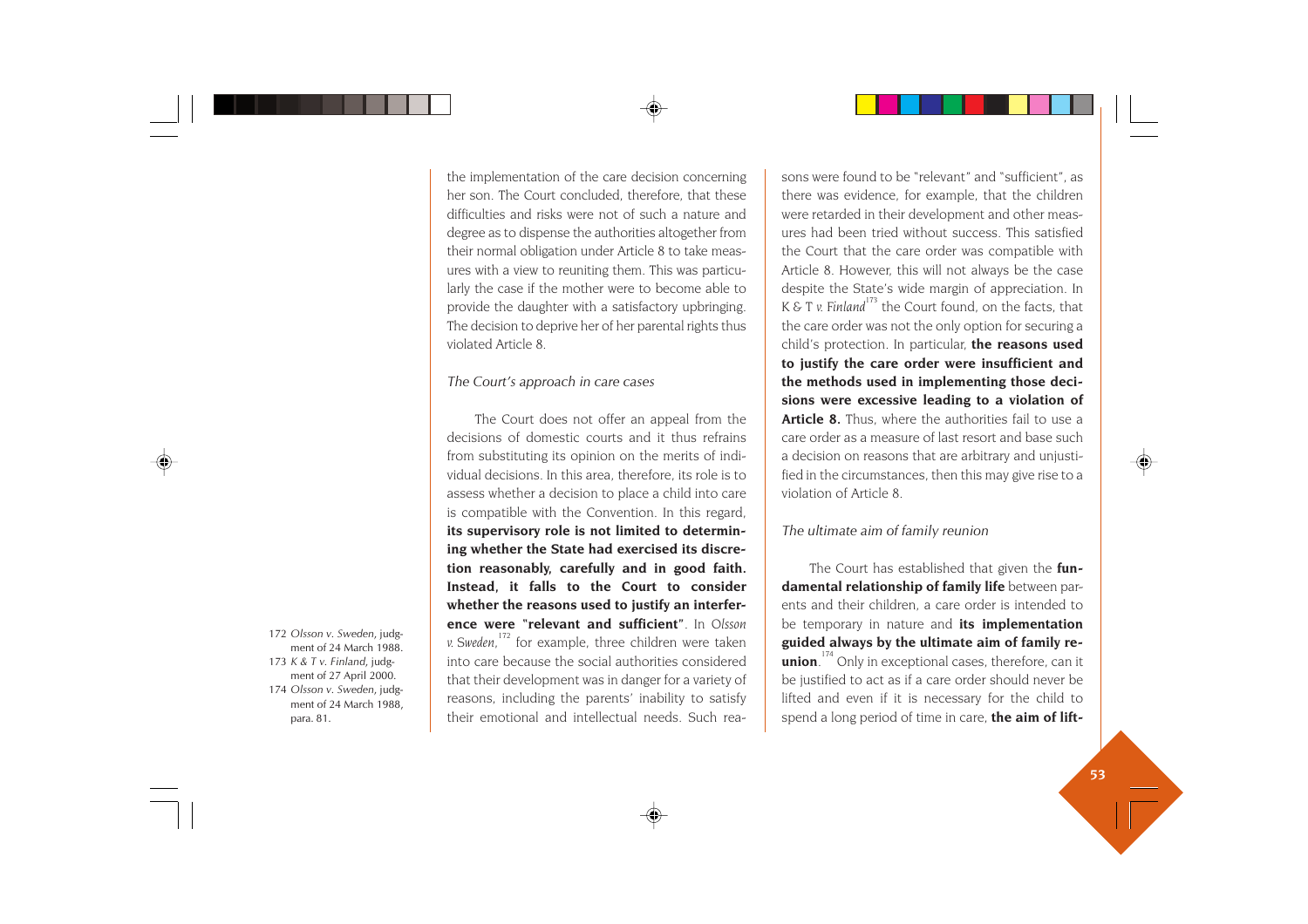**ing the order must inform all arrangements made during that time**. In the *Olsson* case, the three children had been placed with separate foster families, hundreds of kilometres from each other and their parents, making it very difficult for them to maintain contact. Considering whether this situation was compatible with respect for their family life, the Court noted that although the authorities had acted in good faith in implementing the care decision in this manner, it was **unacceptable that administrative difficulties, such as a lack of appropriate foster families or placements, should determine where the children would be placed.**<sup>175</sup> According to the Court, such problems could play no more than a secondary role in the implementation of a care order and its conclusion, therefore, was that, despite the parents' uncooperative behaviour, the measures taken by the authorities were not supported by sufficient reasons for them to be proportionate to the aim pursued giving rise to a violation of Article 8.

#### *The importance of contact with children in care*

The Court clearly attaches much importance to the maintenance of contact between parents and children, during a child's placement in care. Frequently, therefore, it will find that the making of a care order is compatible with Article 8, while the restriction or refusal of contact with a parent while the order is in force is not.

Any limit placed on the communication permitted between parent and child must be based on relevant and sufficient reasons designed to protect the interests of the child and to further reunification of the family. In particular, **there must be proportionality between the restrictions imposed on contact and the need served by those restrictions**. In *Andersson v. Sweden*<sup>176</sup> a mother and her son complained that their right to visits was severe curtailed and they were also prohibited from having any contact by mail or telephone during a period which lasted eighteen months. While the reasons advanced by the authorities in support of these measures were relevant – the child was likely to abscond from care where he needed treatment – the Court failed to find that they were sufficient to justify the severe measures imposed giving rise to a violation of Article 8.

# **Procedural rights**

The Court has established that there are procedural rights implicit in respect for family life under Article 8. In *W v. the United Kingdom*<sup>177</sup> the local authority passed a parental rights resolution in respect of the applicant's child and then proceeded to take a number of decisions – including placing the child in long-term foster care with a view to adoption, restricting and eventually terminating the

- 175 *Olsson v. Sweden*, judgment of 24 March 1988, para. 82.
- 176 *Andersson v. Sweden*, judgment of 25 Feb 1992. 177 *W v. the United Kingdom,* judgment of 8 July

1987.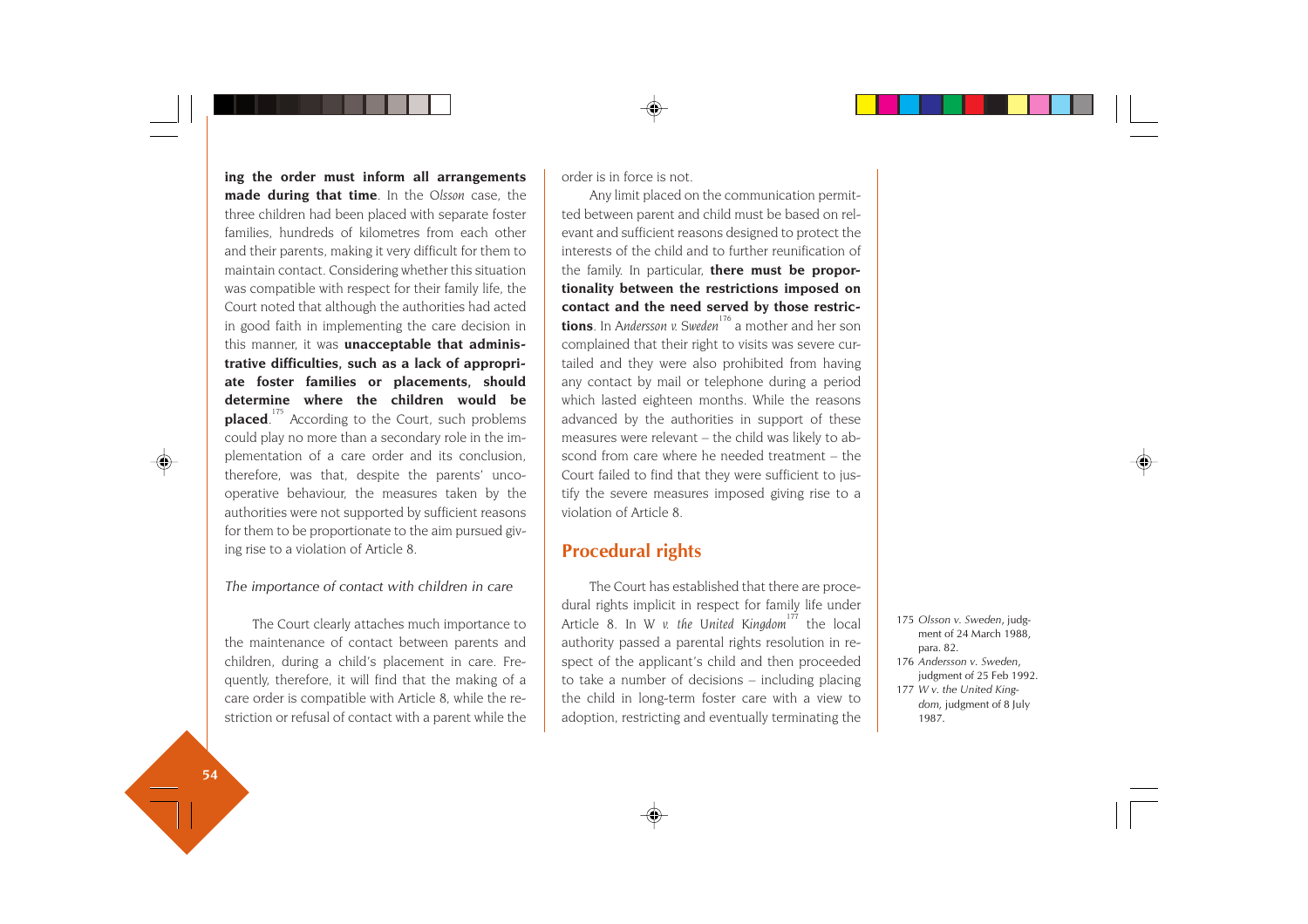- 178 Appl. No. 12402/86, *Price v. the United Kingdom*, 14 July 1988.
- 179 *W v. the United Kingdom,* judgment of 8 July 1987, para. 65.
- 180 *H v. the United Kingdom*, judgment of 8 July 1987, para. 85.
- 181 *Johansen v. Norway*, judgment of 7 Aug. 1996.

father's access – without advance consultation or discussion with the applicant. Considering whether this was compatible with Article 8, the Court noted **that it was crucial in an area where decisions may prove irreversible (such as where a child may form new bonds with his alternative carers) that there is adequate protection from parents against arbitrary interferences.** In the circumstances of the case, the Court found that the applicant was not informed or consulted in advance in respect of a number of decisions which affected his relationship with his daughter and that as a result, he was insufficiently involved in critical stages of the decision making. Accordingly, the Court held that the applicant had not been afforded the requisite consideration of his views or protection of his interests, giving rise to a violation of Article 8.

The precedent set therefore is that under Article 8, parents, and where relevant, other family members, **must be involved in any decisionmaking process concerning their children to a degree sufficient to provide them with a requisite protection of their interests**. Thus, particular attention must be paid to the procedural fairness of the decision-making process concerning their children, whether administrative or judicial in nature, in which parents and other family members participate although the level of consultation or involvement required may differ in respect of non-parental relatives.<sup>178</sup>

### **Is the length of family proceedings relevant to Article 8?**

The impact of the length of family law proceedings on their outcome has implications for Article 8 due to the fact that **effective respect for family life requires that future relations between parent and child be determined solely in the light of all relevant considerations and not by the mere effluxion of time.**<sup>179</sup> Any procedural delay may thus lead to a *de facto* determination of the issue before the court and as a result, the relevant authorities are under a duty to exercise exceptional diligence where there is a danger that a procedural delay will have an irreversible effect on the parties' family life.<sup>1</sup>

### **Will the adoption of a child without parental consent violate Article 8?**

Parents whose children are placed for adoption may claim that this violates their right to respect for family life under Article 8 of the Convention. While it is apparent that an adoption order interferes with family life, **the circumstances of the case will determine whether that interference can be justified by relevant and sufficient reasons with reference to the rights and interests of the child concerned**. In *Johansen v. Norway*<sup>181</sup> the decision to free the applicant's daughter for adoption was found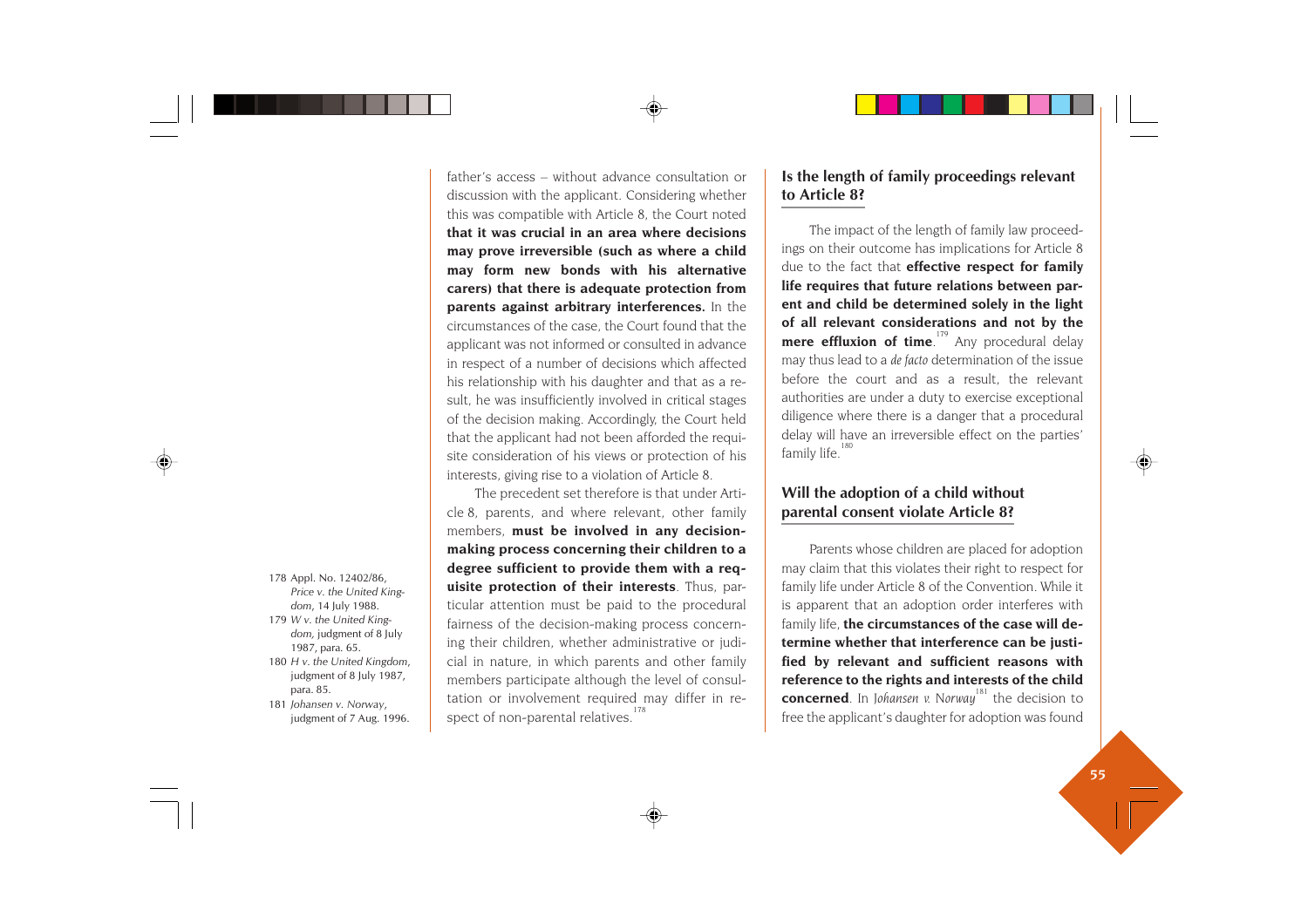to violate Article 8 because it was not based on reasons that were relevant and sufficient. However, the opposite conclusion was reached in *S*ö*derback v. Swe*den,<sup>182</sup> where the issue was the same but the context different. The applicant in *S*ö*derback* also complained about the decision to free his child for adoption, but in contrast to *Johansen* which concerned the severance of links between a mother and her child who was taken into care, this case involved the severance of links between a natural father and his child who was in the mother's care since her birth. According to the Court, there were a number of important factors here:

- ➤ First, the case did not concern a parent who had either custody of the child or who had assumed care of the child in any capacity.
- ➤ Second, at the relevant time, the contacts between the applicant and the child were infrequent and limited in character and when the adoption was granted he had not seen her for quite some time.
- ➤ Finally, the person adopting the child had shared the care of the child with the child's mother almost since birth and she regarded him as her father. The adoption would thus consolidate and formalise those ties.

Against this background, and having regard to the assessment of the child's best interests made by the domestic courts, the Court was satisfied that the case disclosed no violation of Article 8.

## **Will the adoption of a child without a parent's knowledge violate Article 8?**

Once family life is found to exist between a parent and a child, the placement of that child for adoption without the parent's consent or knowledge will constitute an interference with family life which is very difficult to justify. In *Keegan v. Ire*land<sup>183</sup> the Court held that certain aspects of the Irish system of adoption violated Article 8. In particular, the fact that **the natural father had no standing in the adoption process** meant that the child was placed immediately with prospective adopters with whom she began to form bonds and by the time his application to challenge the adoption came before the courts, the child was found to be secure and established in the adoptive home. Thus, the legal situation not only

*jeopardised proper development of the applicant's ties with his child, but also set in motion a process likely to prove irreversible, thereby putting the applicant at a distinct disadvantage in the contest for custody.<sup>184</sup>*

According to the Court, therefore, **the procedural impropriety caused by the failure to consult or inform the unmarried father about his child's placement amounted to a failure to respect his family life under Article 8, regardless of the merits of placing the child for adoption.**

- 182 *Soderback v. Sweden*, judgment of 28 Oct. 1998.
- 183 *Keegan v. Ireland*, judgment of 26 May 1994.
- 184 *Keegan v. Ireland*, judgment of 26 May 1994*,* para. 55.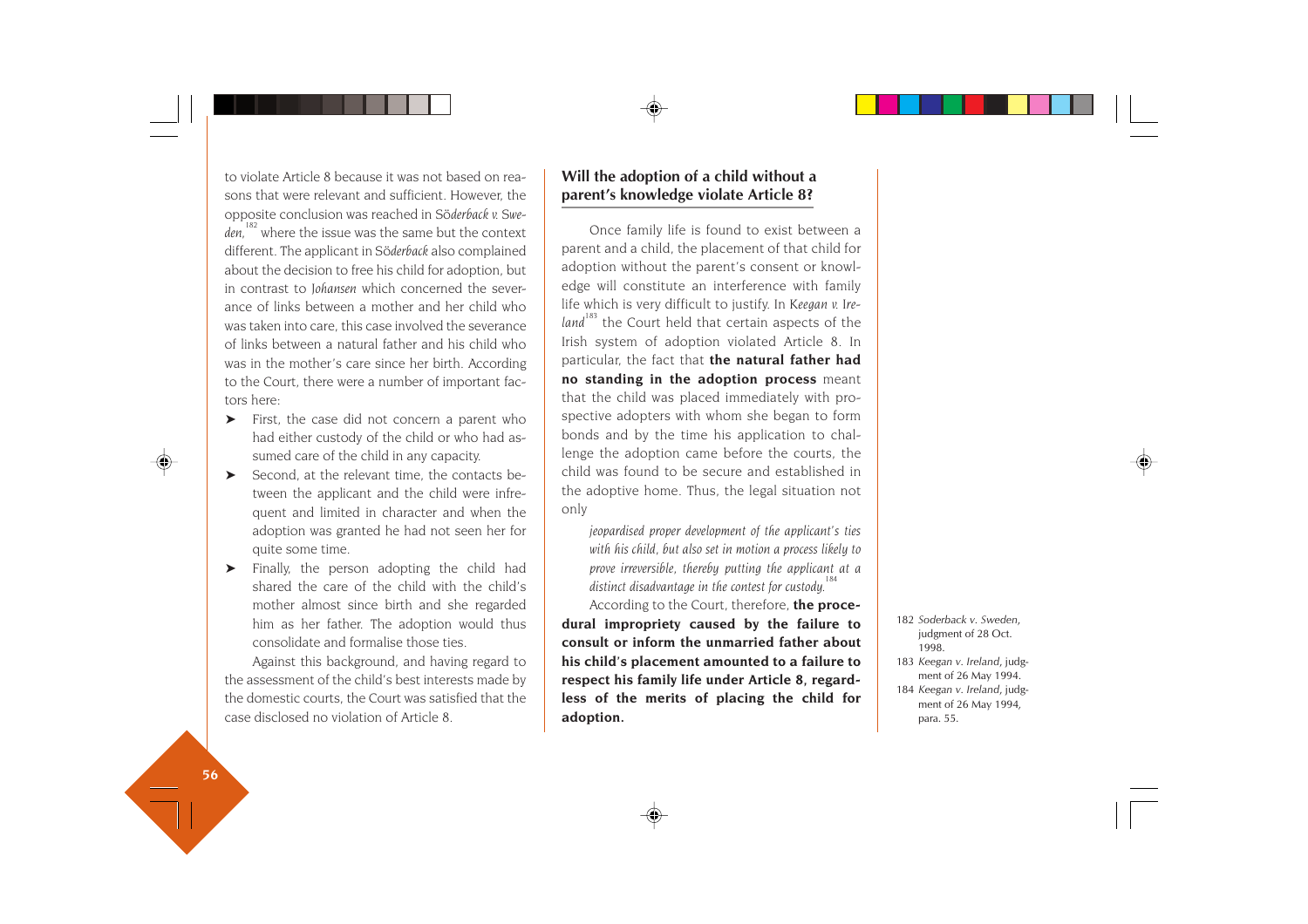# **Immigration**

An order deporting someone from a Convention State where their children or other people with whom they enjoy family life reside, or refusing to allow a parent or other family member to join others in that State will interfere with their family life under Article 8. Such a measure will only be compatible with the Convention where it fulfils the requirements of Article 8 para. 2.

### *Do non-national spouses have a right to live together in a Convention State?*

The principles governing the extent of the State's obligation to admit spouses were laid down by the Court in *Abdulaziz, Cabales and Balkandali v. the* United Kingdom.<sup>185</sup> They are as follows:

- ➤ There is no general obligation on a State to respect the choice by married couples of the country of matrimonial residence.
- ➤ States enjoy a wide margin of appreciation in this area.
- ➤ It is relevant whether there are obstacles to establishing the marital home elsewhere, in the country of the spouse or applicant's own origin or whether there are any special reasons why they should not be expected to do so.
- ➤ It is relevant whether when married they were aware of the problems of entry and the limited leave available.

*Does a child have a right to join a parent in a Convention State?*

**Article 8 does not guarantee a right to choose the most suitable place to develop family life.** Thus in *Ahmut v. the Netherlands<sup>186</sup>* the Court held that the refusal of the Dutch authorities to permit the Mr Ahmut's 15-year-old son to enter the country where he himself had resided for some time did not violate Article 8. In particular, the Court noted that the boy had lived most of his life in Morocco, with which he had **strong linguistic and cultural links** and where he had been brought up by other family members. The Court saw no reason why the family life between the parties could not continue the way it had before.

**The fact that the family is able to return to join the child may also be a decisive consideration**. In *Gul v. Switzerland,*187 where the Turkish father lived in Switzerland and had applied unsuccessfully for the 12-year-old son to join him, the Court observed that the parents had caused the separation by moving to Switzerland in the first instance, and that while it was admittedly difficult, given their health problems, living in Turkey, there were no obstacles preventing them from living there.

*When will expulsion violate Article 8?*

In order to determine whether a decision to de-

- 185 *Abdulaziz, Cabales and Balkandali v. the United Kingdom*, judgment of 28 May 1985.
- 186 *Ahmut v. the Nether lands*, judgment of 28 Nov. 1996.
- 187 *Gul v. Switzerland*, judg ment of 19 Feb. 1996.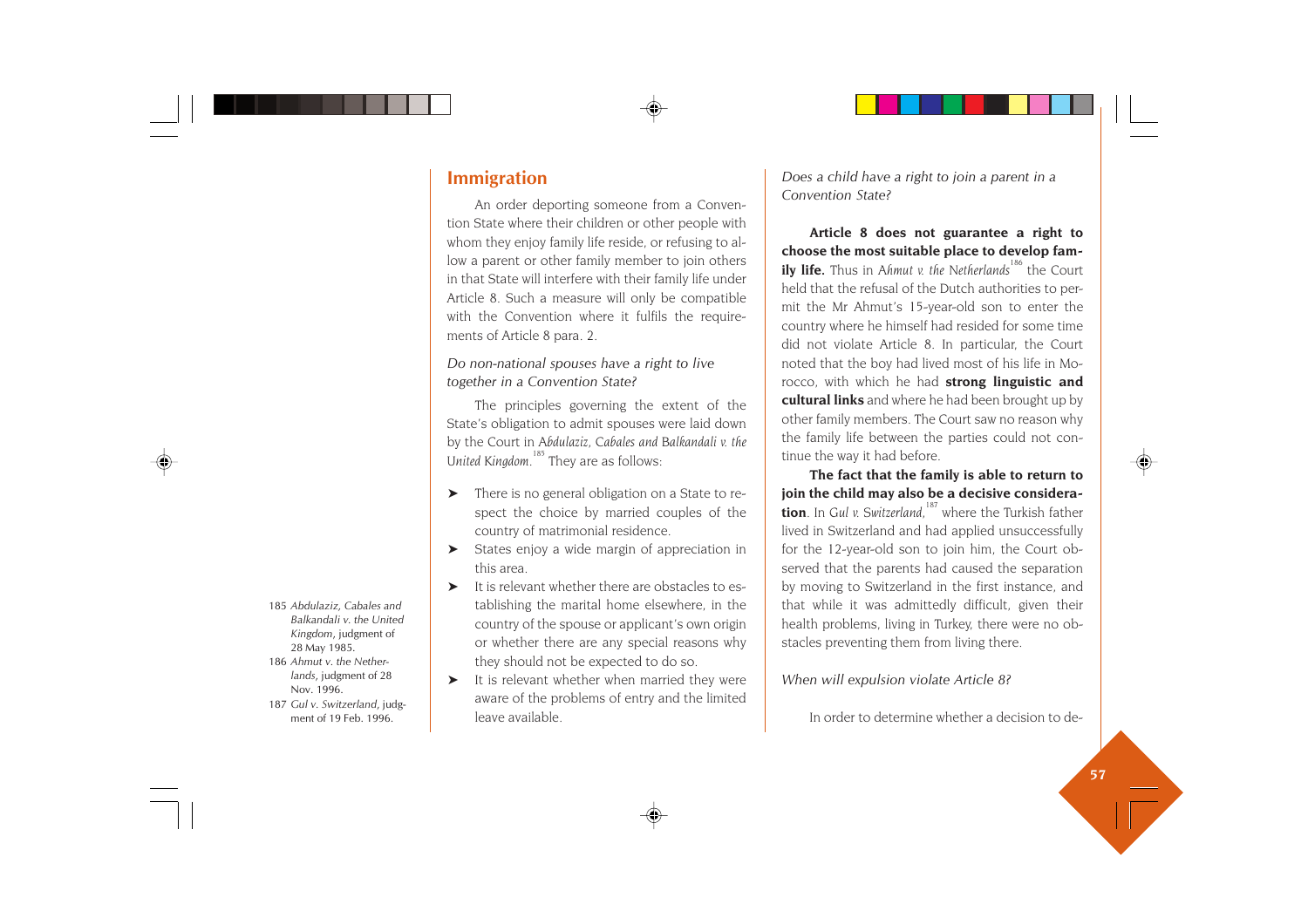port a person from a Contracting State will be compatible with respect for their private and family life, the Court will look at **the extent of the links which the individual enjoys with both the host state and the receiving state which will be the individual's state of origin**. Among the factors taking into account are:

- ➤ the length of time spent and knowledge of the language and culture in either State;
- $\blacktriangleright$  the existence of family ties and a social circle in the respective countries;
- ➤ the impact on their relationship with those family members who remain behind, and
- ➤ any other personal circumstances, such as health or psychological factors, which may mean that the deportation has a particularly drastic effect on the individual.

These factors then have to be balanced against the reasons for the removal – either the prevention of crime or disorder where there has been a breach of the criminal law, or the economic well-being of the country, where the country has a strict immigration policy – in order to determine whether the interference with family life is proportionate to the need thereby fulfilled.

#### *When is deportation contrary to Article 8?*

The Court has found on a number of occasions that the effect on the individual's Article 8 rights would be disproportionate to the aim sought to be achieved by his/her deportation. In such cases the applicant has lived most of his/her life in the expelling state, s/he has considerable social and family ties with the that State while having little contact or familiarity with the receiving state. For example, in *Moustaquim v. Belgium*<sup>188</sup> the applicant had arrived in Belgium aged 2, all his close relatives were there and had acquired Belgian nationality; he had received all his schooling in French and visited Morocco only twice on holiday. More recently, in *Mehmi* v. France, <sup>189</sup>the applicant had been born in France and schooled there, and most of his family, including his wife and three children, lived there, had acquired French nationality and could not be expected reasonably to live elsewhere.

#### *When is deportation compatible with Article 8?*

In contrast, where the applicants had retained some links with their country of origin their claims under Article 8 are less successful. For example, in Boughanemi v. France<sup>190</sup> the Court found it probable that the applicant had retained links with Tunisia, did not claim that he could not speak Arabic or that he had cut off all ties with that country. It also gave particular weight to the offences that he had committed and the fact that he had cohabited with a French woman and had a child with her only subsequent to the making of the deportation order.

188 *Moustaquim v. Belgium*, judgment of 18 Feb 1991. 189 *Mehmi v. France*, judgment of 26 Sep. 1997. 190 *Boughanemi v. France*, judgment of 24 April 1996.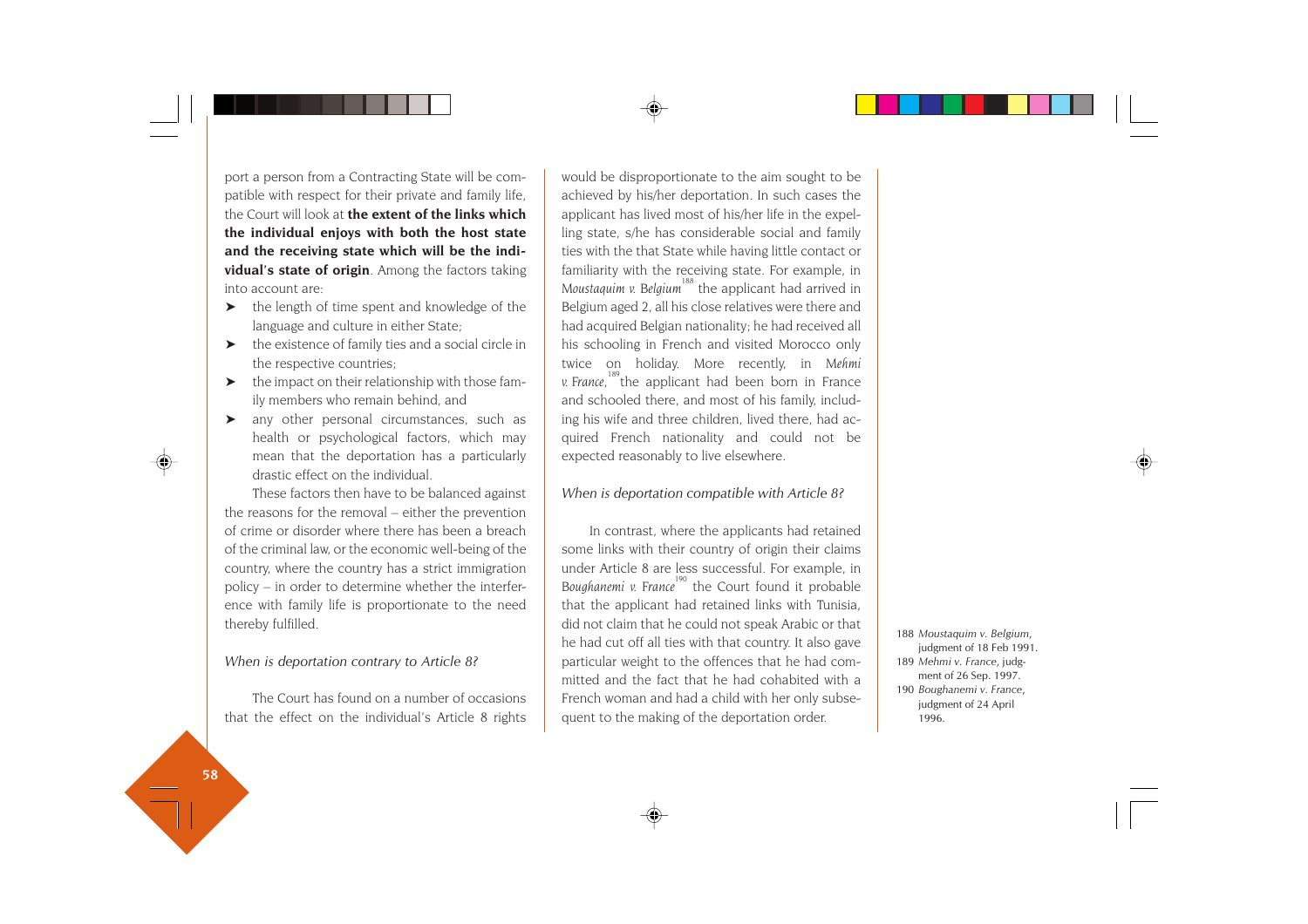### *The importance of parental links with their children*

In *Berrehab v. the Netherlands*<sup>191</sup> the Court attached particular importance to the effect that the applicant's deportation would have on his relationship with his daughter in finding that the measure was disproportionate to the aim of preserving the economic well-being of the country. Although it was relevant that the applicant's expulsion resulted from his divorce, rather than any illegal or criminal conduct, **the girl's young age and her need to remain in contact with her father were significant factors** in the Court's conclusion that the deportation would amount to a violation of Article 8.

Moreover, in *Ciliz v. the Netherlands<sup>192</sup>* the Court held that by **failing to co-ordinate the various proceedings touching on the applicants' family rights** the authorities had not acted in a manner which enabled his ties with his son to be developed following the divorce. As a result, the decision-making process concerning both the question of his expulsion and the question of his access to his son had not afforded him the requisite protection of his interests, giving rise to a violation of Article 8.

- 191 *Berrehab v. the Netherlands*, judgment of 21 June 1988.
- 192 *Ciliz v. the Netherlands*, judgment of 11 July 2000.
- 193 *Akdivar and Ors v. Turkey*, judgment of 16 Sep. 1996.

# **Home**

Where it is established that a premises constitutes home within the meaning of Article 8 then the protection that flows is various and is outlined below. However, where a person enjoys a property right in relation to the house, any interference with that right will raise issues, instead, under Article 1 of the first Protocol, which guarantees the right to peaceful enjoyment of possessions.

# **Protection from wilful damage**

At its most basic, Article 8 includes a right to have one's home protected from attacks by the State and its agents. Thus, in *Akdivar and Others v. Turkey*<sup>193</sup> the Court found it established that the security forces were responsible for the burning of the applicants' houses and the loss of their homes which caused them to abandon the village and move elsewhere. As there was no doubt that the deliberate burning of their homes and contents constituted a serious interference with the right to respect for their family lives and homes under Article 8 and no justification for these interferences was offered by the Government, the Court concluded that there had been a violation of Article 8.

## **Protection from nuisance**

According to the Court, **the concept of home includes the peaceful enjoyment of residence there** and Article 8 thus offers protection from infringements upon private life and home by noise and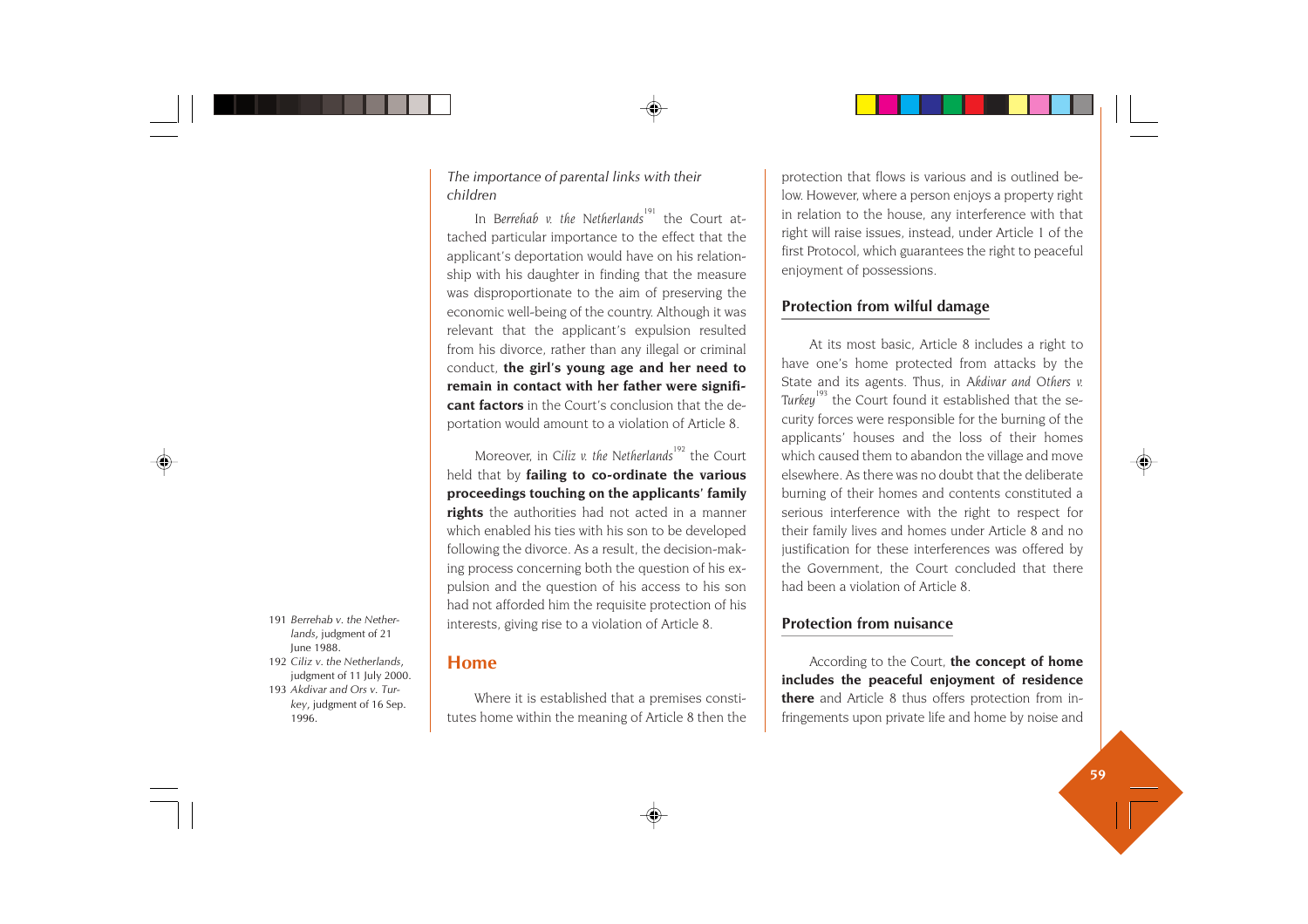disturbances. In the Powell & Rauner case.<sup>194</sup> which concerned complaints about excessive noise generated by air traffic in and out of Heathrow airport, the question was whether a fair balance had been struck between the competing interest of the individual and the community, taking into account the measures adopted by the authorities to control, abate and compensate for aircraft noise. The Court concluded that it had and in particular found that there was

*no serious ground for maintaining that either the policy approach to the problem or the content of the particular regulatory measures adopted by the UK authorities give rise to violation of Article 8.<sup>1</sup>* 

### **Protection from environmental nuisance**

In *López Ostra v. Spain*<sup>196</sup> the Court established the **full applicability of Article 8 to the context of environmental nuisance**. The applicant complained about smells, noise and polluting fumes caused by a waste treatment plant situated a few metres from her home and the infringement of her right to respect for her home, private and family life that this caused. On the facts of the case, the Court noted that the applicant and her family had had to live with the plant for a number of years and it considered the domestic findings related to the damage caused to their health to be convincing. Even taking the State's margin of appreciation into account, however, it held that the State did not succeed in striking a fair balance between the interest of the town's economic well-being – that of having a waste treatment plant – and the applicant's effective enjoyment for her right to re spect for her home and family life.

*What medical evidence will be required to establish an interference with home and family life caused by pollution?*

Given the difficulty which may be experienced in proving a causal link between environmental pol lution and damage to health, it is important that the Court accepted in *Lopez Ostra* that **actual damage to health was not required** by Article 8. On the facts it concluded that

*[n]aturally, severe environmental pollution may affect individuals' well-being and prevent them from enjoying their homes in such a way as to affect their private and family health adversely without, however, seriously en dangering their health.*<sup>1</sup>

This suggests, therefore, that while evidence is necessary to illustrate an infringement with the en joyment of home and family life under Article 8, it is not necessary to establish a clear and direct causal link between the pollution and the health problems of the applicants. Fraction of home and family life under Article 8, it is<br>
not necessary to establish a clear and direct causal<br>
link between the pollution and the health problems<br>
of the applicants.<br>
Access to information about environmen

#### *Access to information about environmental risks*

Where there are risks to health from severe en-

- 
- 
- 
-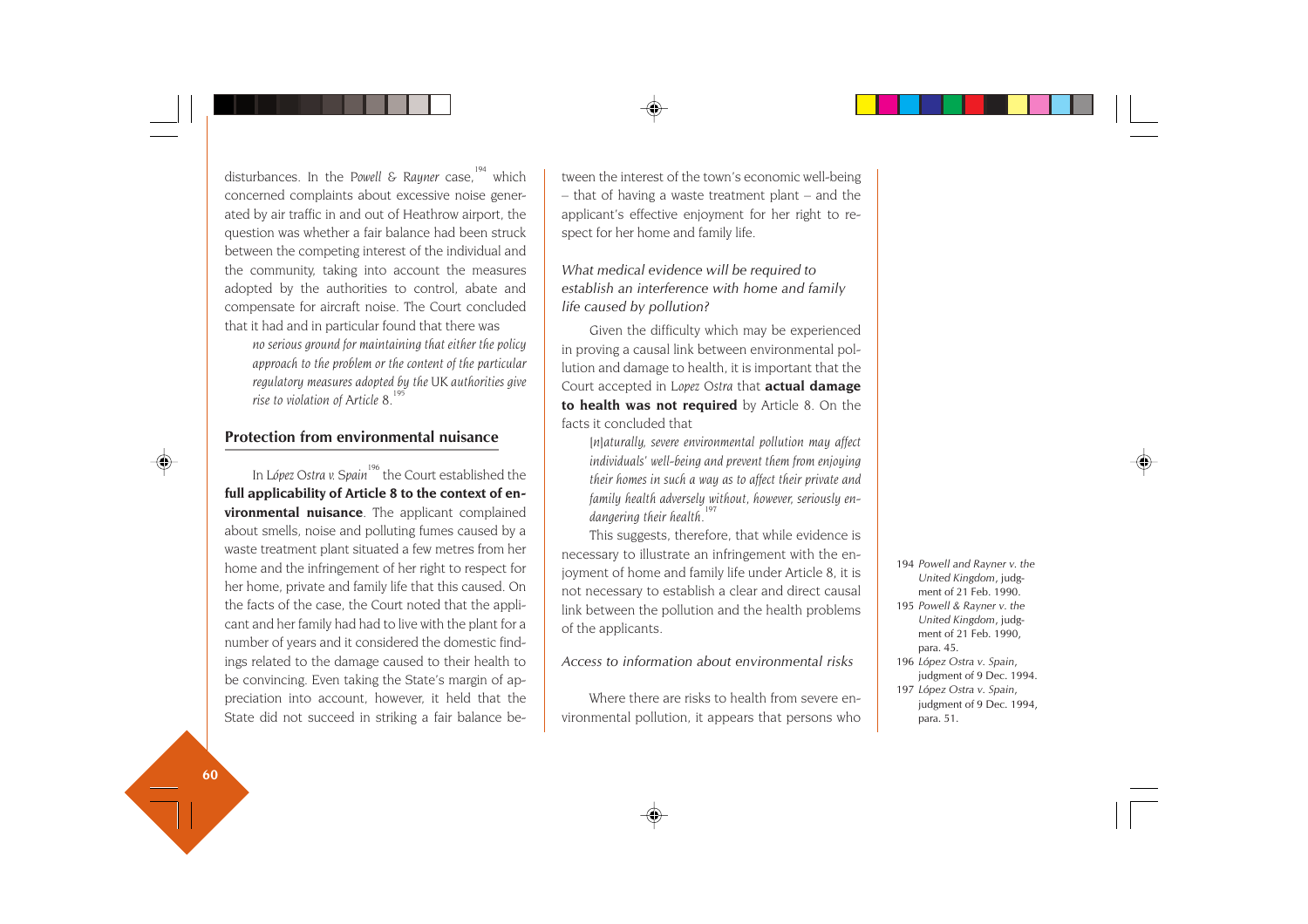may claim to be affected **may derive a right to obtain information about these risk**s from the relevant authorities under Article 8 of the Convention. While Article 10 contains a right to receive information, the Court has maintained its view that this relates only to information which others wish to impart. In *Guerra and Others v. Italu<sup>198</sup>* the applicants. who lived near a chemical factory which had experienced a serious explosion in the past and had been found to fall short of standards, claimed that they had not been given information about the risks produced by the factory or the measures to be adopted in case of an accident. The Court found that **through its failure to provide the applicants with essential information about the risks posed to them by severe environmental pollution, the State had failed to fulfil its obligation to secure the applicants' right to respect for private and family life**.

### **Regulation of ownership**

The compulsory transfer of property between private individuals may be justified under the Convention where it pursues legitimate, social and economic policies. Moreover, where expropriation is concerned, the State enjoys **a wide margin of appreciation** as to how to respect the home due to the nature of the political, economic and social issues involved. The Court has stated in this area that it will respect the legislature's judgement as to what is in the public interest unless it is "manifestly without reasonable foundation"<sup>199</sup>

### **Does Article 8 include a right to live in one's home?**

It is clear from the case-law of the Court that **the right to respect for one's home under Article 8 does not always include a right to live there**. This issue arose in the case of *Gillow v. the* United Kingdom,<sup>200</sup> in which the Channel Islands' strict residential housing control was challenged under Article 8 of the Convention. Mr and Mrs Gillow built a house on the island of Guernsey and obtained a licence to live on the island. After living there for five years, the Gillows lived in a variety of places for eighteen years since Mr Gillow's employment took him around the world. The couple also maintained a house in England. When they returned to live in Guernsey after this eighteen-year absence, they were refused the required licence and they argued that this violated their right to respect for their home. Although the Court found that the legislation in question pursued a legitimate aim of regulating population to prevent overdevelopment and to maintain the economy, it held that the refusal of both temporary and permanent licences to the applicants was disproportionate to that aim. In particular, the Court criticised the insufficient weight

- 198 *Guerra and Ors v. Italy*, judgment of 19 Feb. 1998.
- 199 *James v. the United Kingdom*, judgment of 21 Feb. 1986, para. 46.
- 200 *Gillow v. the United Kingdom*, judgment of 24 Nov. 1986.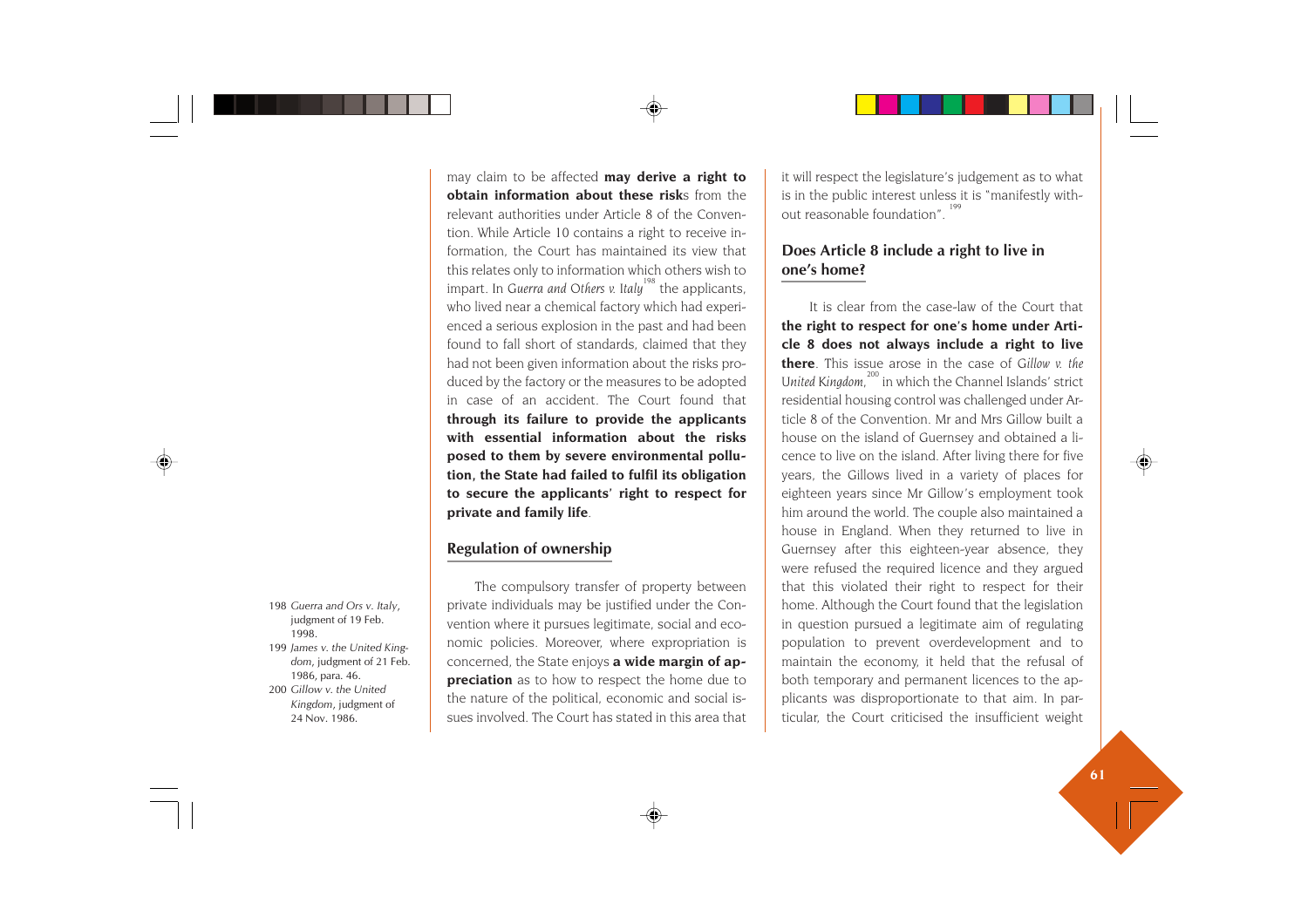which the Housing Authority had given to the special circumstances which weighed in favour of the applicants. It was relevant, the Court said, that the applicants had **built this house as a home for themselves** and their family; they had rented out the house while they were away thereby contributing to the available housing stock on the island; there were **no other tenants** for the property, which was in need of repair; and when they returned, the applicants had **no other home** in England or elsewhere.

The Court reached a different conclusion in *Velosa Barreto v. Portugal*,<sup>201</sup> where the applicant was prevented from taking possession of the house he inherited from his parents to live in it himself. The Court held that because the measure was aimed at the social protection of tenants and the domestic courts had found that he had no urgent need for the property as he lived with other members of his family, it held that a fair balance had been struck between the individual and the community interest under Article 8.

Buckley v. the United Kingdom<sup>202</sup> concerned the right of the applicant, who was a gypsy, to live in a caravan on a piece of land which she had purchased for that purpose. The refusal to allow her planning permission which would have allowed her to live in the caravan on that land was found by the Court to constitute an interference by a public authority with the exercise of her right to respect for her home. However, in considering whether the interference could be justified with reference to the need to protect the economic well-being of the country and the rights and health of others under Article 8 para. 2, the Court went on to find that a fair balance was struck between the general interest and the applicant's right to respect for her home, a right which is pertinent to her and her children's personal security and well-being. It emphasised that **in the area of planning controls the authorities enjoyed a wide margin of appreciation** under Article 8 and noted that it was not its role to enter into the merits of planning decisions. It was thus sufficient to verify that the competing claims were given due consideration in a fair procedure.

#### **Searches and seizures of property**

The Court has acknowledged that Contracting States may consider it necessary to resort to measures such as searches of residential premises and seizures in order to obtain physical evidence of certain offences. While such measures will normally interfere with a person's rights under Article 8 para. 1 – whether private life or home – the **reasons adduced to justify such measures must be relevant and sufficient** and not disproportionate to the aim pursued. Moreover, the Court must be satisfied that the relevant legislation and practice afford individuals **adequate and effective safeguards against abuse**. The case-law has thus concen-

201 *Velosa Barreto v. Portugal*, judgment of 21 Nov. 1995. 202 *Buckley v. the United Kingdom*, judgment of 25 Sep. 1996.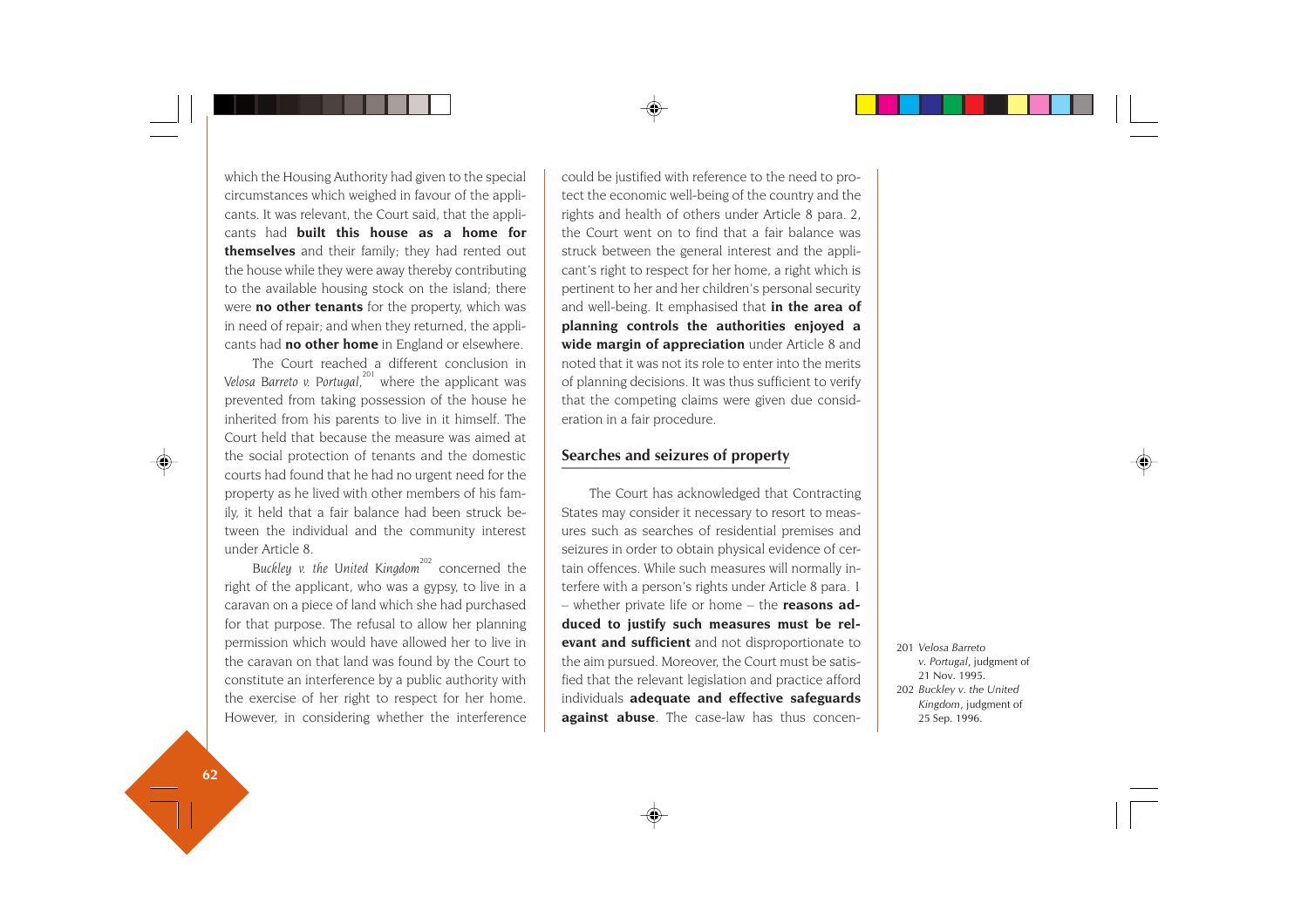*Camenzind v. Switzerland*, judgment of Dec. 1997. *Camenzind v. Switzerland*, judgment of Dec. 1997.

trated on the requirements that searches be "lawful" and attended by adequate procedural safeguards against arbitrariness and abuse. Notwithstanding the margin of appreciation which the Contracting States have in this sphere, therefore, the Court must be particularly vigilant where the authorities are empowered under national law to order and effect searches without a judicial warrant.<sup>203</sup> According to the Court, if individuals are to be protected from arbitrary interference by the authorities with the rights guaranteed under Article 8, a legal framework and very strict limits on such powers are called for. Secondly, the Court must consider the particular circumstances of each case in order to determine whether, in the concrete case the interference in question was proportionate to the aim pursued.

#### *What safeguards are required?*

In *Camenzind v. Switzerland*<sup>204</sup> it fell to the Court to consider whether the Swiss legal framework governing home searches provided adequate protection of the applicant's rights. According to the Court, the following features of the law were significant in this context:

➤ A search may only be effected under a written warrant issued by a limited number of designated senior public servants and carried out by officials specially trained for the purpose.

- ➤ These officials each have an obligation to stand down if circumstances exist which could affect their impartiality.
- ➤ Searches can only be carried out in dwellings and other premises if it is likely that a suspect is in hiding there or if objects or valuables liable to seizure or evidence of the commission of an offence are to be found there.
- ➤ They cannot be conducted on Sundays, public holidays or at night "except in important cases or where there is imminent danger".
- At the beginning of a search the investigating official must produce evidence of identity and inform the occupier of the premises of the purpose of the search and that person or a relative or other household member must be asked to attend.
- ➤ In principle, there will also be a public officer present to ensure that the search does not deviate from its purpose.
- ➤ A record of the search is drawn up immediately in the presence of the persons who attended and if they so request, they must be provided with a copy of the search warrant and of the record.
- ➤ Searches for documents are subject to special restrictions.
- ➤ Suspects are entitled to representation whatever the circumstances.
- ➤ Anyone affected by an "investigative measure" who has "an interest worthy of protection in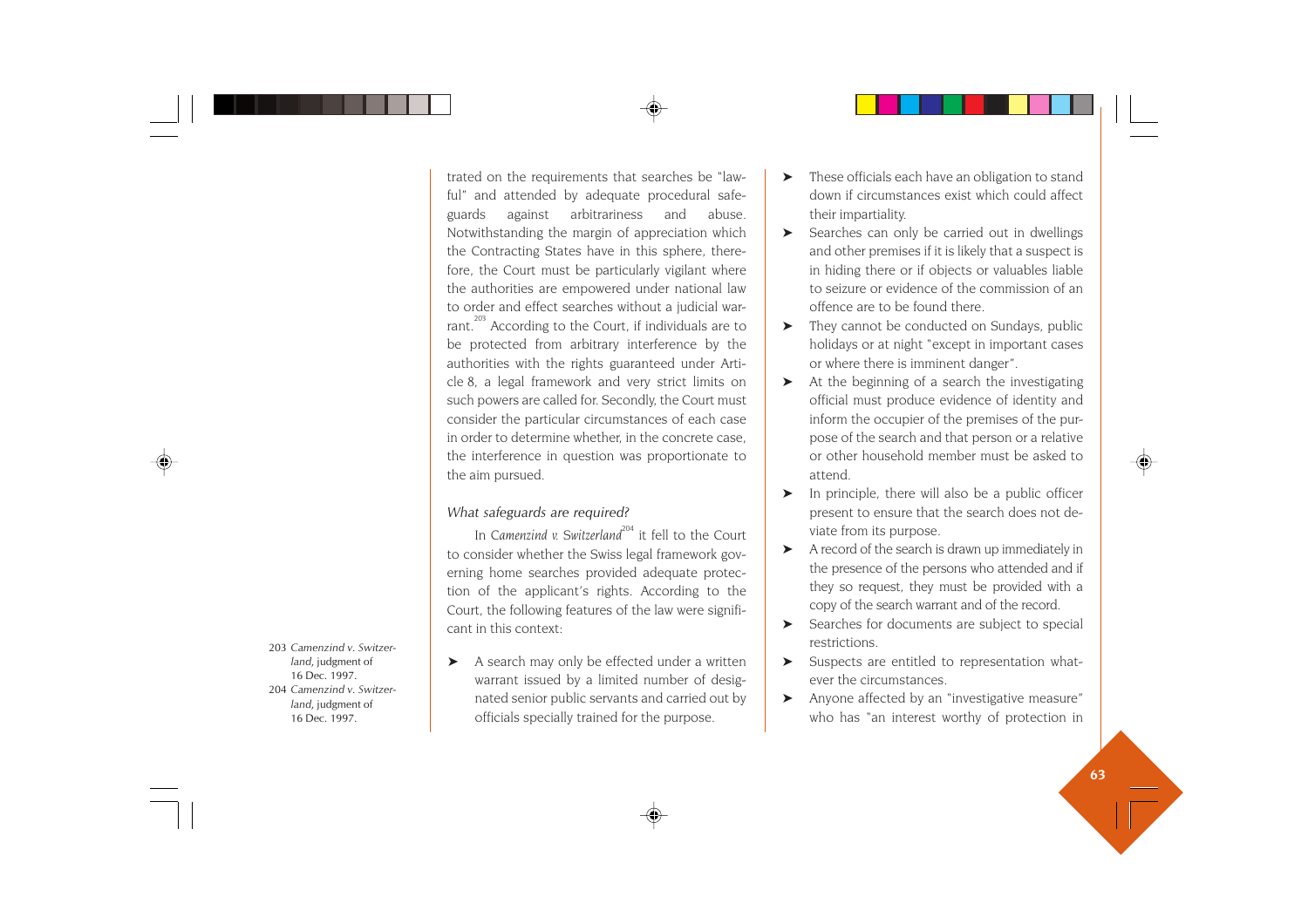having the measure … quashed or varied" may complain to the federal court

➤ A "suspect" who is found to have no case to answer may seek compensation for any loss sustained<sup>20</sup>

On the facts, the Court noted that the search was carried out by a single official; and it took place in the applicant's presence after he had been allowed to consult the file on his case and telephone a lawyer. Although it did last almost two hours and covered the entire house, the investigating official did no more than check the telephones and television sets; he did not search in any furniture, examine any documents or seize anything. As a result, the Court accepted that the interference with the applicant's rights was proportionate to the aim pursued and no violation of Article 8 was found.

Although it is clear that a search of this kind, based on a law containing such safeguards, will not violate Article 8, it is uncertain whether a law in which one or two of these safeguards are omitted will contain sufficient protection. The following issues have been considered by the Court however.

# **Does judicial supervision provide adequate protection of Article 8 rights?**

Where orders are issued by courts, with an **element of judicial supervision** built in, there is likely to be sufficient protection to satisfy Article 8. For example, in *Chappell v. the United Kingdom*<sup>206</sup> it was sufficient that the plaintiff's solicitor rather than a court official carried out the Anton Piller order, since he was subject to heavy sanctions in breach of the undertakings to the court.

## **Is prior judicial authorisation essential to satisfy Article 8?**

In the course of enforcement of the ordinary criminal law, search warrants will generally **require prior judicial authorisation** if they are to be regarded as proportionate to that purpose under Article 8. Where this is not the case – and domestic law permits home searches without requiring a prior judicial warrant – it will only be compatible with Article 8 where the other **legal rules governing the search contain sufficient protection** for the applicant's rights under that provision. Thus, in *Funke v. France* 207 the customs authorities had searched the applicant's house in order to obtain information of his assets abroad and seized documents concerning foreign bank accounts in connection with customs offences, which were of a criminal character under French law. Under French law at the time, the customs authorities had very wide powers, including "exclusive competence to assess the expediency, number, length and scale of inspections". Above all, the Court held that

 *Camenzind v. Switzerland*, judgment of Dec. 1997, para. 46. *Chappell v. the United Kingdom*, judgment of March 1989. *Funke v. France*, judgment of 25 Feb, 1993.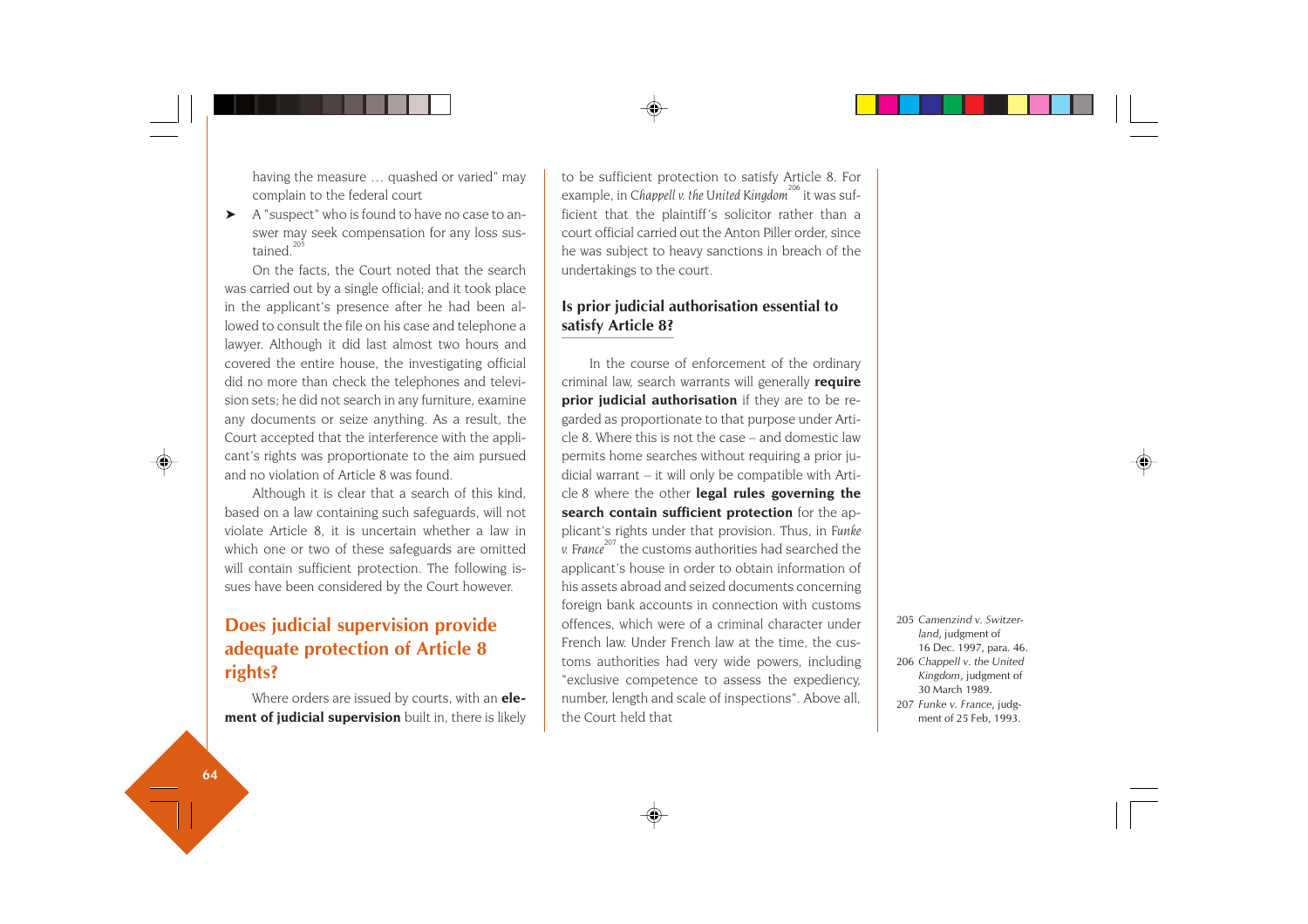*in the absence of any requirement of a judicial warrant the restrictions and conditions provided for in law … appear too lax and full of loopholes for the interferences with the applicant's rights to have been strictly proportionate to the legitimate aim pursued.*

### **Is a judicial warrant sufficient to comply with Article 8?**

Although the Court in the *Funke* case stressed the essential nature of judicial authorisation for the actions of search and seizure, **the fact that a judicial warrant has been obtained will not always be sufficient to comply with Article 8 para.** 2. In Niemietz v. Germany<sup>208</sup> the Court found that a search of the premises of a lawyer in pursuit of documents to be used in criminal proceedings was disproportionate to its purposes of preventing disorder and crime and protecting the rights of others, notwithstanding the prior judicial approval. The Court held that the warrant was drawn in terms which were **too broad** and the **search impinged on the professional secrecy** of some of the materials which had been inspected. As a result and because German law did not provide for any special procedural safeguards relating to the exercise of search powers, it was disproportionate to the aim which it pursued and was found to violate Article 8.

## **Searches and seizures in the investigation of terrorism**

It is clear that in their efforts to combat terrorism states are entitled to take measures which might otherwise be unjustifiable under Article 8 para. 2. The case of *Murray v. the United Kingdom,<sup>209</sup>* for example, concerned the situation in Northern Ireland. Mrs Murray and her family complained that the entry into and search of their family home by the Army, including the confinement of five family members for a short while in one room, violated Article 8. Considering whether this was the case the Court adverted to the responsibility of an elected government in a democratic society to protect its citizens and its institutions against the threats posed by organised terrorism and to the special problems involved in the arrest and detention of persons suspected of terroristlinked offences. These two factors, it said, affect the fair balance that is to be struck between the exercise by the individual of the right guaranteed to him or her under Article 8 para. 1, and the necessity under Article 8 para. 2 for the State to take effective measures for the prevention of terrorist crimes. On the facts, the Court noted that the domestic courts found that the principal applicant, Mrs Murray, was genuinely and honestly suspected of the commission of a terroristlinked crime and it itself also found that this suspicion was a reasonable one for the purposes of Article 5 of the Convention. The Court thus accepted that there

208 *Niemietz v. Germany*, judgment of 16 Dec. 1992. 209 *Murray v. the United Kingdom*, judgment of 28 Oct. 1994.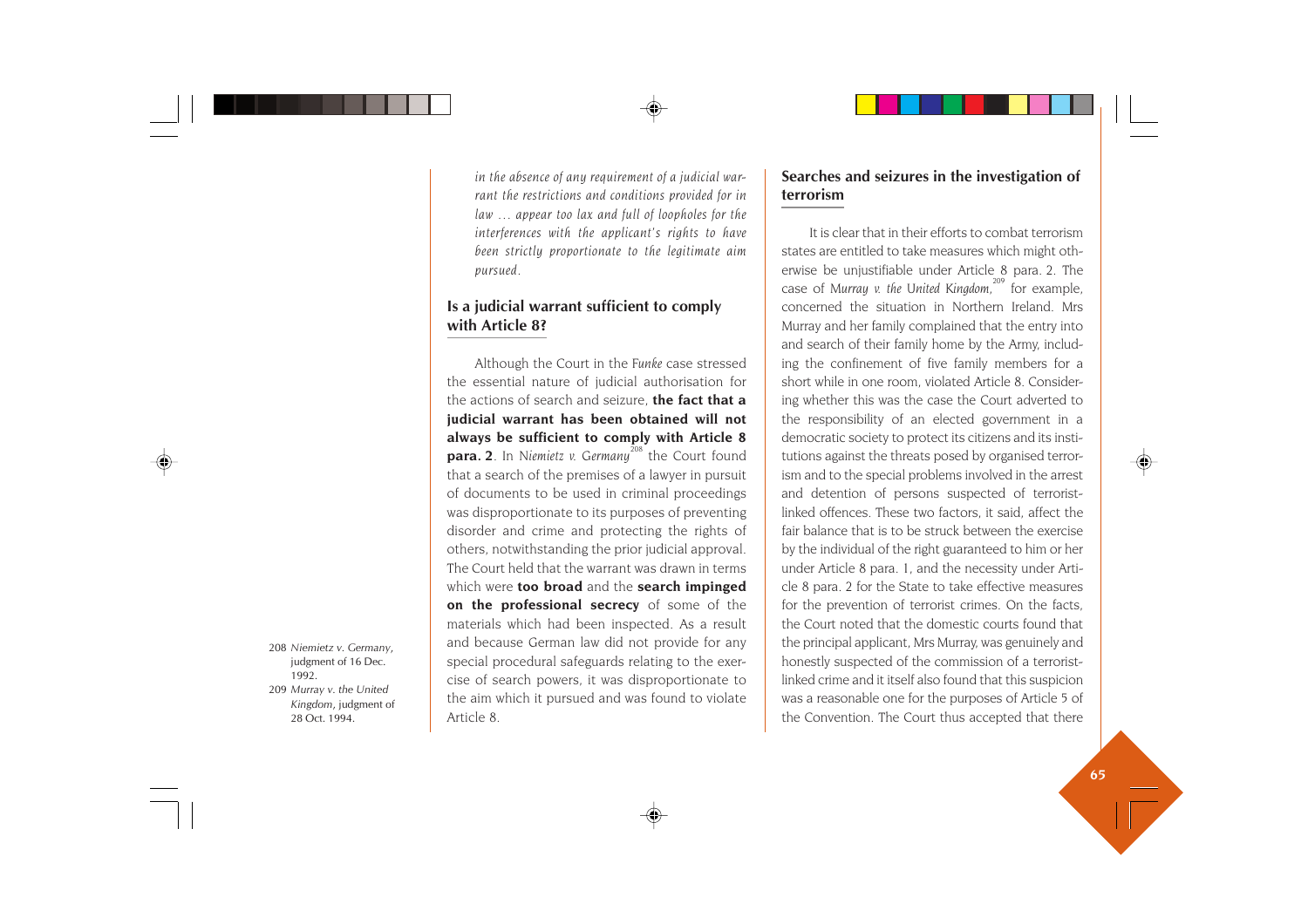was, in principle, **a need for powers to enter and search** the home of the Murray family in order to arrest Mrs Murray. Furthermore, the "conditions of extreme tension", as the House of Lords put it, under which such arrests in Northern Ireland have to be carried out must be recognised. The Court noted the analysis of one of the Law Lords, when he said

*[t]he search cannot be limited solely to looking for the person to be arrested and must also embrace a search whose object is to secure that the arrest should be peaceable. I … regard it as an entirely reasonable precaution that all the occupants of the house should be asked to assemble in one room. … It is in everyone's best interest that the arrest is peaceably effected and I am satisfied that the procedures adopted by the Army are sensible, reasonable and designed to bring about the arrest with the minimum of danger and distress to all concerned.*

The European Court confirmed that these were indeed **legitimate considerations** which go to explain and justify the manner in which the entry into and search of the applicants' home were carried out. The Court failed to find that the means employed by the authorities in this regard were disproportionate to the aim pursued.

### **Searches and seizures in the investigation of tax evasion**

In *Miailhe v. France*<sup>210</sup> the Court established that in other areas too the State may need to have recourse to measures such as house searches and seizures. In particular, it held that in order to pre vent capital outflows and tax evasion States en counter serious difficulties owing to the scale and complexity of banking systems and financial chan nels and to the immense scope for international investment, made all the easier by the relative po rousness of national borders. It therefore recog nised that **the State may need to conduct house searches and seizures in order to ob tain physical evidence of exchange-control of fences** and, where appropriate, to prosecute those responsible. However, it went on to state that the relevant legislation and practice must af ford adequate and effective safeguards against abuse. This was not so in the present case. In par ticular, the Court held that the authorities had very **wide powers** and in the absence of any require ment of a judicial warrant the restrictions and con ditions provided for in **law appeared too lax and full of loopholes** for the interferences with the applicants' rights to have been strictly proportion ate to the legitimate aim pursued. The Court went on to criticise the fact that the seizures made on the applicants' premises were wholesale and indis criminate to such an extent that the customs authorities considered several thousand docu ments to be of no relevance to their inquiries and returned them to the applicants. Accordingly, there and the regiunate and pursued. The Court went<br>
the applicants' premises were wholesale and indis-<br>
criminate to such an extent that the customs<br>
authorities considered several thousand docu-<br>
ment of 25 July 1993. See<br>
wer